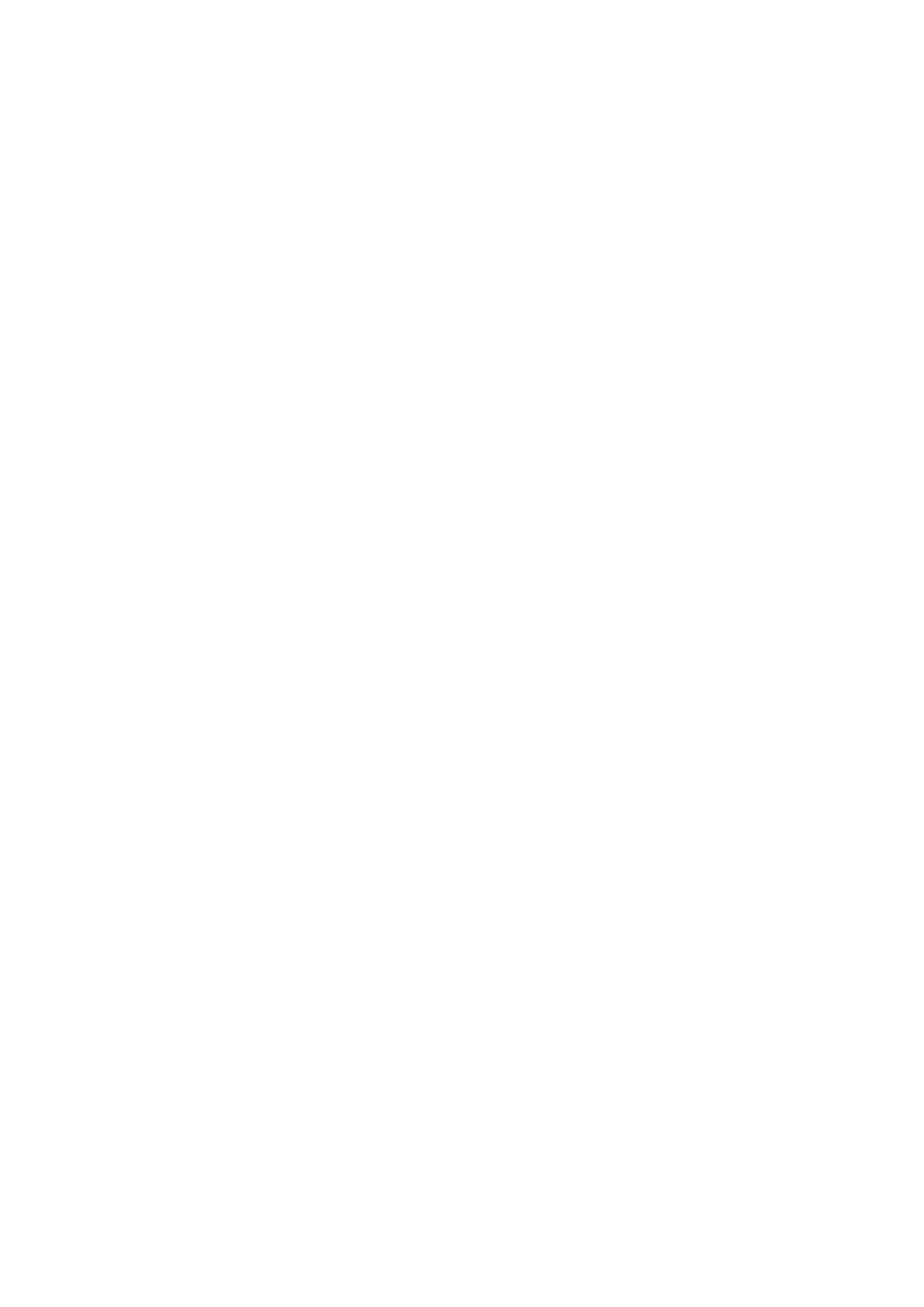# **CONTENTS**

|                                                                | Page           |
|----------------------------------------------------------------|----------------|
|                                                                | 1              |
|                                                                | 1              |
|                                                                | 1              |
|                                                                | $\overline{2}$ |
|                                                                | $\overline{2}$ |
|                                                                | $\overline{2}$ |
|                                                                | $\overline{2}$ |
|                                                                | $\overline{2}$ |
|                                                                | 3              |
|                                                                | 3              |
|                                                                | 3              |
|                                                                | 3              |
|                                                                | 3              |
|                                                                | $\overline{4}$ |
|                                                                | 5              |
|                                                                | 5              |
|                                                                |                |
|                                                                | 5              |
|                                                                | 5              |
|                                                                | 5              |
|                                                                | $\overline{7}$ |
| Cumulative impact assessment combined for all bottom fisheries |                |
|                                                                | $\mathbf{Q}$   |
|                                                                | 9              |
|                                                                | 10             |
| STRATEGIES TO AVOID SIGNIFICANT ADVERSE IMPACTS ON VMES        | 11             |
|                                                                | 11             |
|                                                                | 12             |
|                                                                | 12             |
|                                                                | 13             |
|                                                                | 13             |
|                                                                | 13             |
|                                                                | 16             |
|                                                                |                |
|                                                                | 16             |
|                                                                | 17             |
|                                                                | 19             |
| Attachment A:                                                  | 44             |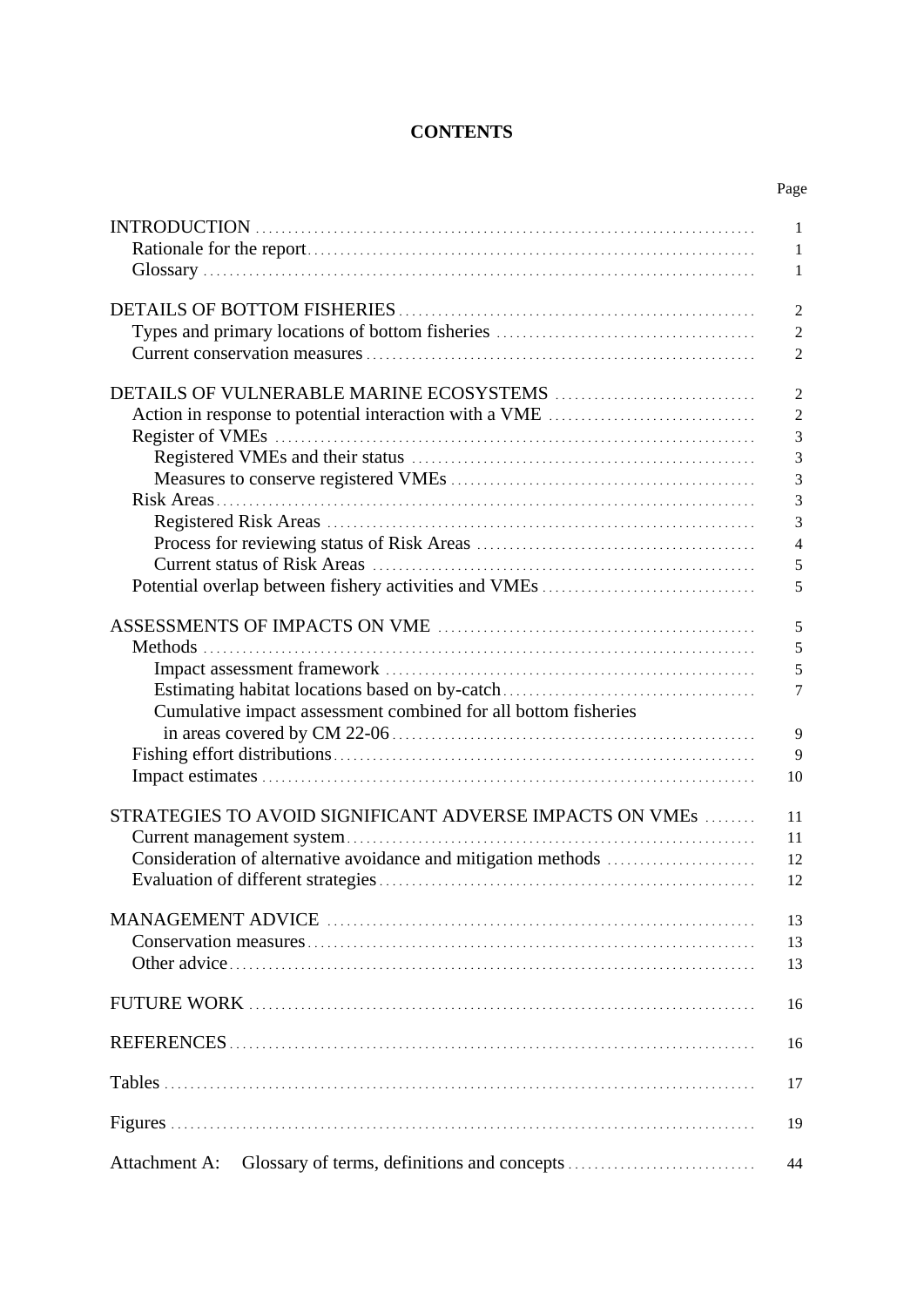|  | 46 |
|--|----|
|  | 47 |

Throughout this report the CCAMLR fishing season is represented by the year in which that season ended, e.g. 2012 represents the 2011/12 CCAMLR fishing season (from 1 December 2011 to 30 November 2012).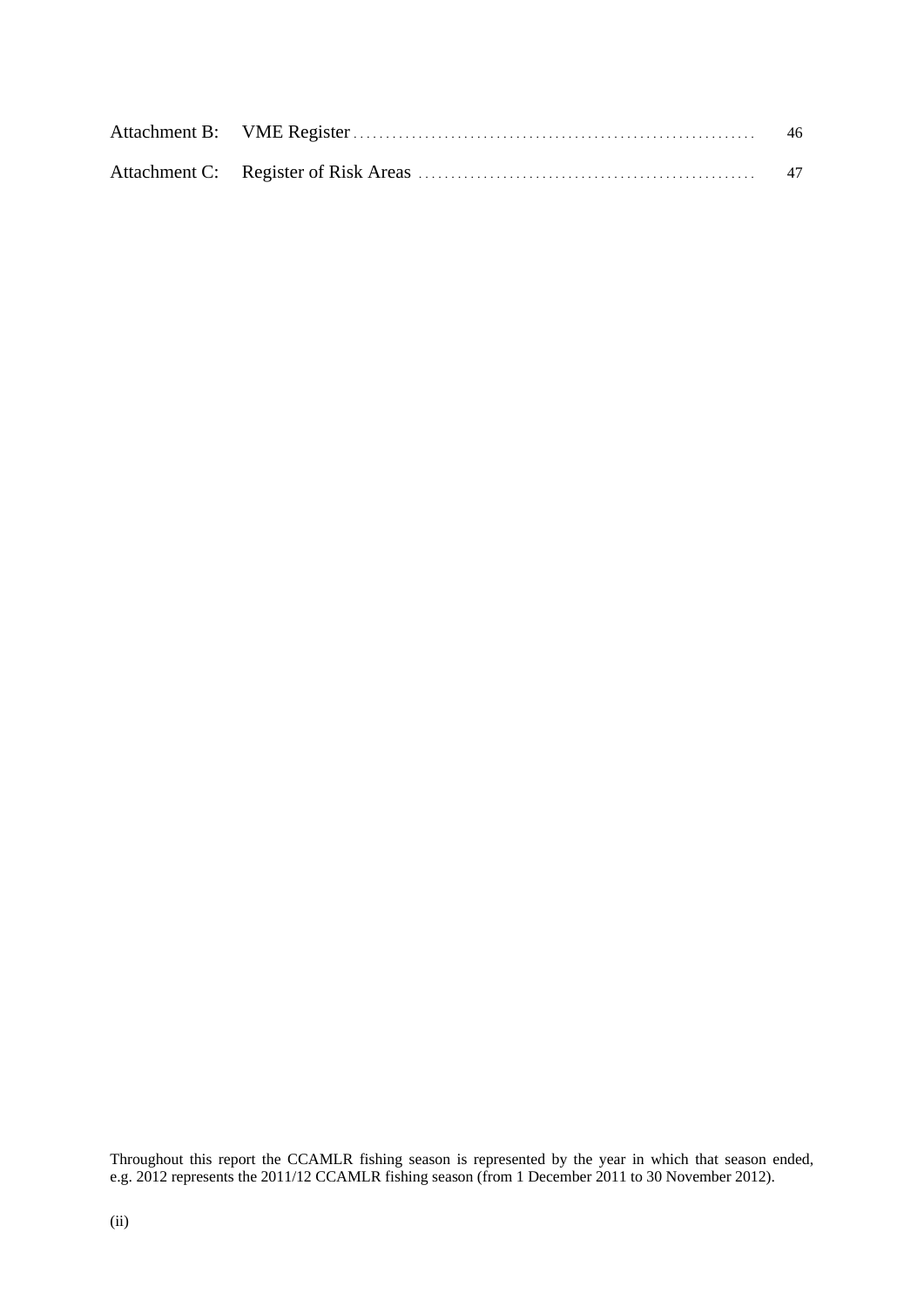## **2013 REPORT ON BOTTOM FISHERIES AND VULNERABLE MARINE ECOSYSTEMS**

### INTRODUCTION

1. In 2006, the Commission and the Scientific Committee began to discuss methods to eliminate destructive fishing practices on benthic ecosystems, adopting a measure to control bottom trawling in high-seas areas (Conservation Measure (CM) 21-05). In that same year, the United Nations General Assembly (UNGA) agreed the Sustainable Fisheries Resolution (Resolution 61/105), which calls on States and regional fisheries management organisations (RFMOs) or other arrangements to take immediate action to ensure fish stocks are managed sustainably and to protect vulnerable marine ecosystems (VMEs), including seamounts, hydrothermal vents and cold-water corals, from destructive fishing practices. More specifically, UNGA Resolution 61/105 calls on States and RFMOs and other arrangements to regulate and manage all bottom fisheries in high-seas areas so as to prevent significant adverse impacts on VMEs by no later than 31 December 2008 (UNGA Resolution 61/105, OP80–OP91).

2. Since then, the Scientific Committee has provided advice on methods to implement this resolution. The issue has been considered primarily in WG-FSA but with increasing attention of WG-SAM on methods and WG-EMM on the biology and ecology of VMEs. In 2009, a Workshop on VMEs (WS-VME) was held (SC-CAMLR-XXVIII, Annex 10). This report aims to summarise the current scientific advice pertinent to this issue.

#### Rationale for the report

3. The report summarises the status of knowledge on bottom fisheries and the types of interactions of fisheries with VMEs in CCAMLR. It provides current assessments of the impacts of bottom fishing on VMEs, and details the types of management strategies in operation or being considered. It also provides management advice, including proposed revisions of conservation measures and priorities for future work.

#### Glossary

4. A glossary of terms and a diagram illustrating the conceptual relationships between the terms have been developed by WG-EMM and WG-FSA to clarify the meaning of terms used in discussions on bottom fisheries and VMEs. The glossary can be found in Attachment A; the diagram is shown as Figure 1.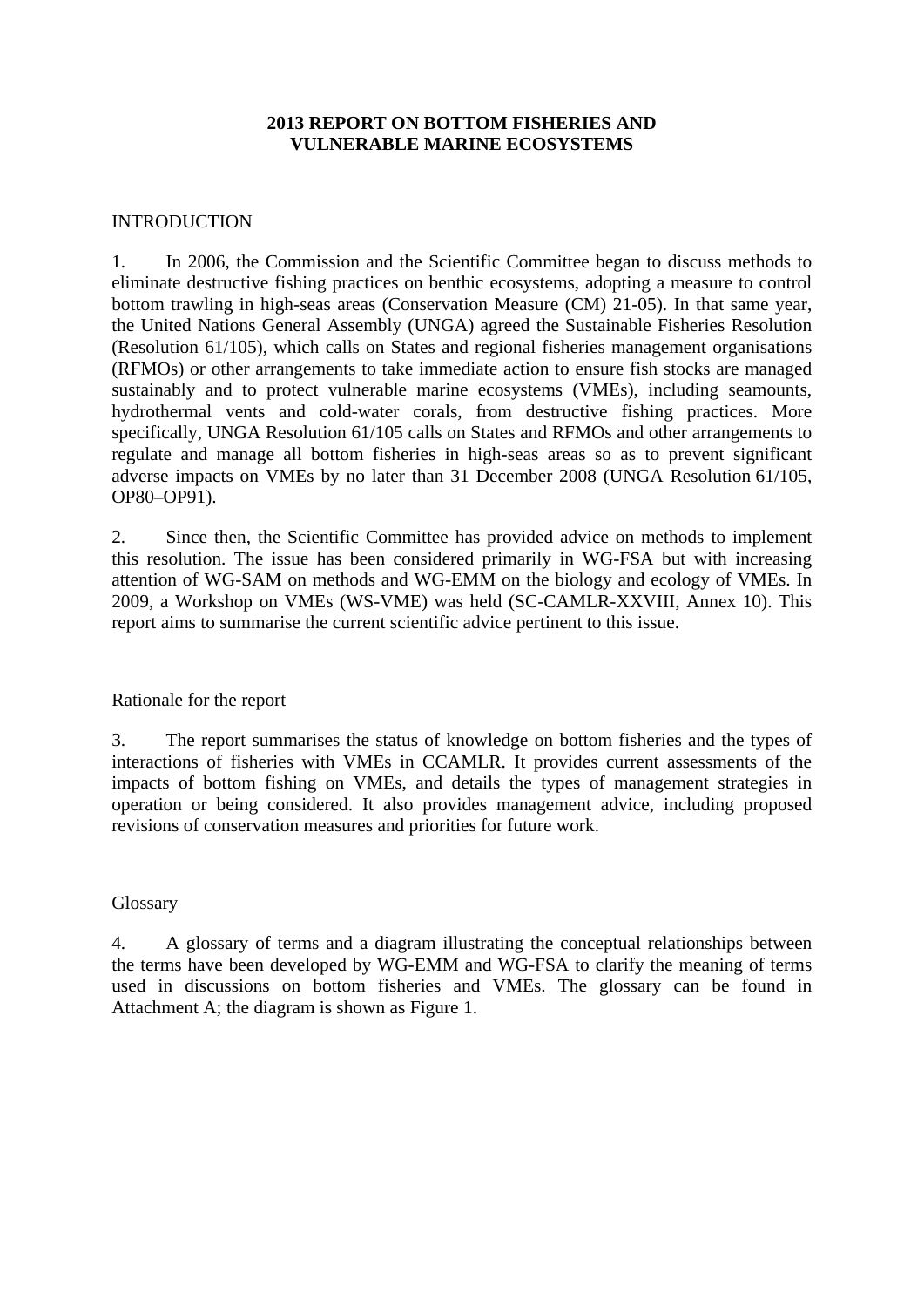## DETAILS OF BOTTOM FISHERIES

Types and primary locations of bottom fisheries

5. Total cumulative bottom fishing effort for all subareas/divisions in the area of application of CM 22-06 is summarised in Table 1. Note that the table includes all bottom fishing records from the C2 (for longlines) and C1 (for trawls) CCAMLR databases from 1985 to 2012. Earlier historical effort is not included, and the C1 database may be incomplete with respect to some recent research trawls. Note also that the total effort used imputed values for missing data so that all effort contributed to the footprint calculations.

6. Details of the actual spatial distributions of fishing effort and the areal extent of fishing footprints are considered further under 'Impact assessments' below.

Current conservation measures

7. The current conservation measures in force pertaining to VMEs are:

CM 22-05 (2008) – Restrictions on the use of bottom trawling gear in high-seas areas of the Convention Area

CM 22-06 (2012) – Bottom fishing in the Convention Area, including two annexes

CM 22-07 (2013) – Interim measure for bottom fishing activities subject to CM 22-06 encountering potential vulnerable marine ecosystems in the Convention Area

CM 22-08 (2009) – Prohibition on fishing for *Dissostichus* spp. in depths shallower than 550 m in exploratory fisheries.

CM 22-09 (2012) – Protection of registered vulnerable marine ecosystems in subareas, divisions, small-scale research units or management areas open to bottom fishing.

8. In addition to the conservation measures listed above, specific measures are present in the general new (CM 21-01) and exploratory (CM 21-02) fisheries measures to provide, within notifications, information on the known and anticipated impacts of bottom trawl gear on VMEs, including benthos and benthic communities. Also, a Member shall not authorise, under CM 10-02, vessels flying their flag to participate in the proposed bottom fishing activities if the procedures outlined in CM 22-06, paragraph 7, have not been fully complied with

## DETAILS OF VULNERABLE MARINE ECOSYSTEMS

Action in response to potential interaction with a VME

9. The process by which encounters with VMEs during bottom fishing are reported, and the subsequent management actions taken following these reports, as required in CM 22-07, are summarised below: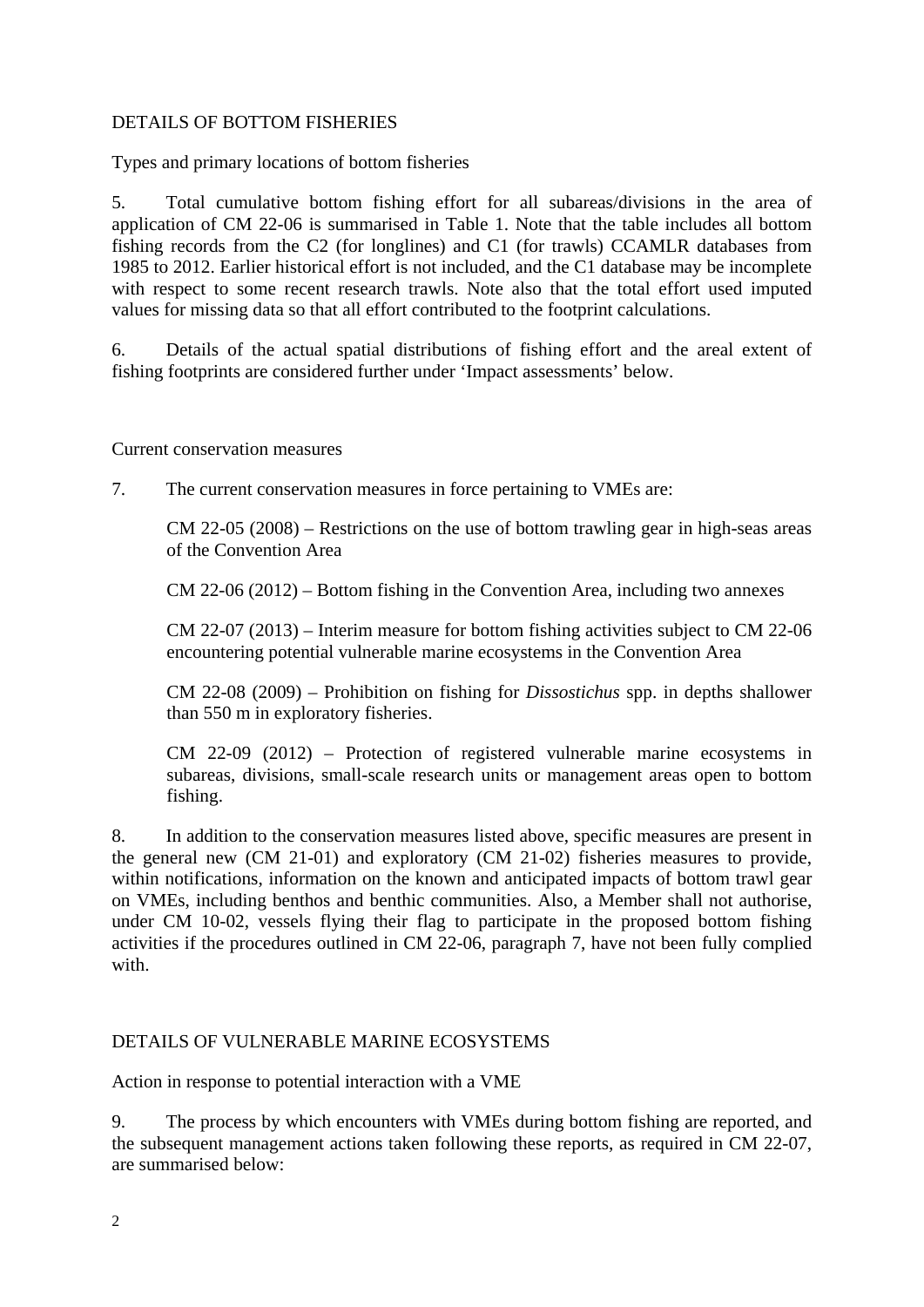- (i) during bottom fishing Members' vessels are required to clearly mark fishing lines into line segments (a 1 000 hook section of line or a 1 200 m section of line, whichever is the shorter) and record the number of 'VME indicator units' on segments. A VME indicator unit is either one litre, or one kilogram, of the VME indicator organisms that are listed in the *CCAMLR VME Taxa Classification Guide*.
- (ii) If 10 or more VME indicator units are recovered in one line segment, vessels are required to complete hauling any lines intersecting with the Risk Area without delay and not to set any further lines intersecting with the Risk Area. The Secretariat will notify all fishing vessels in the relevant fishery and their Flag States that the Risk Area is closed.
- (iii) within a single rectangle (referred to as a VME fine scale rectangle).When five VME indicator notifications with between five and nine VME indicator units have been reported from within a single fine-scale rectangle (an area of  $0.5^{\circ}$ ) latitude  $\times$  1° longitude), the Secretariat will notify all fishing vessels in the relevant fishery of the coordinates of the fine-scale rectangle and indicate that VMEs may occur within that area.

Register of VMEs

Registered VMEs and their status

10. Forty-six encounters with VMEs have been notified in accordance with CM 22-06 (Attachment B). The encounters were notified during the course of research in Subareas 48.1 (22 VMEs), 48.2 (13 VMEs) and 88.1 (9 VMEs) and Division 58.4.1 (2 VMEs). The VMEs were observed using in situ photography and benthic sampling.

11. All notified VMEs are currently afforded protection through specific area closures in Subarea 88.1 and Division 58.4.1 (CM 22-09), and general closures to bottom fishing activities in Subareas 48.1 and 48.2 (CM 32-02).

Measures to conserve registered VMEs

12. At present, registered VMEs are protected through spatial closures of varying sizes for specific areas (Attachment B). There are no general measures in place to give specific protection to all registered VMEs.

Risk Areas

Registered Risk Areas

13. A total of 155 VME indicator notifications have been submitted in accordance with CM 22-07: 29 notifications in 2009; 24 in 2010; 59 in 2011, 38 in 2012 and 5 in 2013. These notifications were made by vessels operating in the exploratory longline fisheries in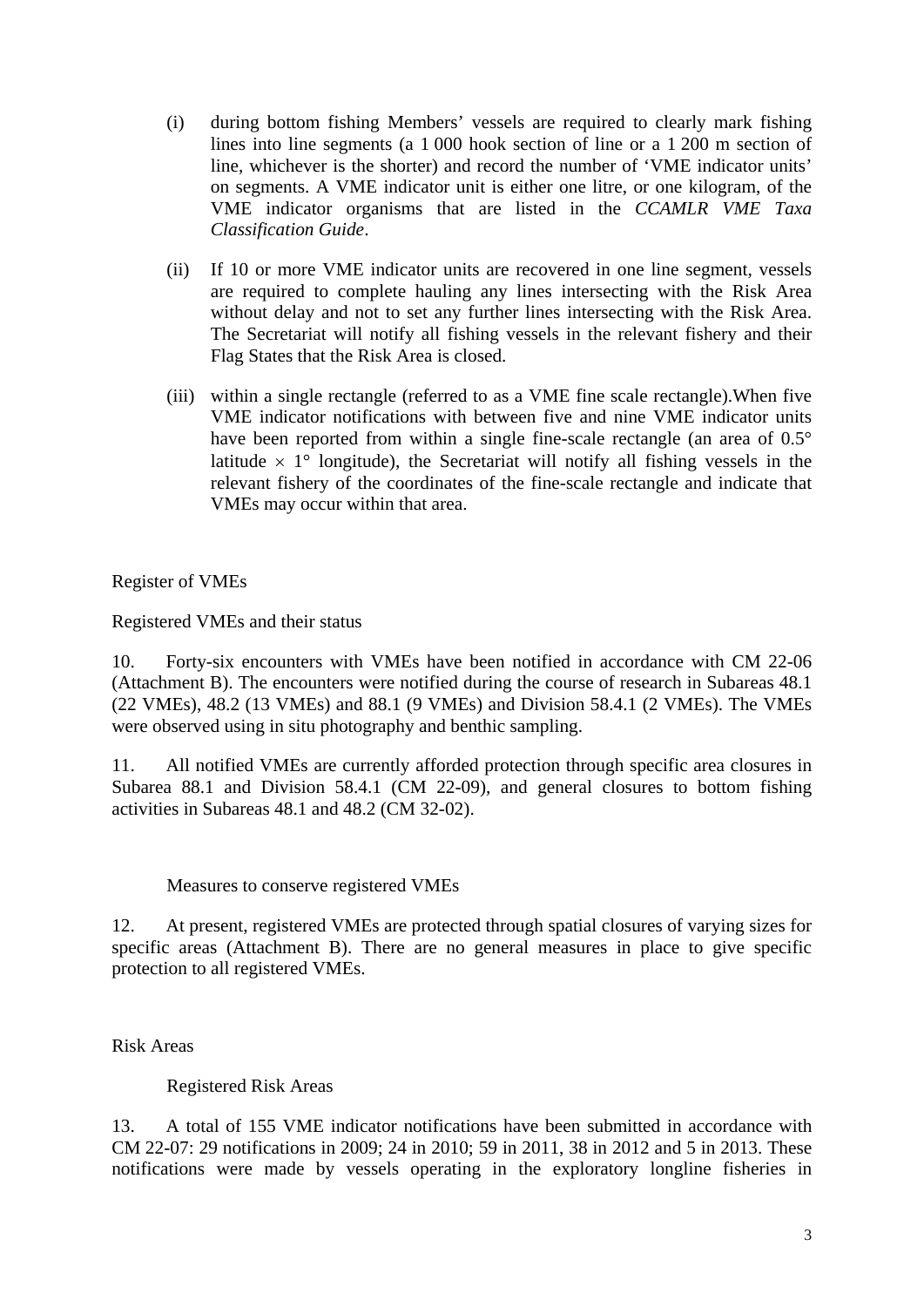Subareas 48.6 (2 notifications), 88.1 (104 notifications) and 88.2 (48 notifications), and the exploratory crab fishery in Subarea 48.2 (1 notification; this fishery is currently closed).

14. Sixty-four VME indicator notifications reported  $\geq 10$  VME indicator units from a single line segment. These notifications resulted in the declaration of 48 VME Risk Areas in Subarea 88.1 and 16 Risk Areas in Subarea 88.2 (Attachment C). In addition, six VME finescale rectangles were identified in Subarea 88.1 and two VME fine-scale rectangles were identified in Subarea 88.2.

Process for reviewing status of Risk Areas

15. WG-EMM advised that a review process should include reference to all available information indicative of the nature, abundance and ecological importance of VME taxa in the area (SC-CAMLR-XXIX, Annex 6, paragraph 3.40), including:

- (i) ecological characteristics of the VME taxa encountered at the Risk Area, along with the likely characteristics of the benthic community, including consideration of the organisms present and their life histories, rarity and ecological structure and function, and how the Risk Area relates to the distributions of those taxa in the wider area
- (ii) benthos by-catch data in the vicinity of the Risk Area
- (iii) the reliability of longline by-catch for the taxa in question as indicators of a VME
- (iv) the environmental, bathymetric or topographic context of the Risk Area location (e.g. submarine canyon, seamount etc.) with reference to known habitat associations
- (v) diversity and abundance of taxa in the local area, to incorporate the potential ecological importance of multi-species assemblages
- (vi) the actual and/or likely level of threat to the habitat or location, and associated footprint and impact estimates
- (vii) the overall management framework in place to avoid significant adverse impacts on VMEs.

16. Members and fishers are encouraged to collect new information wherever possible to inform the continued assessment of vulnerable habitats. Establishing the link between catch rates and organism density on the seafloor for each vulnerable taxon will be important to document the actual distribution and abundance of these habitats and identify areas with no vulnerable habitats. Deployment of drop cameras, as described in WG-EMM-10/24, in and near existing Risk Areas, or by systematically mapping habitats using cameras deployed from fishing vessel platforms, could provide valuable data to characterise the distribution of vulnerable habitats (SC-CAMLR-XXIX, Annex 6, paragraph 3.41).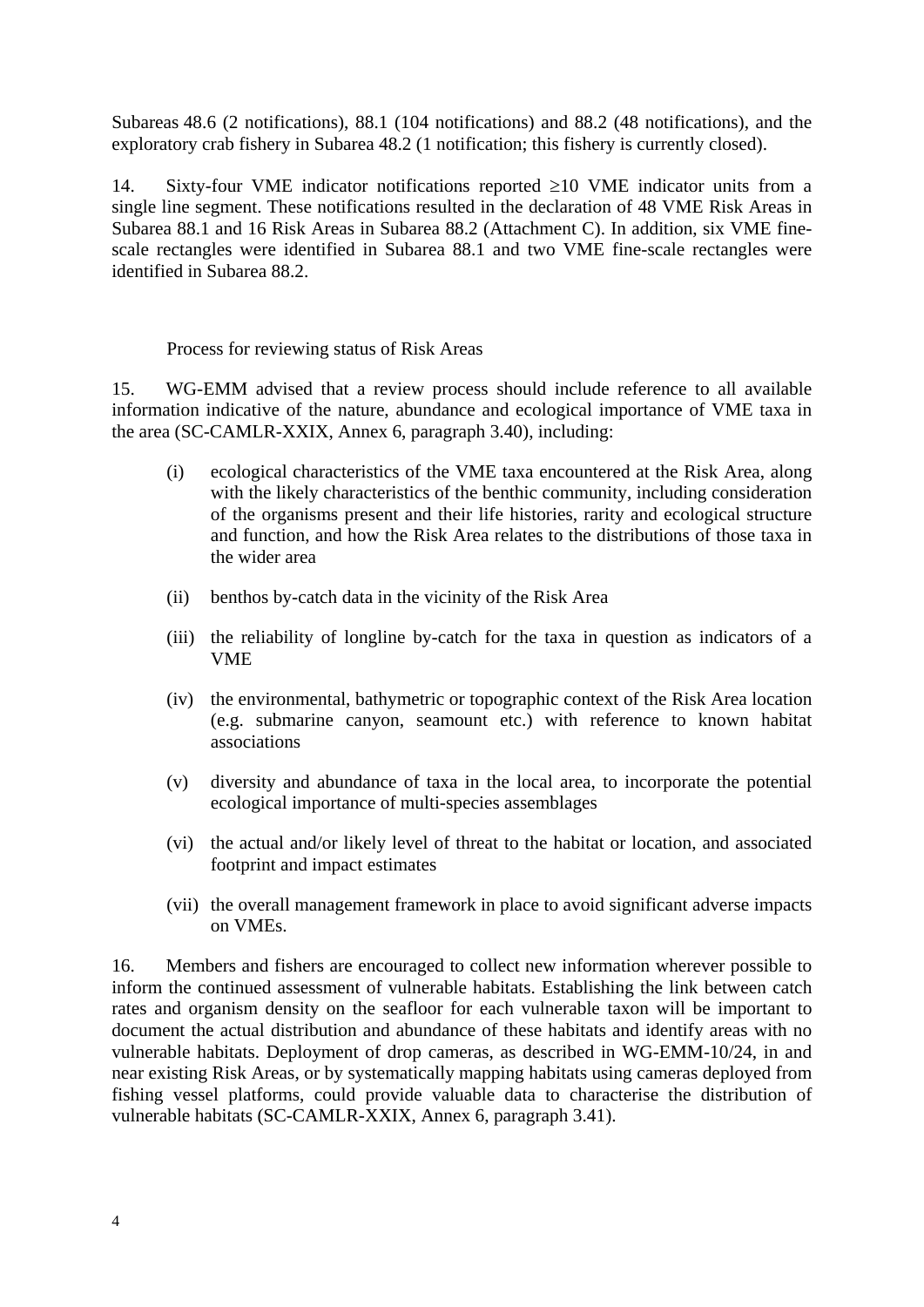Current status of Risk Areas

17. No progress has been made in reviewing the status of current Risk Areas.

Potential overlap between fishery activities and VMEs

18. Although there has been no explicit analysis of the potential overlap between fishery activities and VMEs, progress has been made on using fishery by-catch data to test for evidence of spatial correlation between VME taxa and target species within the fished area, and for identifying some types of habitats (see paragraph 33; see also SC-CAMLR-XXIX, Annex 6, paragraphs 3.27 to 3.35).

# ASSESSMENTS OF IMPACTS ON VME

Methods

Impact assessment framework

19. The impact assessment framework used by CCAMLR to estimate current bottom fishing impacts on VMEs is described initially in Sharp et al. (2009), and had been updated (WG-FSA-10/31) following developments in the Scientific Committee and its working groups. It is designed as a flexible framework within which to estimate total impact across all bottom fishing methods, to inform comparison between impacts occurring in different areas from different fisheries and/or arising from different fishing methods.

20. The impact assessment involves the following steps. The means by which terms representing impact assessment inputs are combined to yield quantitative estimates of subsequent terms is consistent with Figure 1:

- Step 1 Description of the fishing gear
- Step 2 Description of fishing activity, and estimated fishing footprint per unit effort for a typical fishing gear deployment event
- Step 3 Description of non-standard gear deployment scenarios, and estimation of associated frequencies and fishing footprints per unit effort
- Step 4 Characterisation of fragility for VME taxa within each spatial footprint identified in Steps 2 and 3
- Step 5 Calculation of footprint index and impact index for the fishing method
- Step 6 Spatial summary of historical fishing effort

Step 7 Calculation of spatially resolved cumulative footprint and impact.

21. In steps 1 and 2, the material properties and physical layout of the gear, and the means by which the gear is deployed, are described as comprehensively as possible (e.g. Fenaughty and Bennett, 2005; WG-FSA-08/60) to inform estimation of the spatial footprints within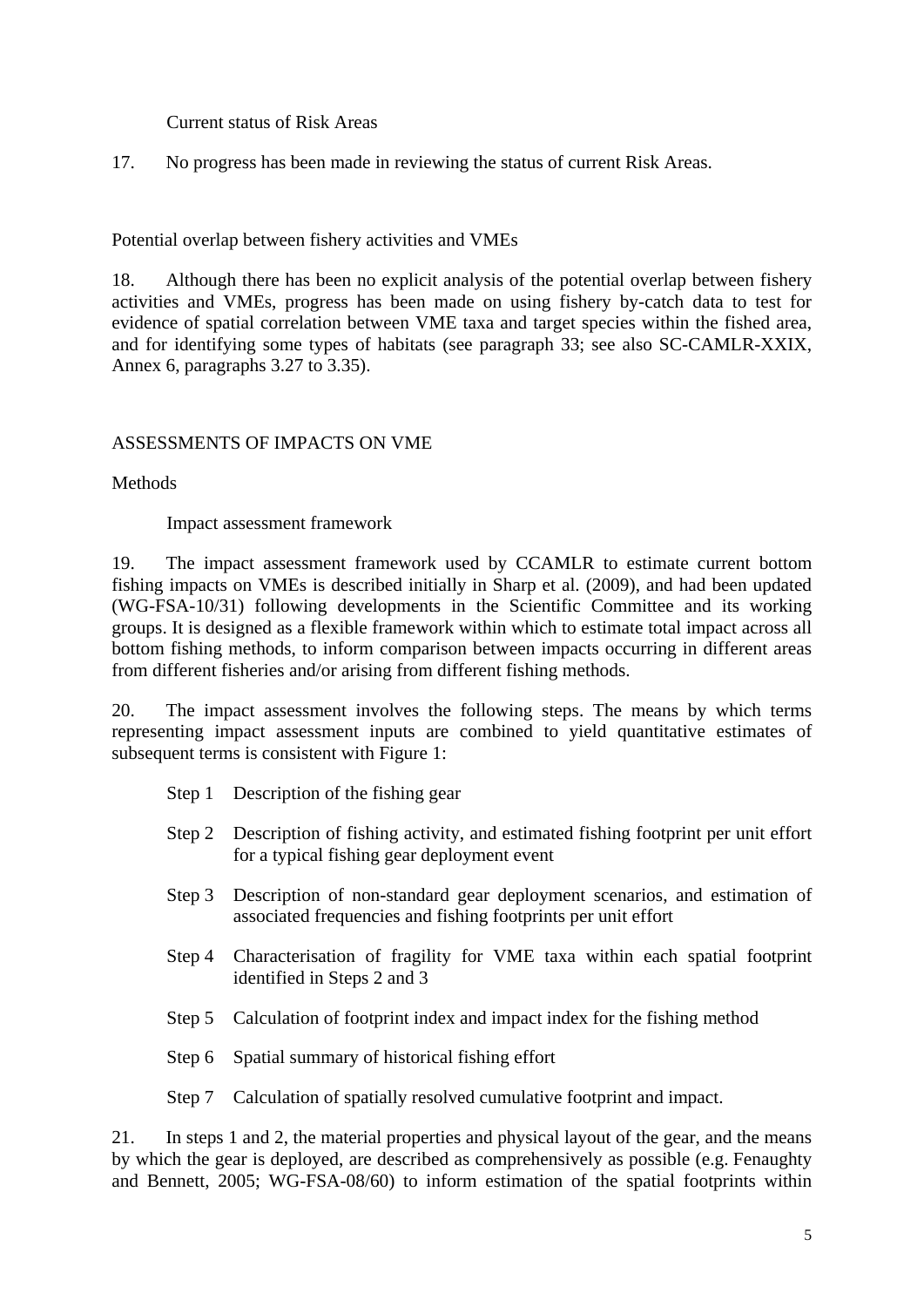which the gear may contact benthic organisms. Different footprints may be assigned separately to different components of the gear identified in step 1. For example, the autoline longline assessment described in Sharp et al. (2009) defined the footprint of the anchors and grapnels separate from the footprint of the mainline with hooks. Similarly, an assessment of the impacts of bottom trawling may be expected to define separate footprints for the different portions of the trawl gear (e.g. trawl doors, sweeps, ground gear and net). Together these footprints would comprise the 'standard set' footprint for each gear type.

22. Step 3 provides for unintended or infrequent behaviours of the gear. For example, bottom longlines have been observed to sometimes move laterally across the ocean floor during hauling, and accidents or mishaps may result in other types of movement with distinct associated impacts. Fishing footprints are assigned for each of these non-standard deployment scenarios, along with their estimated frequency of occurrence, to capture impacts additional to the impact of the standard set.

23. Step 4 characterises the fragility of taxa within each of the footprints defined in steps 2 and 3. Fragility is expressed as the proportion (0–1) of each VME taxon within the footprint that impacted in a particular interaction with the fishing gear. Fragility will be different for different VME taxa; when the impact assessment framework is applied generically without reference to particular taxa, generally only the highest fragility estimates are used. Note that because impact estimates are expressed as a proportion, rather than as absolute numbers, they are independent of the abundance (or even presence) of VME taxa within the footprint; the application of the impact assessment framework, therefore, does not rely on accurate knowledge of the distribution of benthic organisms.

24. Step 5 calculates the per unit effort indices of footprint and impact in accordance with SC-CAMLR-XXIX, Annex 4, paragraph 4.19, as follows:

Footprint index =  $A_0 + f_1A_1 + f_2A_2 + ...$ 

Impact index =  $A_0F_0 + f_1A_1F_1 + f_2A_2F_2 + ...$ 

where:  $A_0$  = area of the standard footprint ( $km^2$  of seabed area per km of line)  $F_0$  = fragility within the standard impact footprint (range 0–1)  $f_1$  = frequency (0–1) of non-standard scenario 1  $A_1$  = area of the footprint associated with scenario 1  $F_1$  = fragility within the scenario 1 footprint.

25. Units are in  $km^2$  of seabed area per km of line. Note that setting fragility = 1 for all scenario footprints (i.e. 100% mortality within all footprints) implies an impact index identical to the footprint index.

26. Consistent with SC-CAMLR-XXIX, Annex 4, paragraph 4.12, prior distributions, rather than point estimates, of the input parameters are used to represent uncertainty and to generate confidence intervals around the calculated output distributions for footprint index and impact index. Code is available from the Secretariat to facilitate the calculation of these two indices using frequency distributions (the R-library 'IApdf' is described in WG-SAM-10/20 – see paragraphs 39 to 42 for a worked example). This code can be used to translate gear footprint estimates into a footprint index and impact index estimate for each gear type as required in the annual preliminary assessment pro forma of Annex 22-06/A.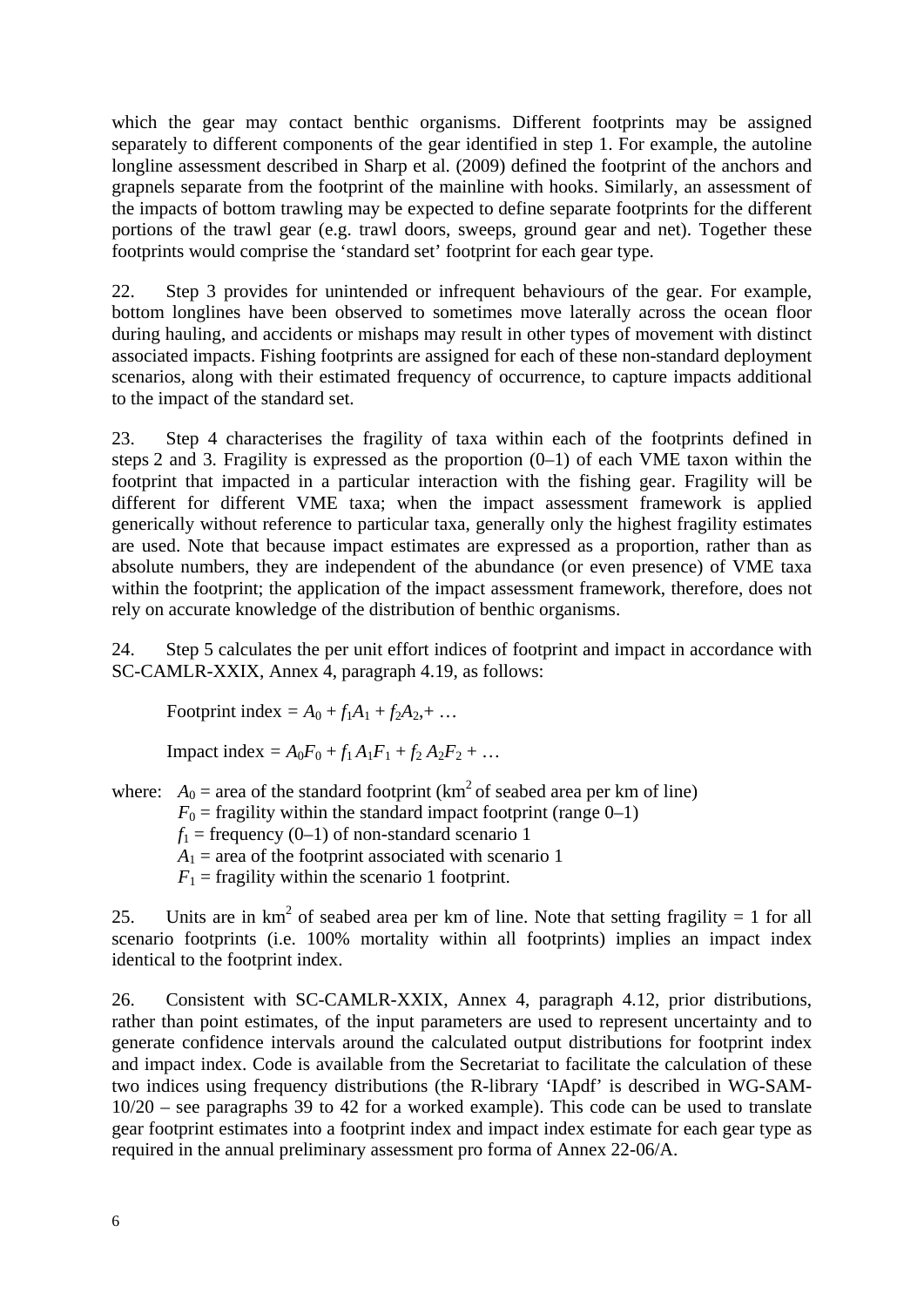27. Step 6 summarises fishing effort distributions in a spatially explicit manner, in units compatible with those used in steps 1 to 5. The standard unit for reporting effort density for longlines is km of line per  $km^2$  of seabed area (SC-CAMLR-XXIX, Annex 4, paragraph 4.19).

28. In step 7, spatially explicit effort-density distributions are multiplied by the relevant footprint index and/or impact index, yielding estimates of proportional footprint and proportional impact for each area.

29. The impact assessment can be applied at any spatial scale for which spatially resolved fishing effort data is available. A key structural assumption of the impact assessment methodology is that there is no systematic relationship between the spatial distributions of fishing effort and of VME taxa within spatial scales at which effort and corresponding impacts are summarised (i.e. 'within the pixel'). At large spatial scales (i.e. 100s of km to 1 000s of km) this assumption is almost certainly false; spatial distributions of fish, of fishing and of benthic invertebrate abundance may be influenced by a similar suite of environmental variables (e.g. depth, benthic topography, water temperature) and are thus likely to be correlated (positively or negatively). Where there is a positive relationship, the assessment framework will underestimate impacts on VMEs; where the relationship is negative, it will overestimate impacts. Ideally, the assessment will be undertaken at a scale where there is no systematic relationship within a pixel between the deployment of the gear and the location of VMEs. However, at the smallest scales there can be no systematic relationship.

30. In 2010, WG-SAM (SC-CAMLR-XXIX, Annex 4, paragraphs 4.17 and 4.18) concluded that, because effort distributions become sufficiently disordered at scales smaller than 10 km pixels, there is likely to be no systematic association between fishing effort and VME taxa at this scale within the Ross Sea fishery. It recommended that impact assessments be carried out at the scale of  $0.05^{\circ}$  latitude  $\times 0.167^{\circ}$  longitude pixels. Where the assessment method is applied at larger scales, impact estimates arising from the method will accurately represent average impact levels within the pixel, but where VMEs are correlated with fishing effort at smaller scales, these averages may be misleading.

31. Note that the assessment framework makes the simplifying assumption that multiple footprints in the same area are non-overlapping, i.e. maximising the size of the footprint. Where cumulative proportional footprints are consistently low, this is likely to be a reasonable approximation of reality, but as cumulative footprint becomes a substantial proportion of the area, then this assumption may overestimate both footprint and impact. For heavily impacted areas, or for fishing methods with significantly larger footprints (e.g. bottom trawling), it may be necessary to address the effects of overlapping footprints.

Estimating habitat locations based on by-catch

32. Fishing gears are not designed to capture or retain non-target species, and are often specifically designed to avoid capture of non-target species. However, by-catch data can be used to infer the location of VME indicator taxa, although the absence of by-catch does not necessarily mean the absence of a VME. The degree to which catchability can be estimated, and the corresponding sampling density needed to infer absence with acceptable uncertainty, will be taxon-dependent and is best made through comparisons with independent sampling methods such as underwater video.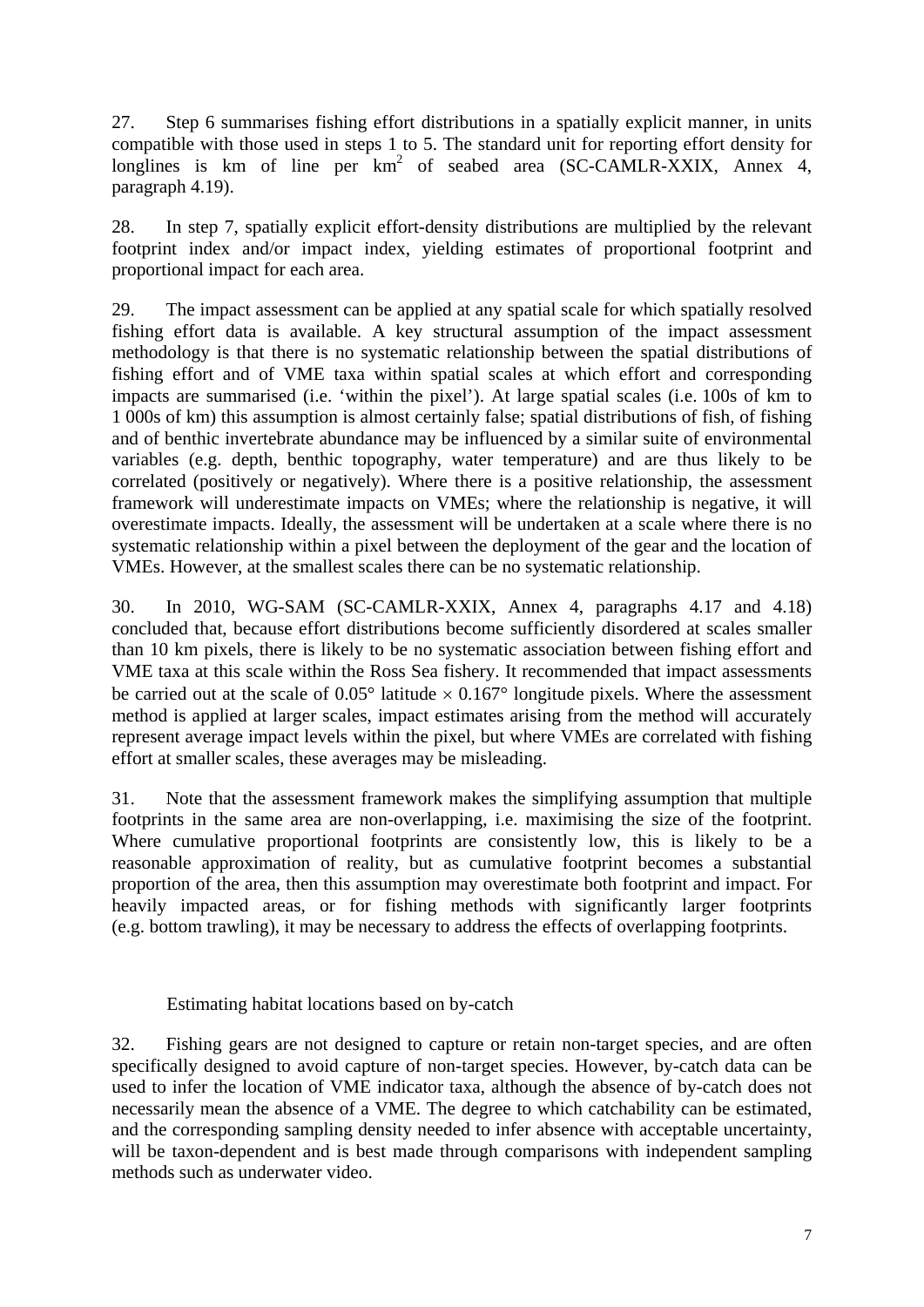33. The probability of incidental capture is dependent on the specific configuration of the gear, the physical or behavioural characteristics of the species, and the mechanism of interaction between the two. The actual catchability observed at the surface will be a function of the occurrence of the species where fishing occurs, the probability of a unit of fishing gear interacting with the species, the probability that the specimen is initially retained (versus displaced, injured or killed) and the probability that the specimen is landed by the vessel and recorded. By-catch of VME taxa can be used for two purposes: determination of presence of a VME taxon in a location, or to estimate the relative abundance of a taxon at the location.

34. If incidental catchability is extremely low or excessively variable (haphazard), then no inference about VME taxon presence can be made when by-catch is zero, and conclusions are restricted to observations of presence-only when by-catch occurs. However, if catchability is moderate or high, and sampling density is sufficiently high, then both presence and absence can be inferred. The degree to which catchability can be estimated has been assessed in part by WG-FSA-10/30 provided further analysis since WG-EMM-10 of spatial patterns of benthic invertebrate habitats from fishery by-catch in the Ross Sea region. Some taxa are relatively common as by-catch (e.g. Porifera, anemones, stylasterid hydrocorals) and the detectability of habitats containing these taxa with autoline longline gear is moderate to high (e.g. 70+%), but the corresponding sampling density needed to infer absence with acceptable uncertainty will be taxon-specific and dependent on the density on the seafloor, and is best made through comparisons with independent sampling methods such as underwater video.

35. If the by-catch level can be shown to vary with taxon density in an area, then an actual index of abundance may be developed and positive catches in excess of some threshold can be used to indicate areas of relatively high abundance and could provide evidence of a VME.

36. The detectability of each taxon, and any discernible relationship with density, should be examined to the fullest extent possible in areas with sufficiently high fishing effort and also for non-autoline gear configurations, and ultimately should be confirmed with independent sampling to link actual densities on the seafloor with amounts of by-catch observed using different fishing methods. Analysis of by-catch rates for several VME taxa from longline sets made with different gear configurations in the same fishing area would also be useful to assess the relative catchabilities of VME taxa using different gear types and to identify discrepancies in reporting patterns.

37. An important factor to consider when evaluating VME indicator taxa by-catch is the accuracy of observer classification. The accuracy of observer classification of VME taxa has been examined in three studies (TASO-09/08, WG-FSA-09/23 and TASO-10/10). These studies have shown that observers can reliably distinguish non-VME taxa from VME taxa, especially with some training. However, some individual groups can be confused (e.g. Scleractinia and Stylasteridae), and analyses that separate these groups should be interpreted with caution. Member States asking observers to identify individual invertebrate taxa or VME indicator taxa should provide information on training details and an assessment of observer accuracy so that data quality can be appropriately assessed.

38. Some VMEs may consist of rare or unique communities. Even with high detectability, the utility of using by-catch information is not likely to provide information about the extent of distributions of these taxa. Establishing alternative means of detecting these communities is desirable.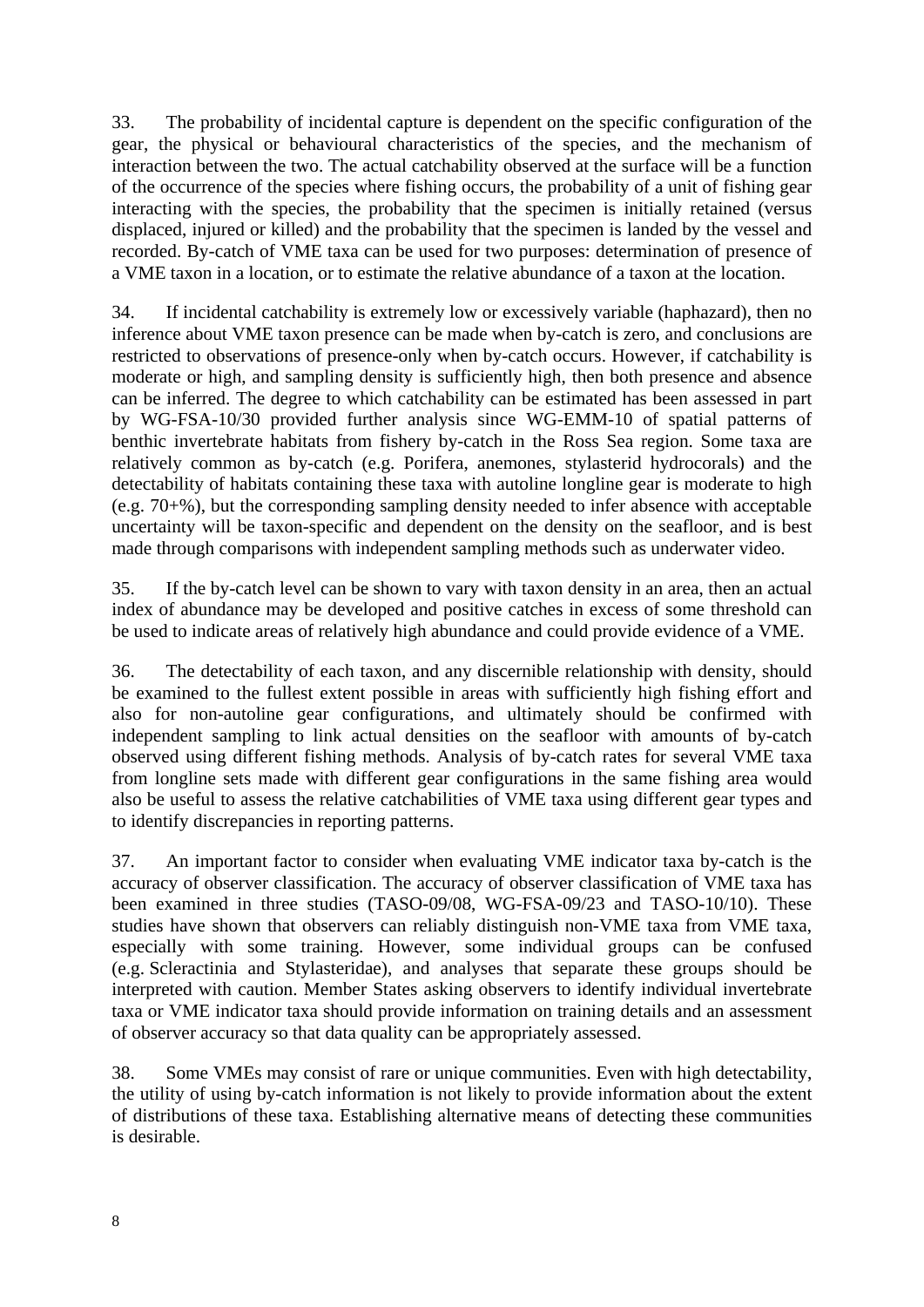Cumulative impact assessment combined for all bottom fisheries in areas covered by CM 22-06

39. Cumulative fine-scale impact assessments were updated, combined for all bottom fishing methods, within all subareas and divisions included in CM 22-06 following the framework above as recommended by WG-SAM (SC-CAMLR-XXIX, Annex 4, paragraph 4.16) and WG-EMM (SC-CAMLR-XXIX, Annex 6, paragraph 3.20). Input parameters for the autoline longline fishing method were adapted from WG-FSA-10/31 characterising two different types of bottom contact by autoline longlines, i.e. the 'standard footprint' within which the line is pulled in a longitudinal direction and a 'lateral movement footprint' within which the longline may move sideways in contact with benthic organisms during the hauling process (WG-EMM-10/33). The presumed relationship between lateral longline movement frequency  $f_1$  and depth in WG-FSA-10/31 was not used;  $f_1 = 0.5$  was applied to all sets independent of depth. The input parameters for the impact assessment on autolines are given in Table 2 and illustrated in Figure 2.

40. The corresponding output distributions of footprint index and mortality index for the autoline longline method, generated using the R-library IApdf, are shown in Figure 2 and Table 2.

41. The assumptions and corresponding input parameters giving rise to these estimates of footprint index and impact index for the autoline longline method have been the subject of considerable discussion arising from previous iterations of the impact assessment framework but similar assessments for other bottom fishing methods – i.e. Spanish longlines, trotlines, pots and bottom trawls – have not been completed. Method assessments for the Spanish longline and trotline methods will likely require estimates of the same five input parameters used in the autoline assessment above (i.e. characterising both the standard set without lateral movement and also the potential for lateral movement during hauling) and potentially parameters characterising other non-standard scenarios particular to these methods. An impact assessment for trawl gears is also needed to estimate historical impacts where trawling occurred in the areas included in CM 22-06.

42. Parameter values to characterise footprint and impact indices for pots and trawls have not yet been developed, and an impact assessment was not completed for these methods. Instead, spatial effort patterns for pots and trawls are displayed separately as effort-density distributions without corresponding estimates of impact. When method assessments for these gear types are available, actual footprint and impact estimates can be derived.

Fishing effort distributions

43. Effort totals for each fishing method by subarea/division are shown in Table 1. Also shown is the total area of the fishing effort distribution, and the estimated fishable area (600– 1 800 m depth) in each subarea or division. Note, however, that the proportion of fishable area that has been fished at some level may not correspond to actual proportional impacts on VMEs because the distribution of VMEs with respect to the fished area is unknown. Note also that the fishing effort distribution summarised in a pixellated map is distinct from the fishing footprint which refers to the actual total area of the seafloor (within the fished area) contacted by fishing gear.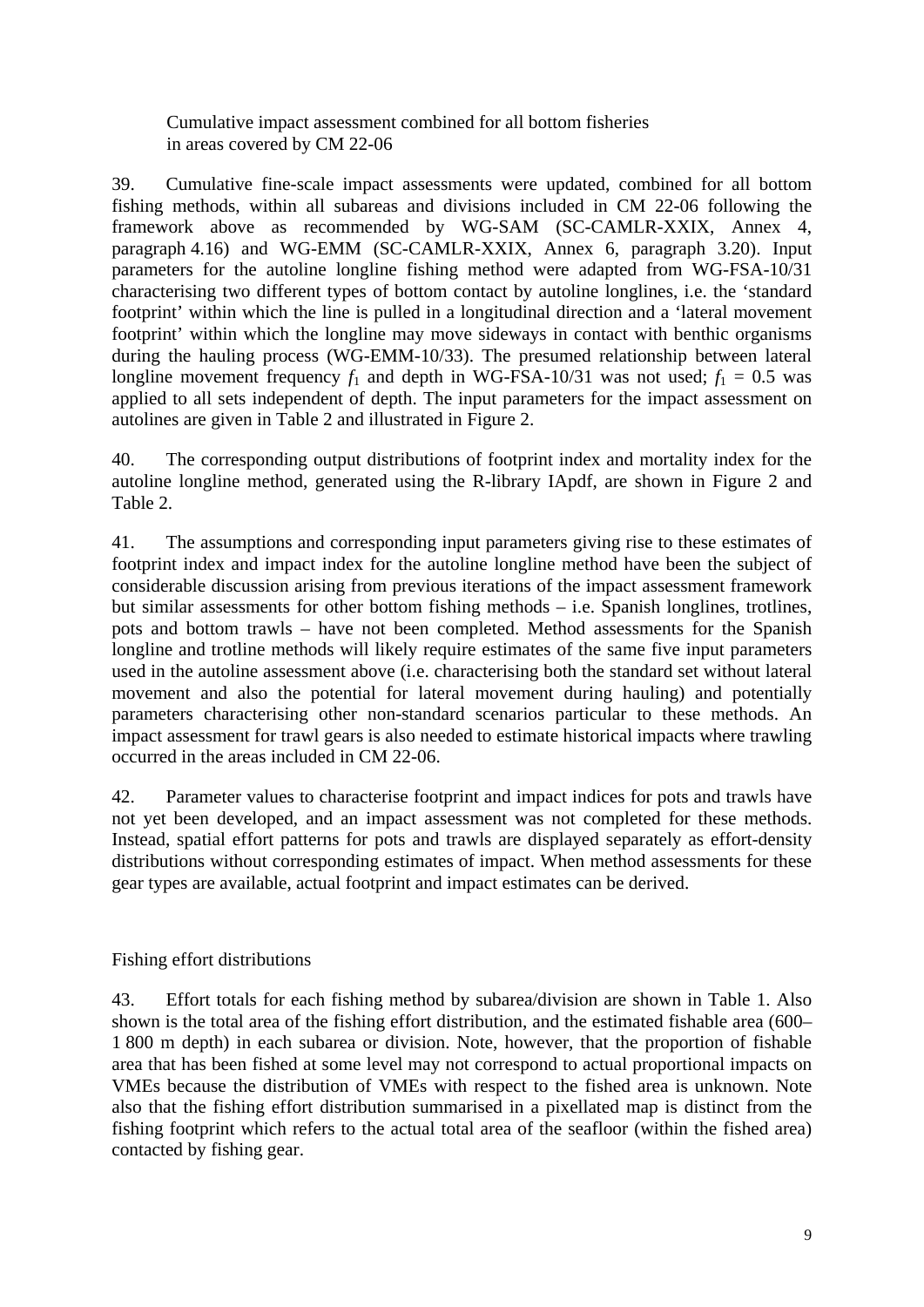44. Spatially explicit effort distributions for all bottom fishing gear types were extracted from the CCAMLR C1 and C2 databases using the R routines developed by Mr J. McKinlay (Australia) and updated since being reported in WG-SAM-10/22 (available from the Secretariat). The software was further updated (as plotImpact WG-FSA-11/51 Rev. 1) to include integration with the IApdf library to directly incorporate the footprint and impact index calculation for each gear type. The trawl database includes effort from 1985 to 2010, and is known to be incomplete with respect to some recent research trawls. Updating the trawl database is a priority. Effort for each longline or trawl was distributed evenly along the length of the line/trawl at intervals of 1 km, and total effort was then summarised at a scale of  $0.05^{\circ}$  latitude  $\times$  0.177° longitude pixels, and converted to an actual effort density (km of line or trawl per  $km^2$  of seabed area) by dividing by the area of the pixel. This spatial scale generates pixel sizes of approximately 5 km  $\times$  5 km at moderate latitudes, comparable to, or smaller than, the length of most longline deployments. WG-SAM-10 (SC-CAMLR-XXIX, Annex 4, paragraph 4.17) endorsed the application of the impact assessment framework at this scale for the Ross Sea fishery as a means of ensuring that there could be no systematic spatial association between the distributions of longlines and VME taxa at scales smaller than the summarised pixel.

## Impact estimates

45. In the absence of detailed method assessments for all bottom fishing methods, a longline impact assessment was undertaken in which the Spanish longline, trotline and mixed longline methods were assigned the same footprint index and impact index values as the autoline longline method. The validity of assuming identical impacts for all longlines remains to be established. Spatially explicit estimates of longline footprint and impact were generated by multiplying the fine-scale effort density maps by the mean impact index in Figure 3 (i.e.  $5.07 \times 10^{-3}$ ) \* 100%. The resulting fine-scale impact estimates (0.05° latitude  $\times$ 0.167° longitude) are not presented here in map form but are available from the Secretariat under the Rules for Access and Use of CCAMLR Data. Instead, these maps are summarised as histograms depicting the frequency distribution of pixels experiencing impact at different levels (see Figure 4) (SC-CAMLR-XXIX/BG/13).

46. The histograms in Figure 4 show that estimated impacts from longlines are generally low, and that within the fished areas of each subarea or division, fishing effort is distributed unevenly, with most fished pixels experiencing very low impacts  $( $0.4\%$ )$  and with higher impacts concentrated in a few pixels; 41 of 10 155 fished pixels in all of the subareas included within CM 22-06 are estimated to have experienced greater than 3% longline impact mean estimate for the most fragile VME taxa (applying the mean estimate of impact index). The single-highest fine-scale pixel-specific longline impact mean estimate is 10.07%.

47. Effort density histograms for trawls are shown in Figure 5. Multiplying the effort densities on the x-axis by an appropriate impact index (SC-CAMLR-XXIX, Annex 4, paragraph 4.19) for trawls would yield an impact estimate distribution comparable to those in Figure 4.

48. Consistent with the procedures for publishing maps of fishing activity in the public domain, the fine-scale impact and effort density maps corresponding to Figures 4 and 5 were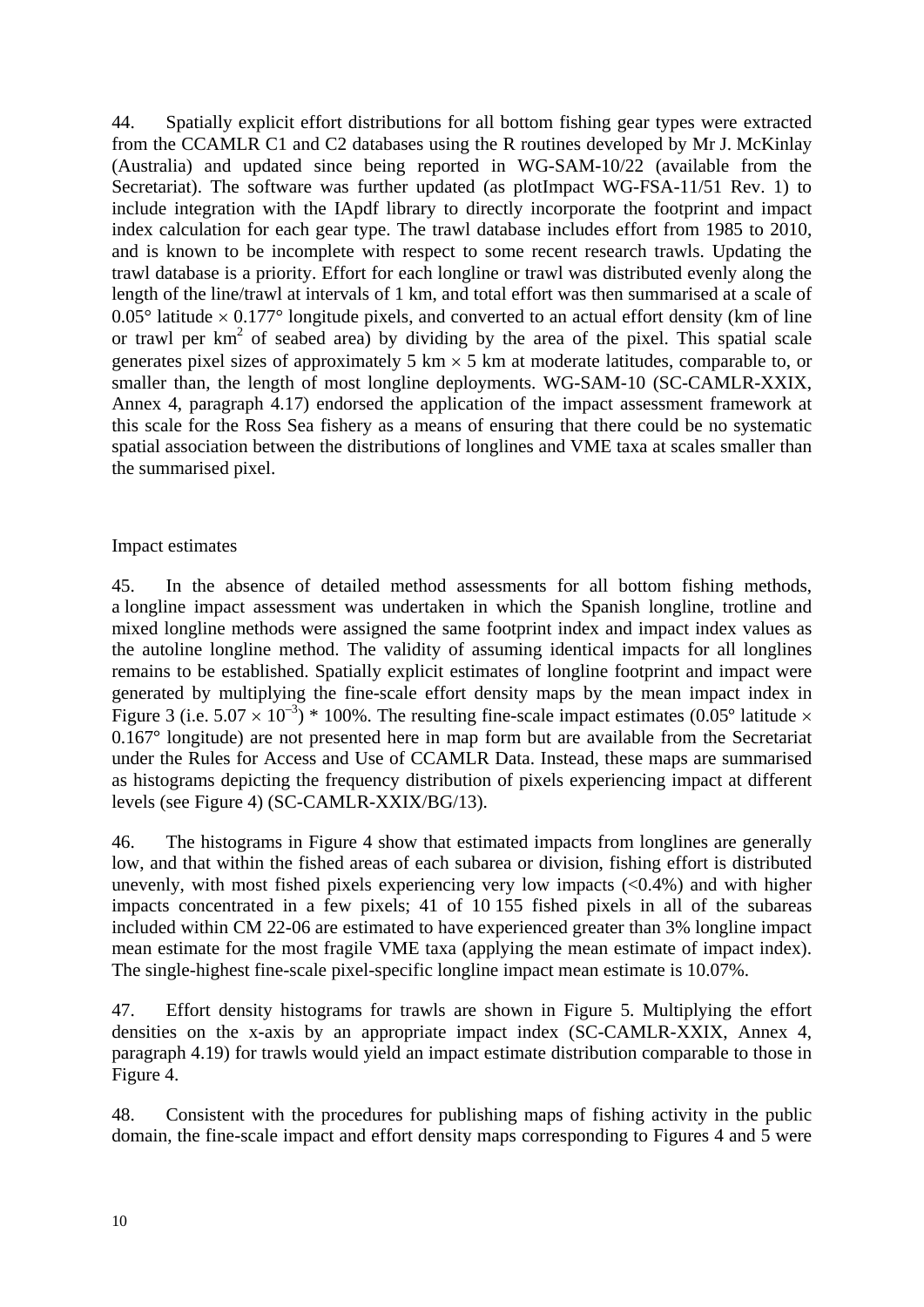recreated at a coarser spatial scale. These maps are shown as Figures 6 to 8. Note that because effort densities are now averaged across larger areas, maximum impact and maximum effort densities within each pixel are correspondingly lower.

49. The distribution maps in Figures 6 to 8 display coastline and islands (shaded light blue), the 1 000 m (blue) and 2 000 m (dark blue) isobaths, statistical division boundaries (black) and SSMU boundaries (grey). Displays are divided into cells that are  $0.45^{\circ}$  latitude  $\times$ 1.68 $\degree$  longitude, equating to an area of approximately 2 500 km<sup>2</sup> at 74.5 $\degree$  latitude. A scale bar along the left axis indicates the distance in kilometres of 1° of longitude at the highest, lowest and middle latitude of the map. Mean estimated percent impact (for all longlines) (applying the mean estimate of impact index) or effort density (for trawls and pots) is shown for each cell on the map using a seven-point colour-ramp (green to red) determined from the quartiles and 95th, 99th and 99.9th percentile points of the impact/effort density distribution across the entire Convention Area. No maps were produced if accumulated effort in an area for all gear types since 1985 was less than 50 km. Beneath each map is a summary of fishing events (N) and total effort (km) by year for all three gear types.

50. Figure 6(i) shows the locations of Risk Areas in the Ross Sea in relation to the distribution of % impact and the two proposed registered VMEs in 2011. The Risk Areas occur in two main clusters which are not associated with the areas of the highest impact.

51. Figure 9 shows (a) the cumulative longline effort in kilometres and (b) the cumulative trawl effort in kilometres as a proportion of the fishable area in each subarea/division affected by CM 22-06 since effort began to increase in the mid-1990s. The longline patterns cluster into three groups: (i) Subareas 88.1 and 88.2 and Division 58.4.3a; (ii) Division 58.4.4, Subarea 48.6, Divisions 58.4.1, 58.4.3b and 58.4.2; and (iii) Subareas 48.1, 48.2, 48.5 and 88.3. The longline effort, relative to fishable area, is growing fastest in Subarea 88.2, especially in recent years. The trawl effort occurred mainly in the late 1980s in Subareas 48.1 and 48.2 and Division 58.4.2, though records prior to 1980 are not included.

# STRATEGIES TO AVOID SIGNIFICANT ADVERSE IMPACTS ON VMEs

Current management system

52. The current framework for considering strategies to conserve VMEs is indicated in SC-CAMLR-XXVIII, Annex 5, paragraph 10.37 (Figure 10).

53. This figure was derived from existing practices and procedures and can be used as the framework for indicating what research and data collection activities might be required at different stages of the process of managing bottom fishing. It also clearly shows what is needed to develop scientific advice (SC-CAMLR-XXVI, Annex 5, paragraphs 14.21 to 14.39).

54. The current management strategy consists of the following components:

- (i) a ban on bottom trawling in the high-seas areas of the Convention Area
- (ii) restriction of exploratory fishing for toothfish to areas deeper than 550 m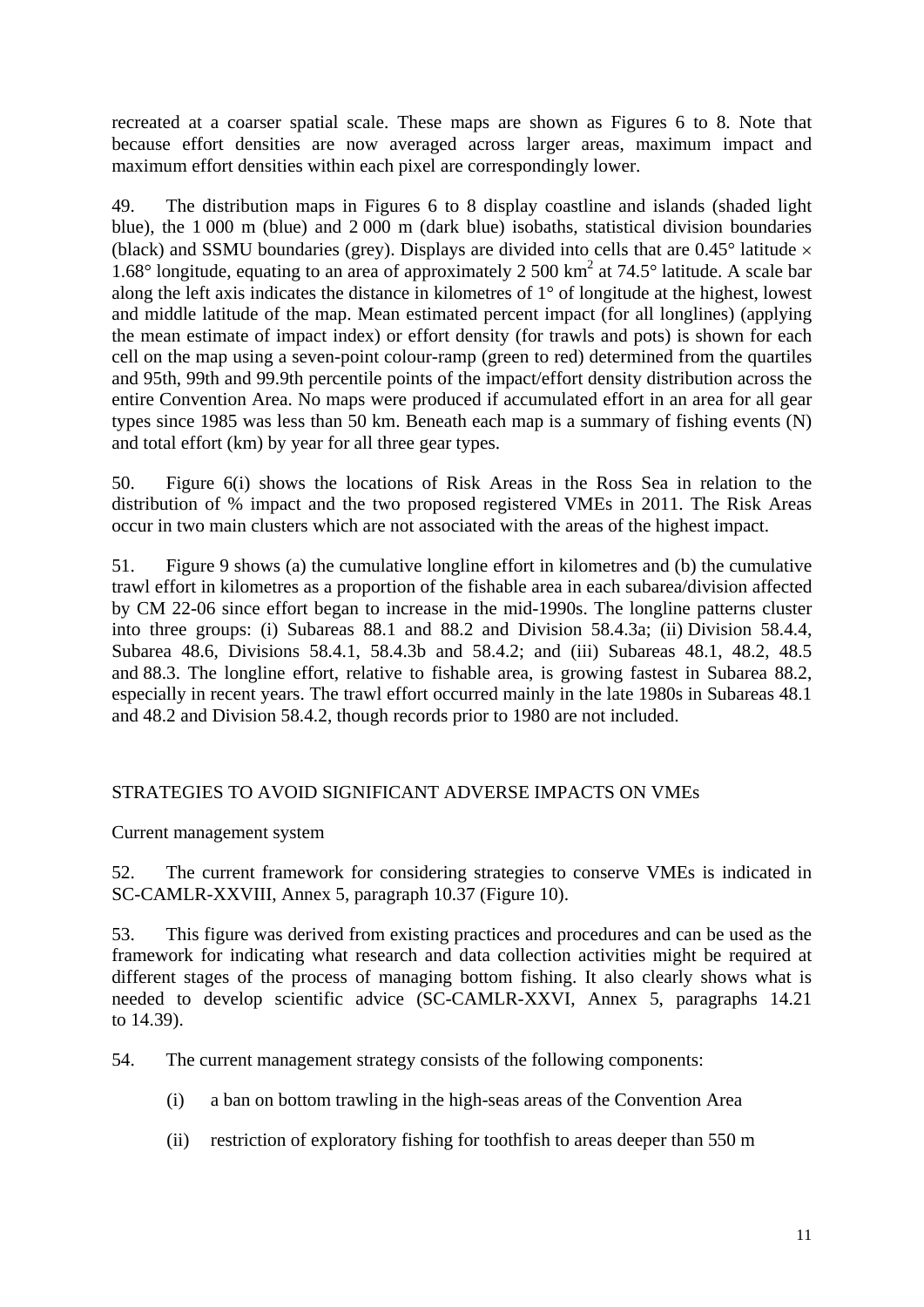- (iii) closure of Risk Areas triggered by by-catch of VME indicator taxa when greater than a threshold level
- (iv) notification of areas with evidence of VMEs to be included on a VME register.

55. This procedure has been reviewed by WS-VME and WG-EMM but no further recommendations on revising the conservation measures have been given.

Consideration of alternative avoidance and mitigation methods

56. There has been no other consideration of alternative avoidance and mitigation methods.

## Evaluation of different strategies

57. Two programs, both written in R, are available for evaluating management strategies to avoid significant adverse impacts on VMEs by simulating key processes of VMEs and bottom fishing effort, and to evaluate the effects of various management strategies on the conservation status of VMEs:

- (i) Patch v2.0 (WG-SAM-10/09) (manual and routines are available from the Secretariat)
- (ii) spatially structured Schaefer production model (WG-SAM-10/19, WG-FSA-10/29) (an R library is available from the Secretariat).

58. The spatially structured Schaefer production model described in WG-FSA-10/29 has demonstrated, with simple case studies, that it operates consistent with expectations under extreme scenarios (SC-CAMLR-XXIX, Annex 8, paragraph 9.32). WG-EMM has considered additional potential scenarios to be evaluated (SC-CAMLR-XXIX, Annex 6, paragraphs 3.52 to 3.56). Several factors require consideration when performing these evaluations, including temporal scales, spatial scales and whether the framework is considering individual species or ecosystem effects. Plausible scenarios for representing the ecosystem in operating models may include consideration of life-history characteristics, ecological theory, patch dynamics of sessile organisms and interaction between the fishery and habitat. Currently it is likely to be easier to evaluate individual taxa in the first instance as opposed to system-based approaches.

59. Simulations could be used to identify and characterise the types of data that may need to be collected in order to monitor and further develop options for management strategies, including, for example, mapping of habitats to inform the designation of open and closed fishing areas over particular types of VMEs, and the measurement of the effects of bottom fisheries on VMEs.

60. WG-EMM (SC-CAMLR-XXIX, Annex 6, paragraph 3.55) identified eight different factors that could be considered in developing case studies, and identified the ranges of those factors that would be a priority: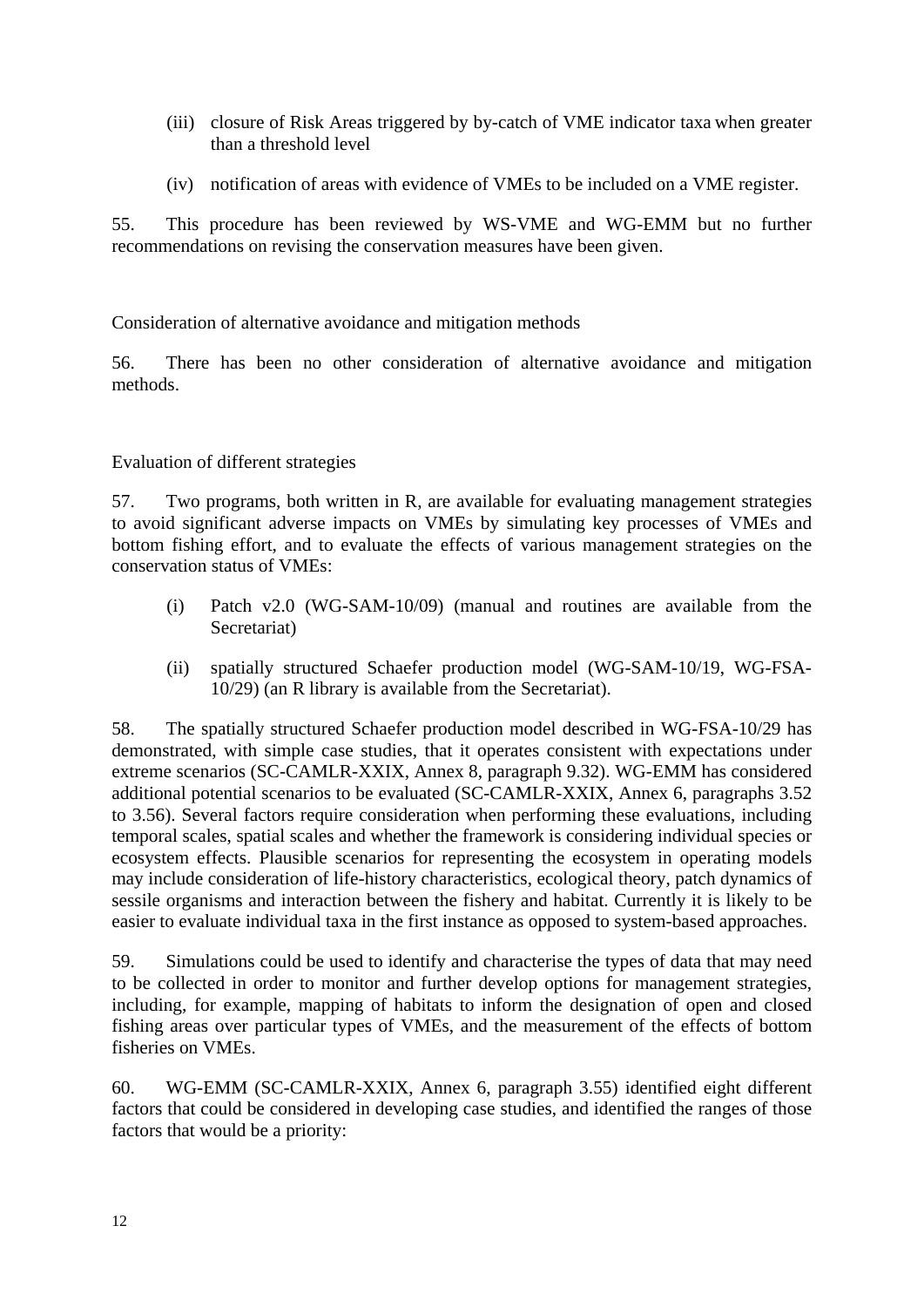| Factor                                            | Range                                                                                                                                                               |
|---------------------------------------------------|---------------------------------------------------------------------------------------------------------------------------------------------------------------------|
| <b>Succession</b>                                 | None, literature range<br>(consistent with factors in patch dynamics and spatial distribution)                                                                      |
| Productivity                                      | Low $(r = 0.01)$ to high $(r = 0.20)$                                                                                                                               |
| Dispersal                                         | None, literature range                                                                                                                                              |
| Target species and<br><b>VME</b> taxa correlation | Negative, None, Positive, Separate spatial scales<br>(fish at larger scale than $VMEs$ ) – in all cases distinguish<br>between causal versus incidental correlation |
| Gear impact (footprint*fragility)                 | Impact assessment range                                                                                                                                             |
| Spatial distribution of habitats                  | Random, restricted (several scales)                                                                                                                                 |
| Management action<br>Current/new approaches       | None, current, in-season versus annual step closures;<br>representative closed areas                                                                                |
| Fleet dynamics                                    | Uniform random, incorporating target correlation<br>(ideal free), historical                                                                                        |

## MANAGEMENT ADVICE

Conservation measures

61. Although the quality of preliminary assessments required in CM 22-06 is improving, detailed descriptions of how different gear types interact with the seafloor are needed to estimate footprint and impact indices.

62. As the process to estimate footprint and impact becomes more complex, the preliminary assessments require the use of statistical programs and competency in generating the statistical parameters needed. Not all Members may have the experience necessary to complete these tasks. The Scientific Committee may consider a mechanism which may assist in training or developing capability for Members to meet their obligations in providing preliminary assessments of the effects of fishing on VMEs.

## Other advice

63. The current work plan for WG-FSA from the Scientific Committee regarding the effects of bottom fishing (SC-CAMLR-XXVIII, paragraph 4.251):

(i) Definition of Risk Areas –

No further progress.

(ii) Review of existing Risk Areas, including the development of a review process –

WG-EMM has summarised data to consider in reviewing Risk Areas (SC-CAMLR-XXIX, Annex 6, paragraph 3.40).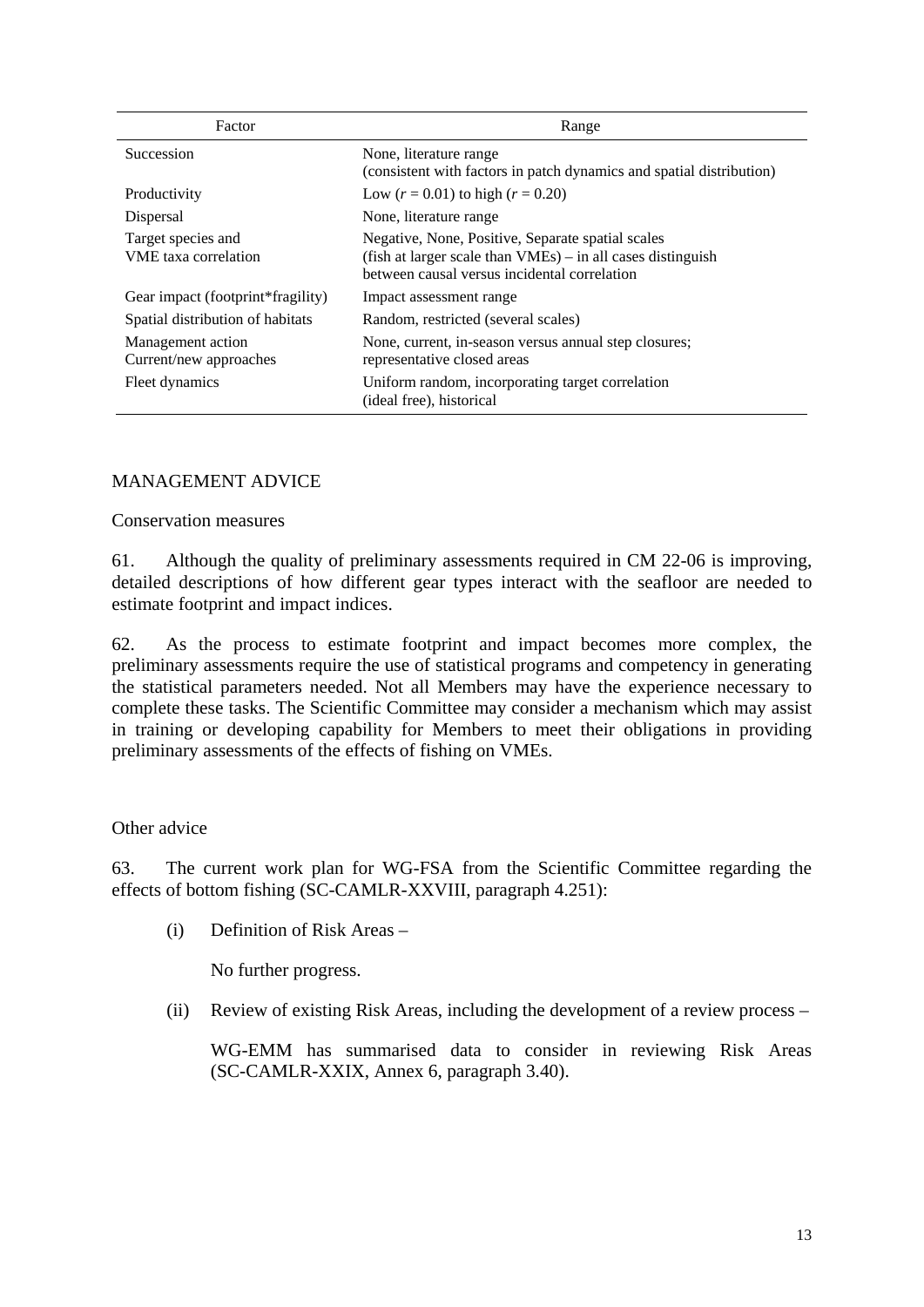(iii) Development of a glossary of terms, including quantitative definitions as appropriate, to improve understanding and communication on these issues (SC-CAMLR-XXVIII, Annex 5, paragraphs  $10.36$  and  $10.40$ ) –

A glossary and accompanying diagram is included in Attachment A and Figure 1 and further discussed in SC-CAMLR-XXIX, Annex 8, paragraphs 9.2 to 9.11.

(iv) Further consideration of criteria to assist the Scientific Committee in defining areas as VMEs under CM 22-06 (SC-CAMLR-XXVIII, Annex 10, paragraph  $6.14$ ) –

WG-EMM has summarised characteristics that might be considered as evidence of VMEs (SC-CAMLR-XXIX, Annex 6, paragraph 3.48).

(v) Evaluation of the proportions of fishable areas that would comprise different benthic habitats and whether the frequency of observations of benthos in by-catch is consistent with the proportional coverage of these different habitats –

Some progress has been made on identifying habitat types using by-catch data (paragraph 36).

(vi) Development of alternate trigger levels for a range of VME taxa, including distinction between 'heavy' and 'light' taxa, along with options to enable taxonspecific weights to be collected (SC-CAMLR-XXVIII, Annex 5, paragraph  $10.44$ ) –

No further progress.

(vii) Consideration of whether the presence of high densities of rare taxonomic groups or unique community assemblages specific to the Southern Ocean will warrant additional attention, and perhaps an increased level of precaution (SC-CAMLR-XXVIII, Annex 4, paragraph 5.9) –

Some consideration has been given to this issue but no substantive progress has been made on methods of identifying locations of rare or unique assemblages (paragraphs 32 to 38).

(viii) Further consideration of fishing footprint and its possible impacts on VMEs, taking account of the differences in the interactions of different gears with the bottom (SC-CAMLR-XXVIII, Annex 5, paragraphs 10.20 to 10.22) –

An impact assessment procedure has been used to assess impacts of longline fishing (SC-CAMLR-XXIX, Annex 8, paragraphs 9.13 and 9.14). Submissions are needed on Spanish longlines, trotlines, trawl and pot methods (SC-CAMLR-XXIX, Annex 8, paragraphs 9.19 and 9.20).

(ix) Refinement of methods for creating cumulative fishery-scale footprint maps (SC-CAMLR-XXVIII, Annex 5, paragraphs 10.14 to 10.16), including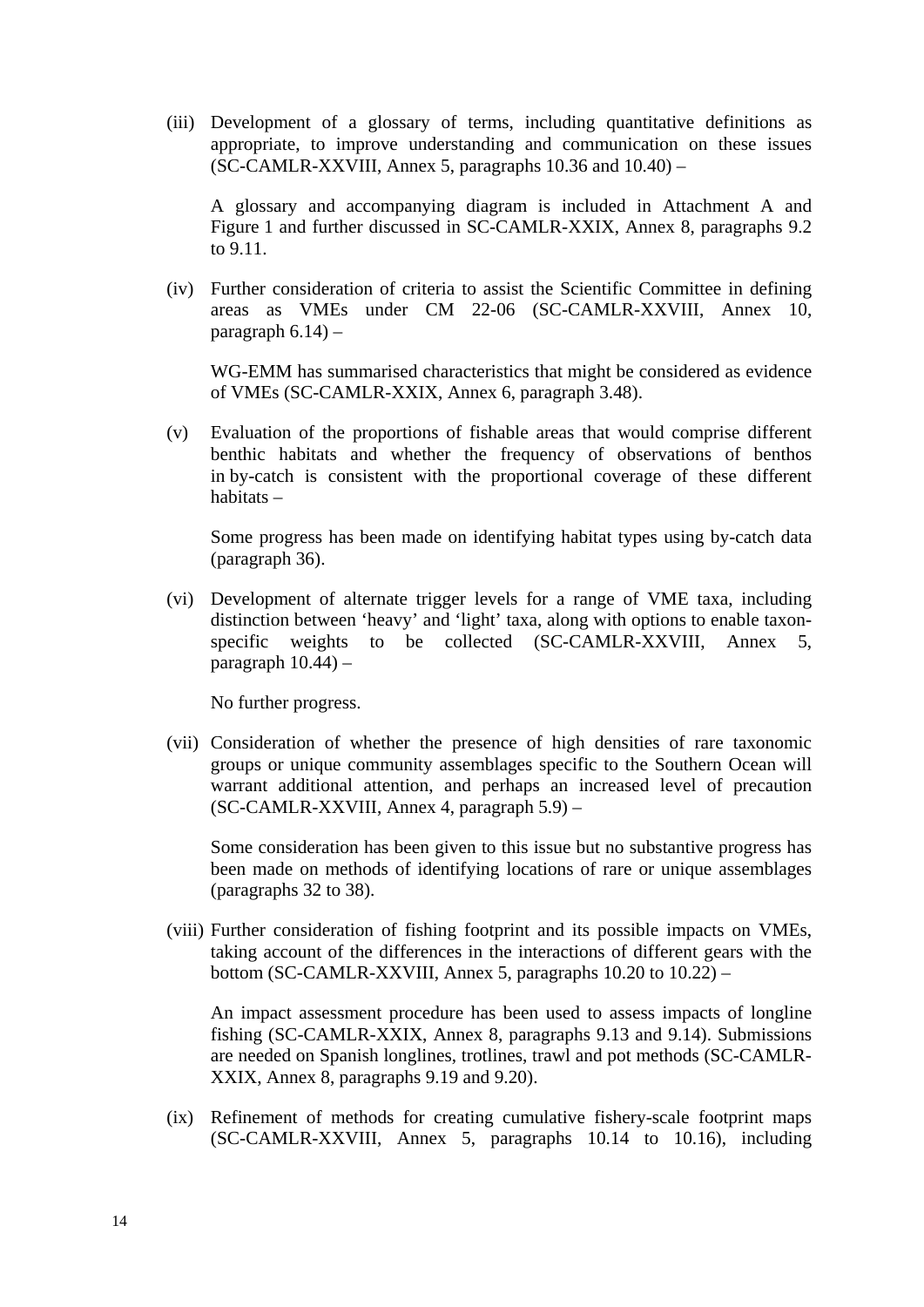resolving technical issues for their production, in order to update the calculations annually (SC-CAMLR-XXVIII, Annex 5, paragraphs 10.16 and  $10.17$ ) –

Software is now available in the Secretariat (SC-CAMLR-XXIX, Annex 8, paragraph 9.12).

(x) Development of plausible scenarios of the types and dynamics of VMEs and the spatial and temporal interactions of the fishery with VMEs (SC-CAMLR-XXVIII, Annex 5, paragraph 10.45) –

Consideration of plausible scenarios by WG-EMM (SC-CAMLR-XXIX, Annex 6, paragraphs 3.52 to 3.55). The Working Group recommended that a focus topic be held on this issue at WG-FSA in 2012 when experts in benthic ecology could be invited to attend.

(xi) Evaluation of management strategies within the conservation measures, along with other possible strategies for avoiding significant adverse impacts on VMEs –

Progress has been made on developing simulation tools to evaluate management strategies (SC-CAMLR-XXIX, Annex 8, paragraphs 9.32 and 9.33; Annex 4, paragraphs 4.7 to 4.11).

(xii) Further development of risk assessment frameworks (SC-CAMLR-XXVIII, Annex 4, paragraph 5.11; Annex 6, paragraphs 4.9 and 4.16; Annex 10, paragraphs 4.1 to 4.5) and simulation approaches, such as 'Patch' (SC-CAMLR-XXVIII, Annex 4, paragraphs 5.11 to 5.14; Annex 5, paragraphs 10.46 to 10.48; Annex 6, paragraphs 4.10 to 4.15, 4.17 to 4.19; Annex 10, paragraphs 4.6 to  $4.10$ ) –

This report presents the impact assessment framework currently being used to assess cumulative impacts, as well as describing the simulation methods that have been developed.

(xiii) Further assessment of benthic taxa against the seven criteria for assisting in evaluating their vulnerability (SC-CAMLR-XXVIII, Annex 10, paragraphs 3.1 to 3.10 and Table  $1$ ) –

No further progress has been made.

(xiv) Consideration of different methods for identifying locations of VMEs (SC-CAMLR-XXVIII, Annex 10, paragraphs 5.1 to 5.37 and 6.10 to 6.13) –

Methods to use by-catch data for locating habitat types have been developed (SC-CAMLR-XXIX, Annex 8, paragraph 9.28).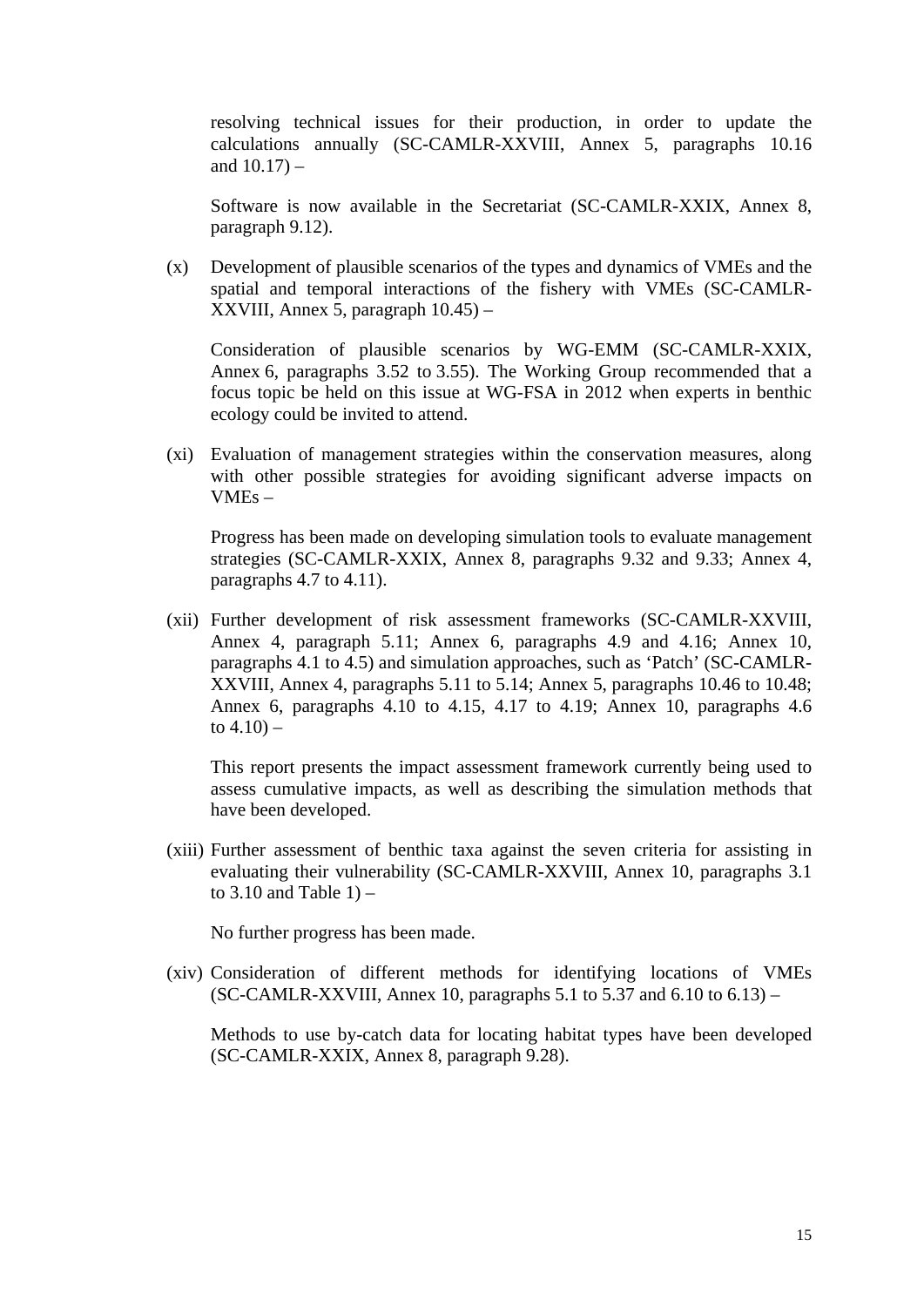(xv) Consideration of how the footprint estimates for different gears might be used to assess whether proposed bottom fishing activities would contribute to having significant adverse impacts on VMEs (SC-CAMLR-XXVIII, Annex 5, paragraph  $10.13$ ) –

Work is yet to be undertaken to use the impact assessment methods on assessing the impacts of proposed bottom fishing activities in the future. The simulation methods might be used in this regard.

(xvi) Further development of the Secretariat's capability to manage, store, process and summarise data resulting from CMs 22-06 and 22-07 is necessary (SC-CAMLR-XXVIII, Annex 5, paragraph 10.39), including the development of a work plan and budget, prioritising the capability to provide real-time data, and to provide data for use by the Scientific Committee and its working groups –

The Working Group endorsed the proposal of the Secretariat to further develop this capability (SC-CAMLR-XXIX, Annex 8, paragraphs 9.29 and 9.30).

(xvii) Further develop the procedural framework for managing bottom fisheries –

No further progress has been made on this. The current framework is contained in Figure 9 (SC-CAMLR-XXVIII, Annex 5, paragraph 10.37 and Figure 13).

#### FUTURE WORK

64. Progress on the items above that are not yet completed is recommended.

## **REFERENCES**

- Fenaughty, J. and J. Bennett. 2005. Longlining operations on New Zealand autoline vessels fishing for toothfish in CCAMLR waters. Document *WG-FSA-05/54.* CCAMLR, Hobart, Australia.
- Sharp, B.R., S.J. Parker and N. Smith. 2009. An impact assessment framework for bottom fishing methods in the CAMLR Convention Area. *CCAMLR Science*, 16: 195–210.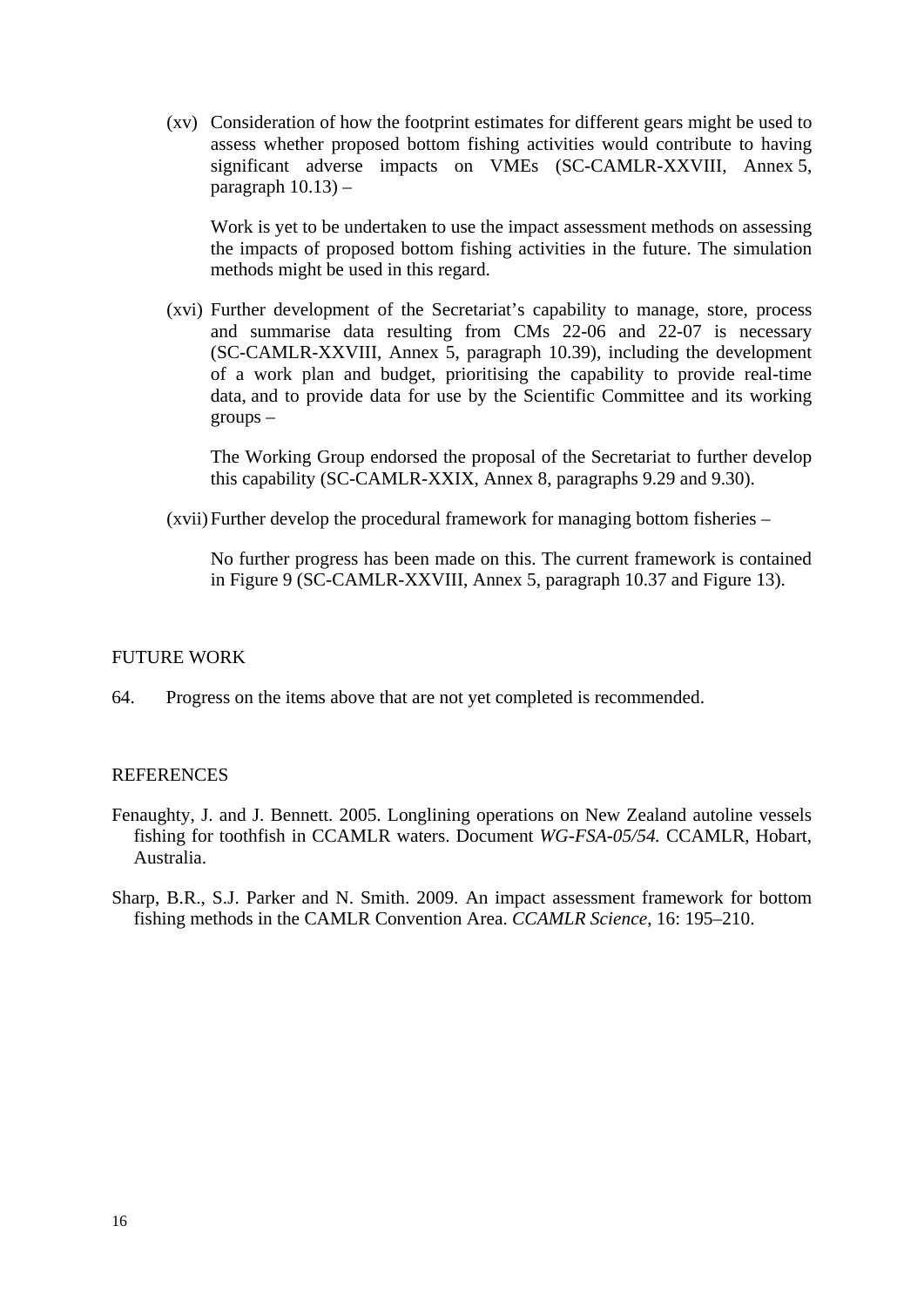| Subarea/ | Mean                   | Fished area                         | Fishable area                                |                  |                      |                  | Cumulative fishing effort (1985–2012) |               |              |
|----------|------------------------|-------------------------------------|----------------------------------------------|------------------|----------------------|------------------|---------------------------------------|---------------|--------------|
| division | fished<br>depth<br>(m) | (fine-scale)<br>pixels)<br>$(km^2)$ | $(600-1800 \text{ m})$<br>(km <sup>2</sup> ) | Autoline<br>(km) | Spanish line<br>(km) | Trotline<br>(km) | All<br>longline<br>(km)               | Trawl<br>(km) | Pots<br>(km) |
| 48.1     | 267                    | 16 605                              | 77851                                        | $\Omega$         | 96                   | $\Omega$         | 96                                    | 3 0 2 0       | $\Omega$     |
| 48.2     | 351                    | 13824                               | 74 081                                       | $\Omega$         | 24                   | $\theta$         | 24                                    | 10 289        | 47           |
| 48.5     | 628                    | 1969                                | 73 345                                       | $\theta$         | $\Omega$             | $\Omega$         | $\Omega$                              | 67            |              |
| 48.6     | 1 357                  | 36 726                              | 84 216                                       | 1840             | 7817                 | 6 6 0 5          | 16 26 2                               | 8             | $\theta$     |
| 58.4.1   | 1463                   | 42 726                              | 210 314                                      | 226              | 23 740               | 4917             | 28 8 8 4                              | $\Omega$      | $\Omega$     |
| 58.4.2   | 1 287                  | 32 415                              | 115 258                                      | 1326             | 7 1 0 4              | l 533            | 9 9 6 2                               | 3 0 4 8       | 0            |
| 58.4.3a  | 1 2 9 9                | 20 5 25                             | 18 605                                       | 740              | 7062                 | 983              | 8786                                  | 17            | $\Omega$     |
| 58.4.3b  | 1485                   | 54 30 5                             | 130 678                                      | 2647             | 9995                 | 1 512            | 14 824                                | 3             | $\mathbf{0}$ |
| 58.4.4a  | 478                    |                                     |                                              | 1 1 9 3          | 450                  | 0                | 1964                                  |               |              |
| 58.4.4b  | 1 076                  | 17 033                              | 22 743                                       | 234              | 929                  | $\Omega$         | 3855                                  | $\Omega$      | $\Omega$     |
| 88.1     | 1 1 5 0                | 144 659                             | 247 229                                      | 70 701           | 54 479               | 4894             | 130 693                               | $\Omega$      | 90           |
| 88.2     | 1 384                  | 22 642                              | 31 285                                       | 16 078           | 5 2 2 6              | 1920             | 23 4 8 4                              | $\Omega$      |              |
| 88.3     | 1 2 1 1                | 1 960                               | 99 066                                       | $\theta$         | 104                  | $\mathbf{0}$     | 590                                   | $\theta$      | $\Omega$     |
| Total    |                        | 405 390                             | 1 184 671                                    | 94 986           | 117 026              | 22 3 64          | 239 423                               | 16453         | 138          |

Table 1: Summary of historical bottom fishing effort (C1 and C2 database including research fishing, 1985–2012) in all subareas/divisions affected by CM 22-06. Unspecified longline gear is included in 'All longline gear'.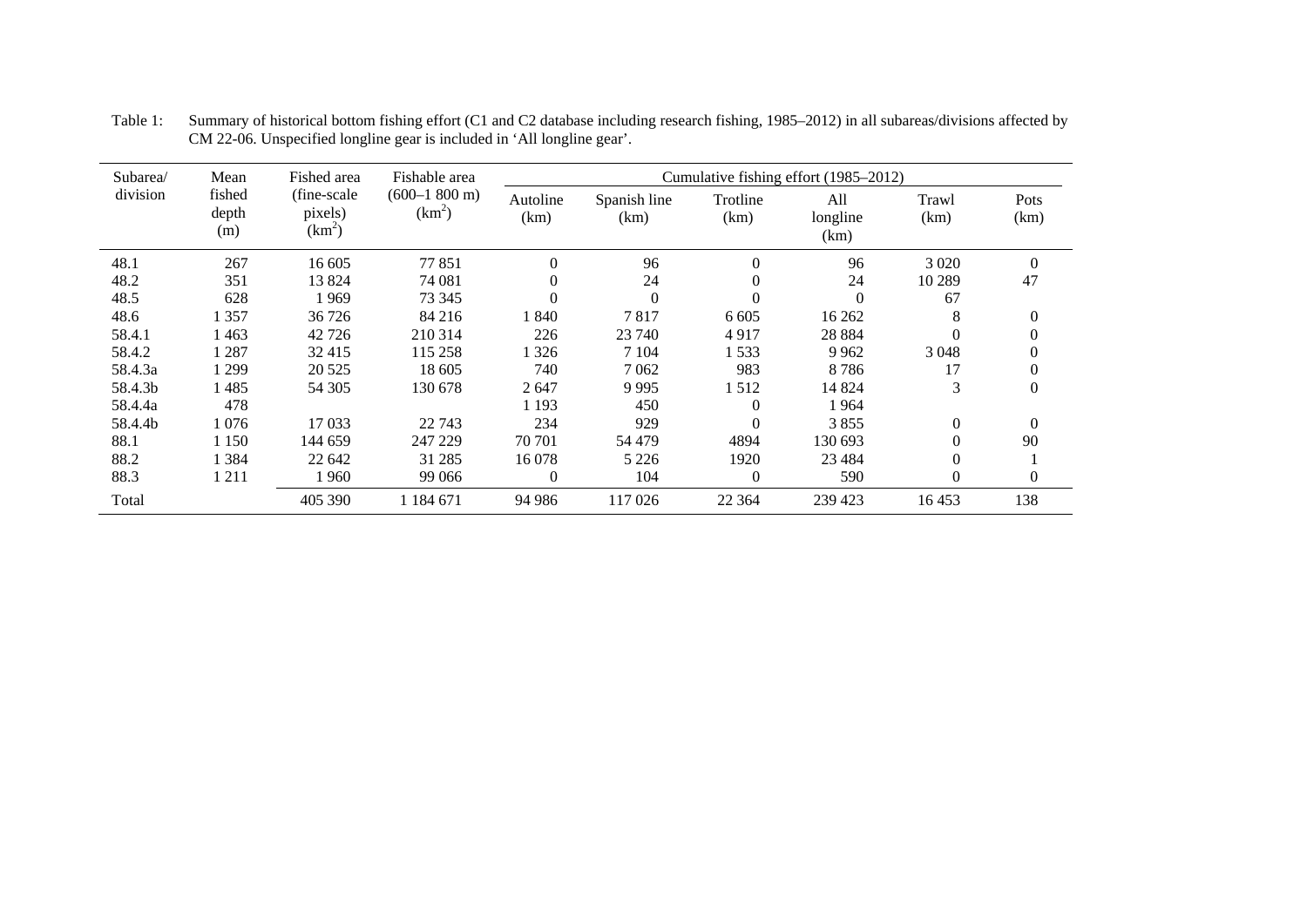#### Table 2: Descriptive statistics for input distributions used by the impact simulation as shown in Figure 2.

 Note that the standard footprint area and lateral movement area, and their ranges, are in units of line. The IApdf and plotImpact software inputs are in  $m^2/m$  of line. Translating between the two units is a factor of 1 000 (km<sup>2</sup>/km  $*$  10<sup>3</sup> = m<sup>2</sup>/m).

|                                                        | Shape     | Mean  | Std  | Range         |
|--------------------------------------------------------|-----------|-------|------|---------------|
| All longline gears                                     |           |       |      |               |
| Standard footprint area $A_0$ (m <sup>2</sup> /m line) | lognormal | 0.82  | 0.50 | $0.10 - 3.0$  |
| Standard fragility $F_0$ (0–1)                         | normal    | 0.780 | 0.15 | $0.48 - 1.0$  |
| Lateral movement area $A_1$ (m <sup>2</sup> /m line)   | lognormal | 10.4  | 0.35 | $0.50 - 25.0$ |
| Lateral movement fragility $F_1(0-1)$                  | normal    | 0.699 | 0.15 | $0.40 - 1.0$  |
| Lateral movement frequency $f_1(0-1)$                  | normal    | 0.5   | 0.15 | $0.05 - 0.95$ |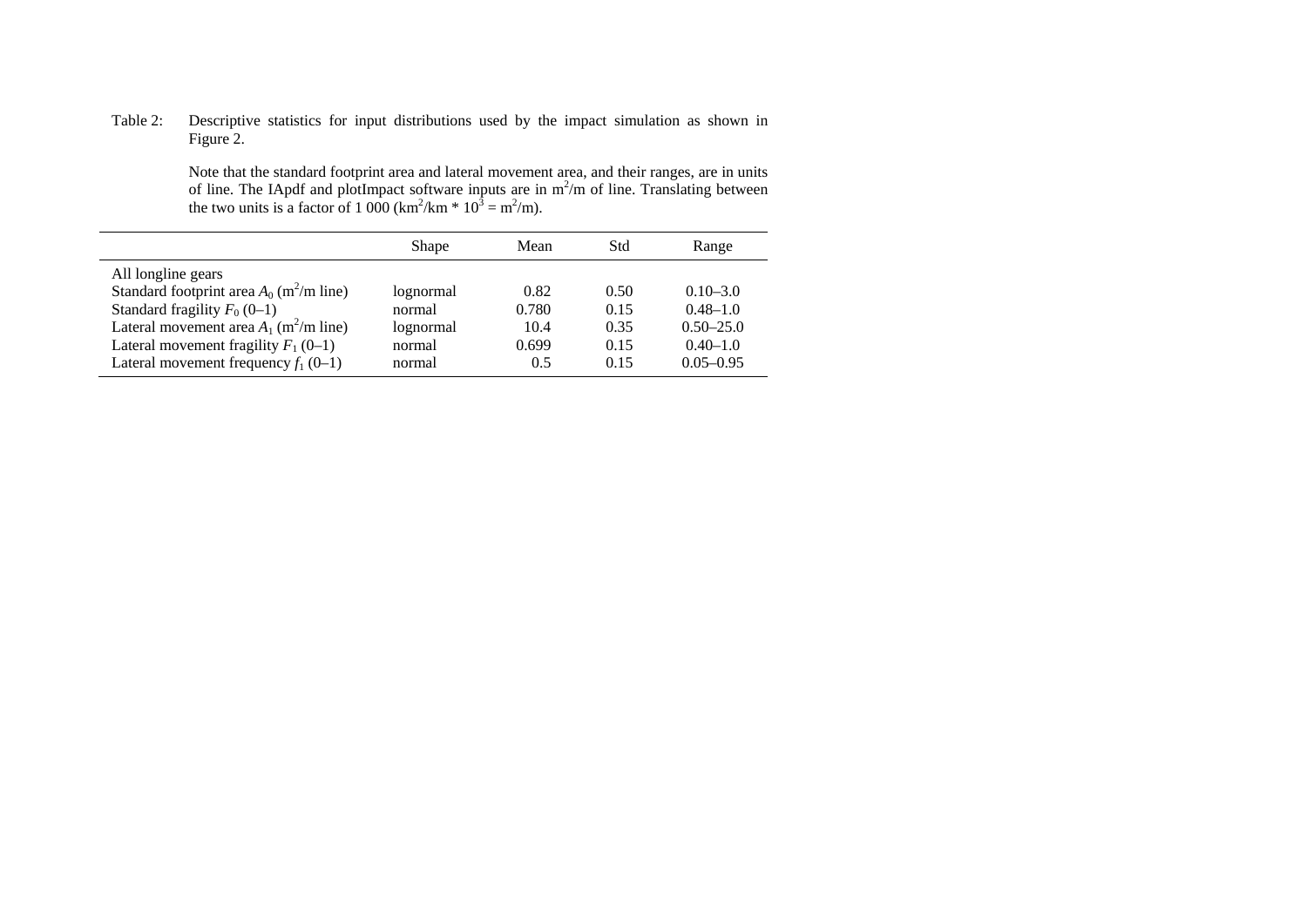

Figure 1: Conceptual diagram of the relationships among the terms used in the VME glossary. The thick black box indicates aspects of ecosystem dynamics and the relationship of the fishery to the ecosystem. Data are derived either from the fishery or as fishery-independent activities. These data are used in the management strategy, which determines the operational requirements of the fishery. A management strategy includes assessment method(s) and decision rules or approaches by which the results of the assessment, which can include estimates of risk, can be used to adjust the operations of the fishery as needed.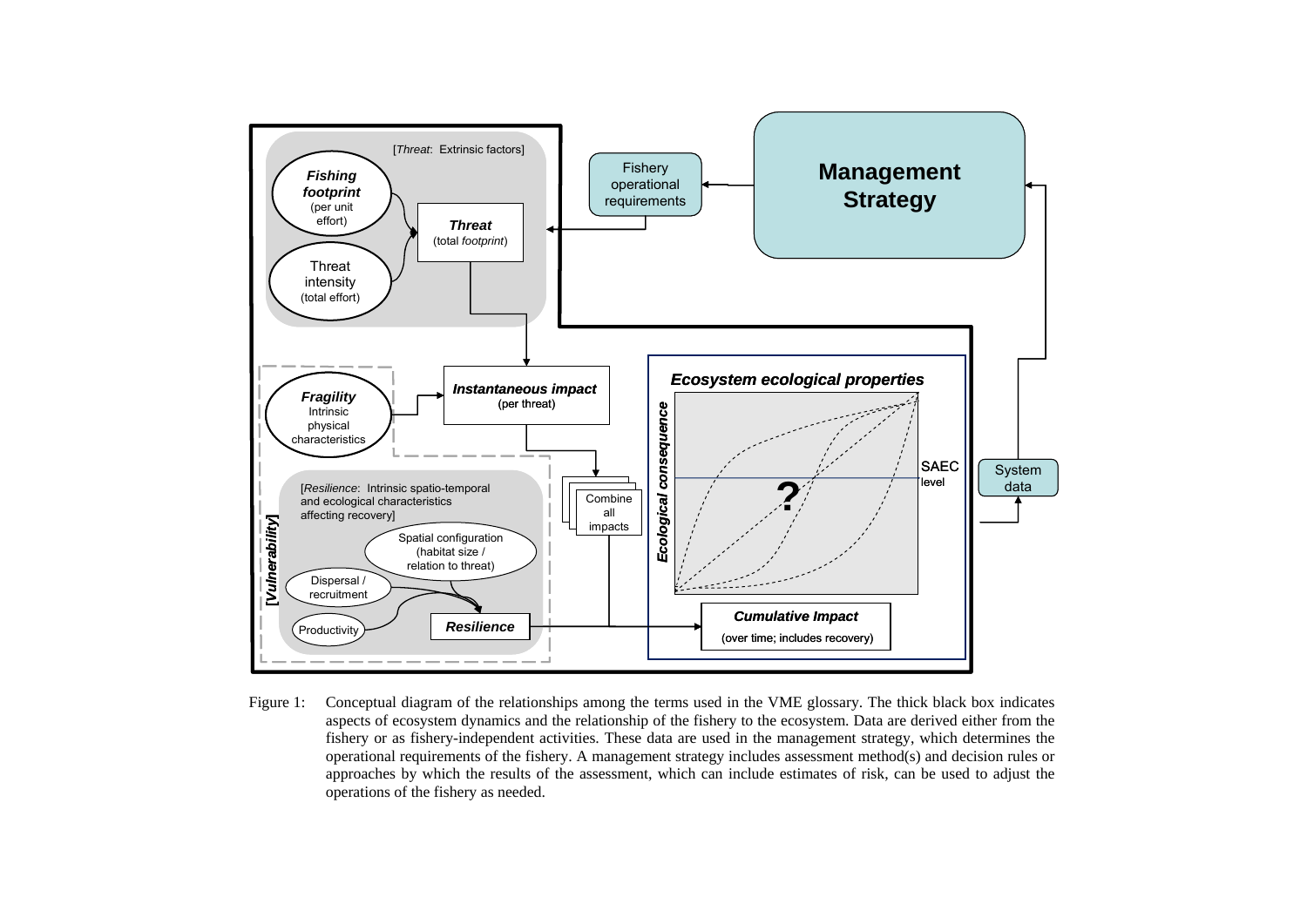

Figure 2: Default prior distributions for model inputs used in the estimation of footprint index and mortality index. Footprint width distributions are shown in metres for ease of interpretation; these can be translated into the footprint area input terms  $A_0$  and  $A_1$  (in km<sup>2</sup>) by multiplying by  $10^{-3}$ .



Figure 3: Posterior distributions of the footprint index and mortality index (note that CM 22-06 refers to this as the impact index) values predicted from the impact simulation using the R-Library IApdf using input assumptions as in Figure 2. Corresponding impact estimates within each subarea are summarised in Figure 4. The mean footprint index is 0.005993 and the mean mortality index is 0.004239.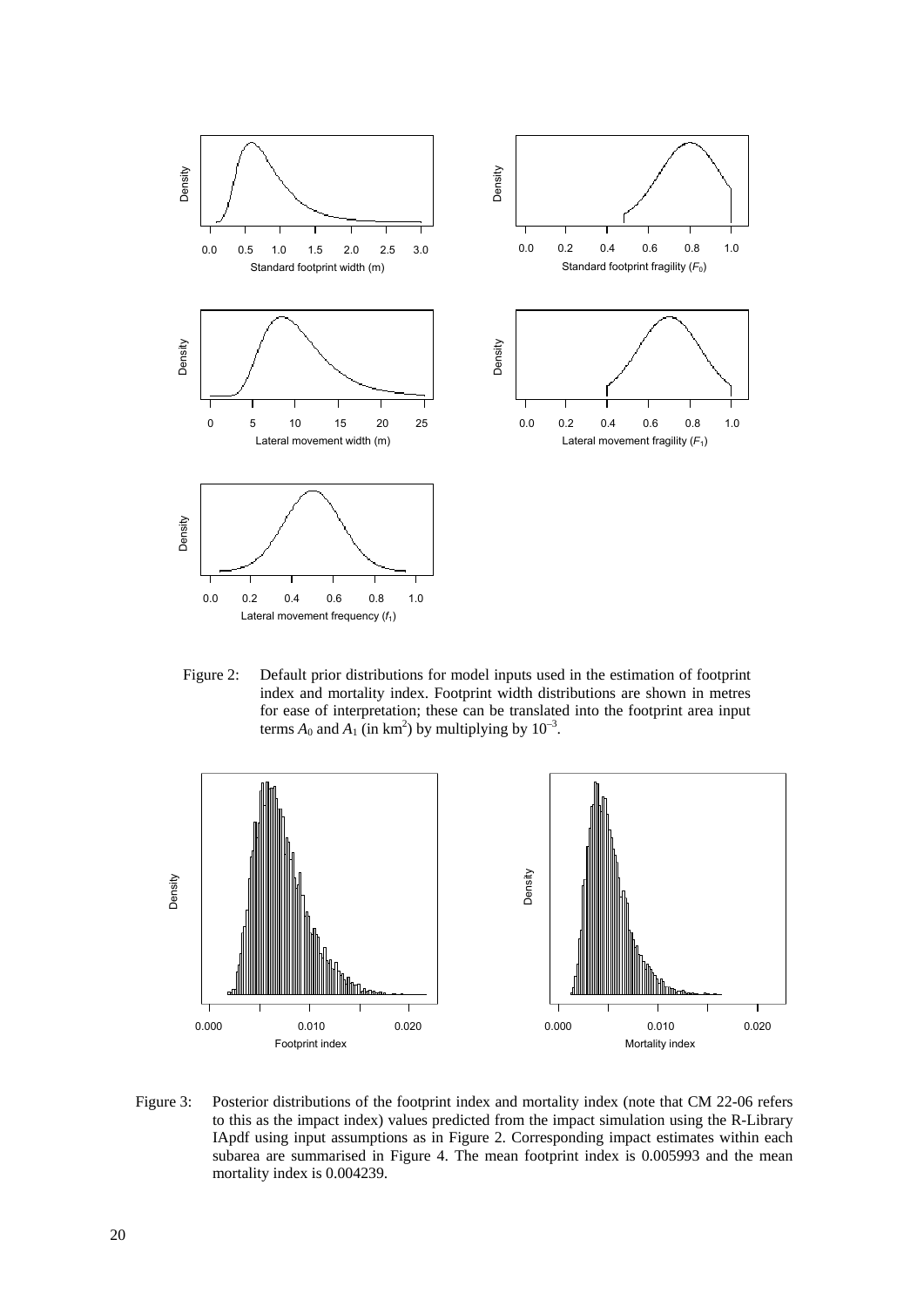

Figure 4(a–d): Cumulative impacts estimated for total longline fishing effort (1985–2012) in subareas/divisions affected by CM 22-06: (a) Subarea 48.1, (b) Subarea 48.2, (c) Subarea 48.6, and (d) Division 58.4.1. Histograms depict frequency distributions of small-scale pixels (0.05° latitude  $\times$  0.167° longitude) experiencing different levels of impact, applying the mean impact index value for the most fragile VME taxa. Only pixels with non-zero values for cumulative longline effort are shown.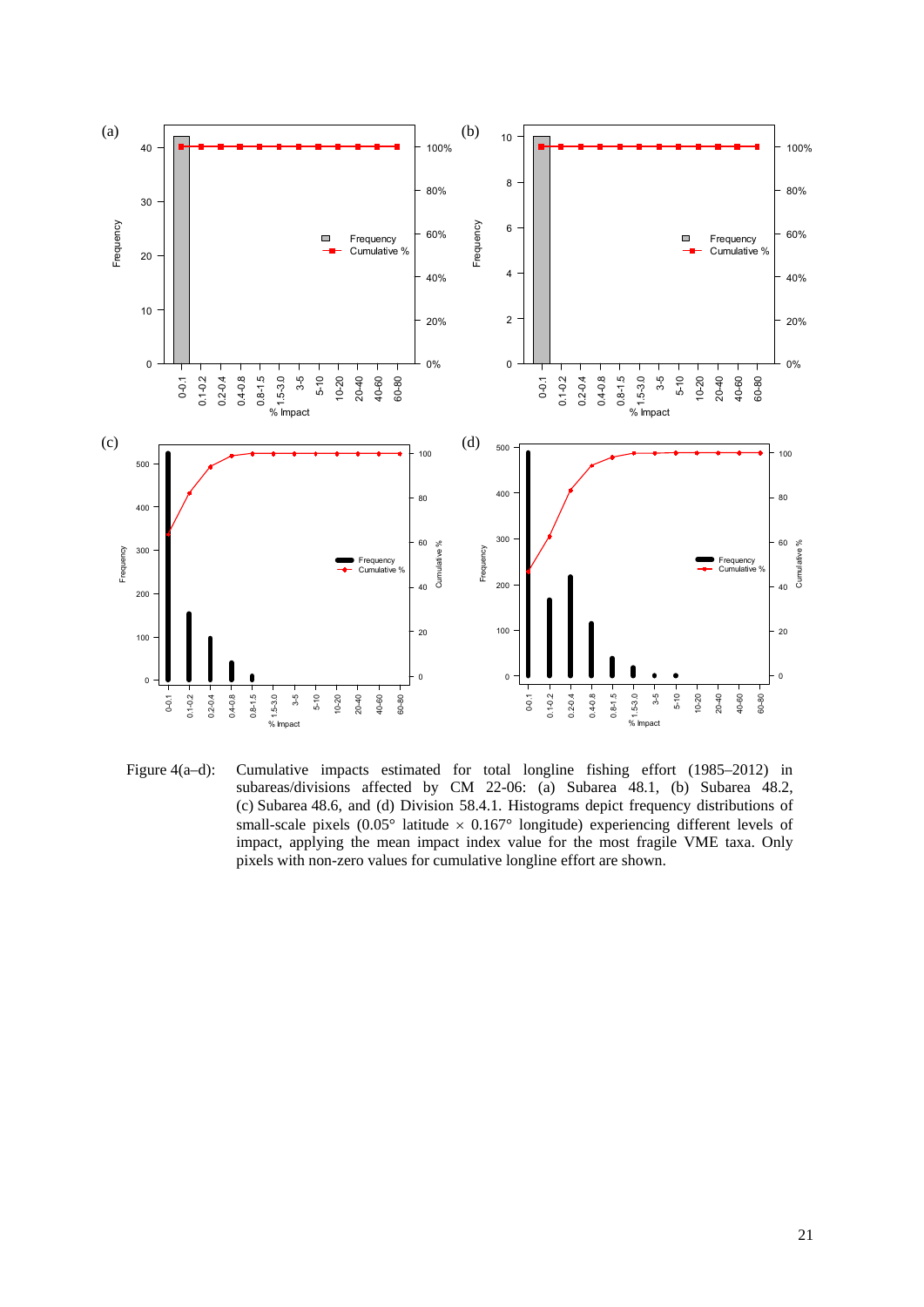

Figure 4(e–g): Cumulative impacts estimated for total longline fishing effort (1985–2012) in subareas/divisions affected by CM 22-06: (e) Division 58.4.2, (f) Division 58.4.3a, and (g) Division 58.4.3b. The histograms depict frequency distributions of small-scale pixels (0.05° latitude  $\times$  0.167° longitude) experiencing different levels of impact, applying the mean impact index value for the most fragile VME taxa. Only pixels with non-zero values for cumulative longline effort are shown.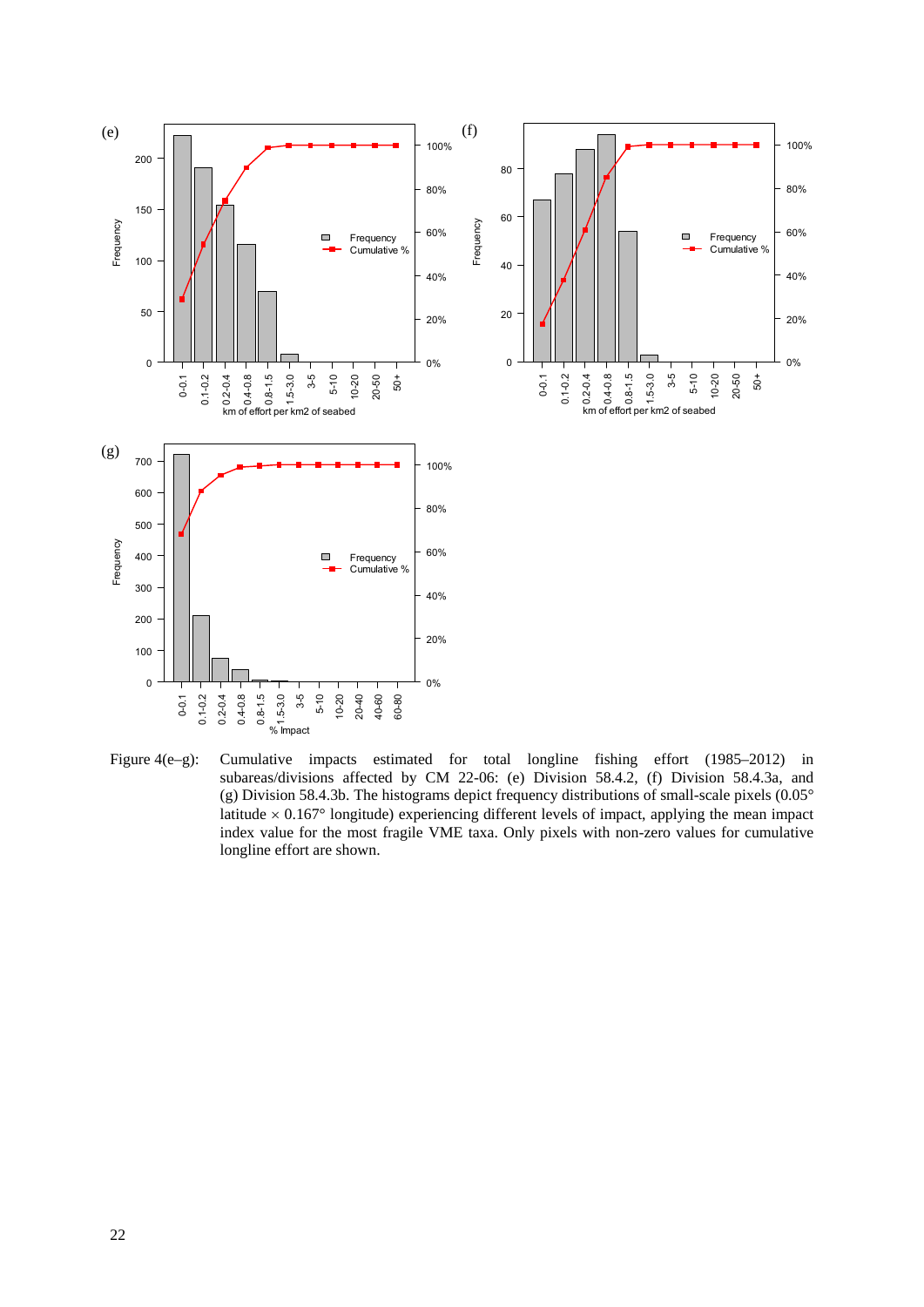

Figure 4(h–i): Cumulative impacts estimated for total longline fishing effort (1985–2012) in subareas/divisions affected by CM 22-06: (h) Subareas 88.1 and 88.2, and (i) Subarea 88.3. The histograms depict frequency distributions of small-scale pixels  $(0.05^{\circ})$  latitude  $\times$  0.167° longitude) experiencing different levels of impact, applying the mean impact index value for the most fragile VME taxa. Only pixels with non-zero values for cumulative longline effort are shown.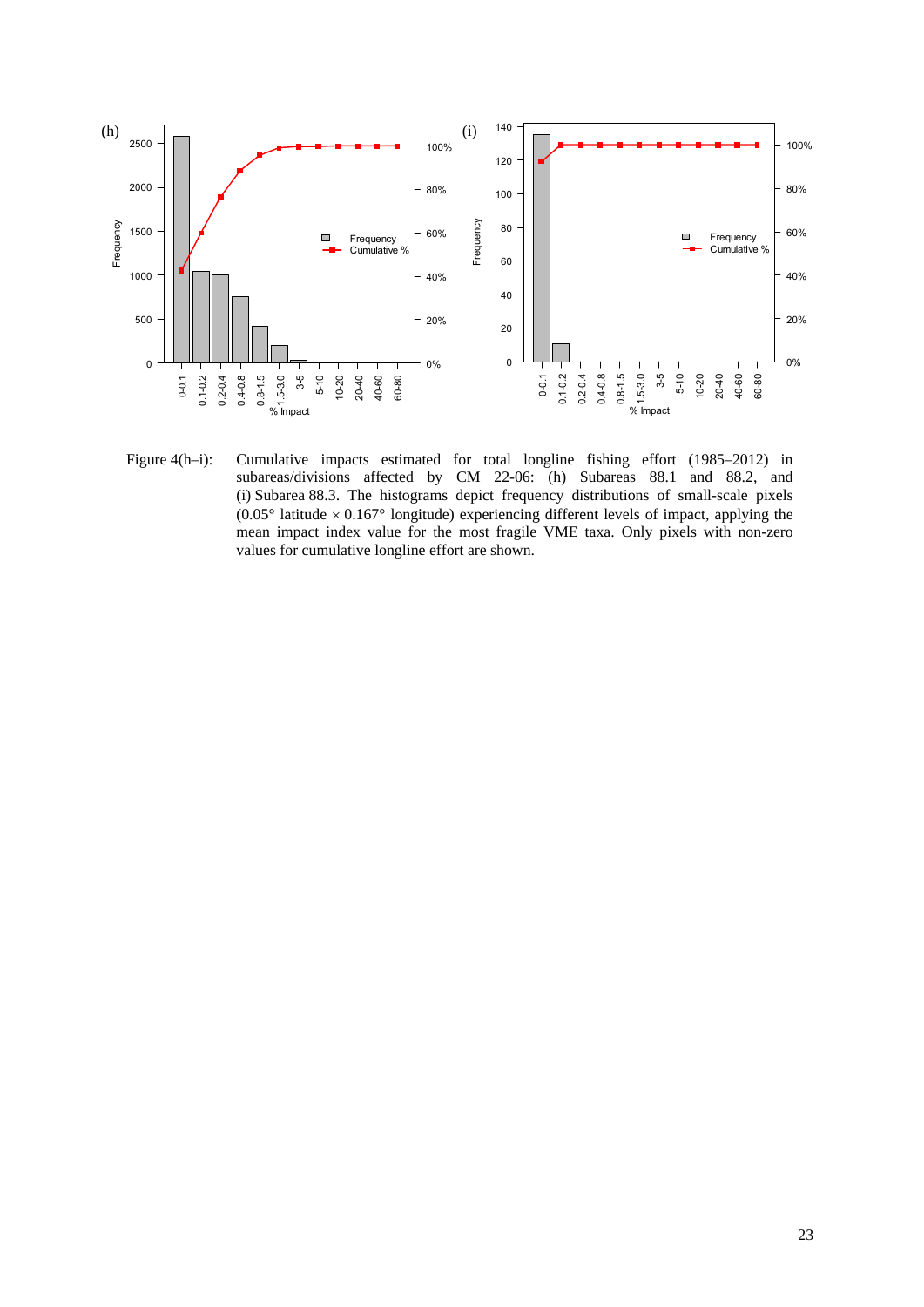

Figure 5(a–e): Cumulative effort density of trawl fishing effort (1985–2010) in subareas/divisions affected by CM 22-06: (a) Subarea  $48.1$ , (b) Subarea  $48.2$ , (c) Subarea  $48.5$ , (d) Subarea 48.6, and (e) Division 58.4.2. The histograms depict frequency distributions of small-scale pixels  $(0.05^{\circ}$  latitude  $\times$  0.167° longitude) with different historical concentrations of trawl effort. Only pixels with non-zero values for trawl effort are shown.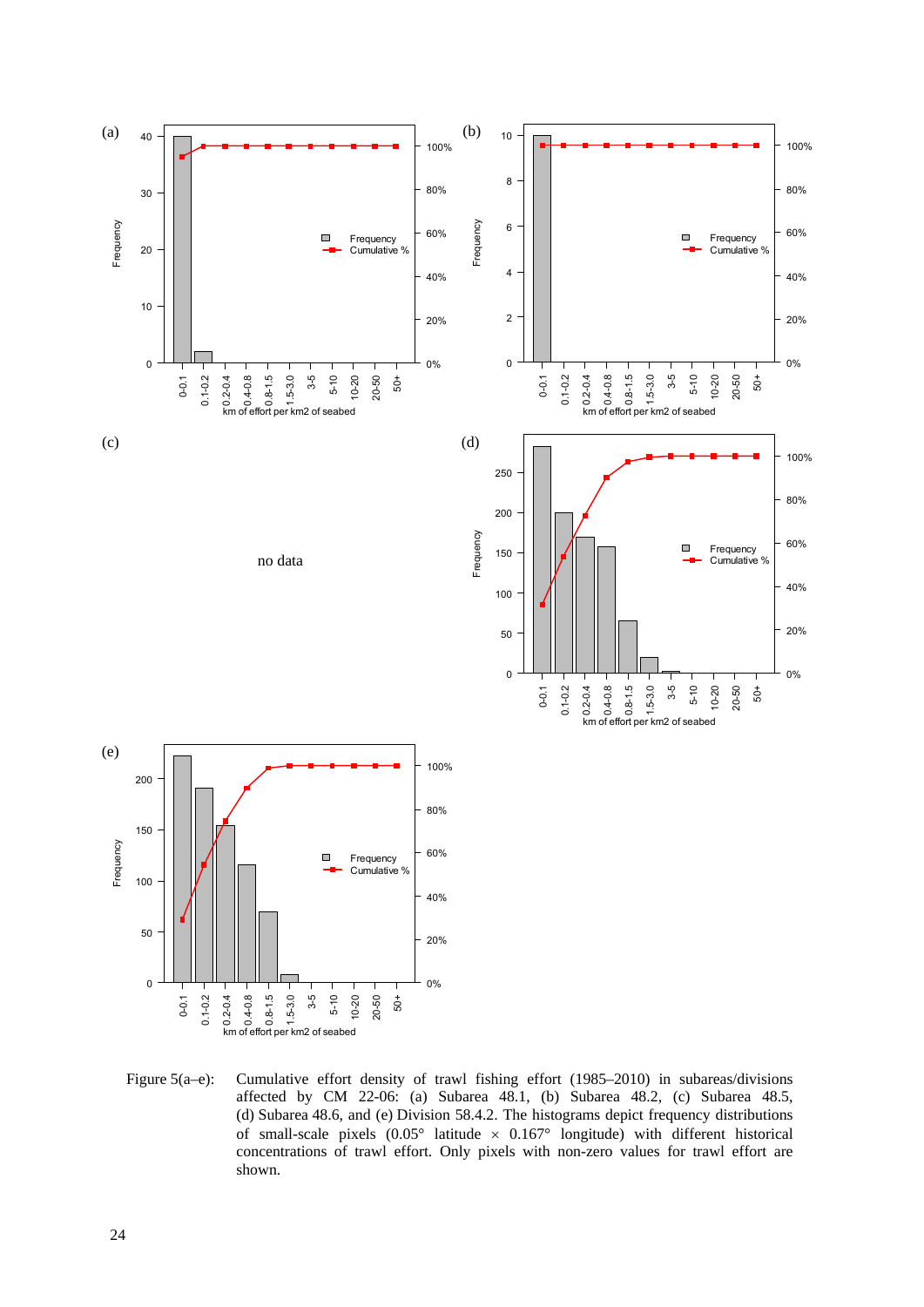

Figure 6(a): Map showing estimated percent impact due to longline bottom fishing (all longline types) for Subarea 48.1. Cells are  $0.45^{\circ}$  latitude  $\times$  1.68° longitude. The colour-ramp indicating impact values is determined from the quartiles and 95th, 99th and 99.9th percentiles of the distribution of impacts across the entire Convention Area. The 1 000 and 2 000 m isobaths are shown. Blue dots indicate registered VMEs notified under CM 22-06.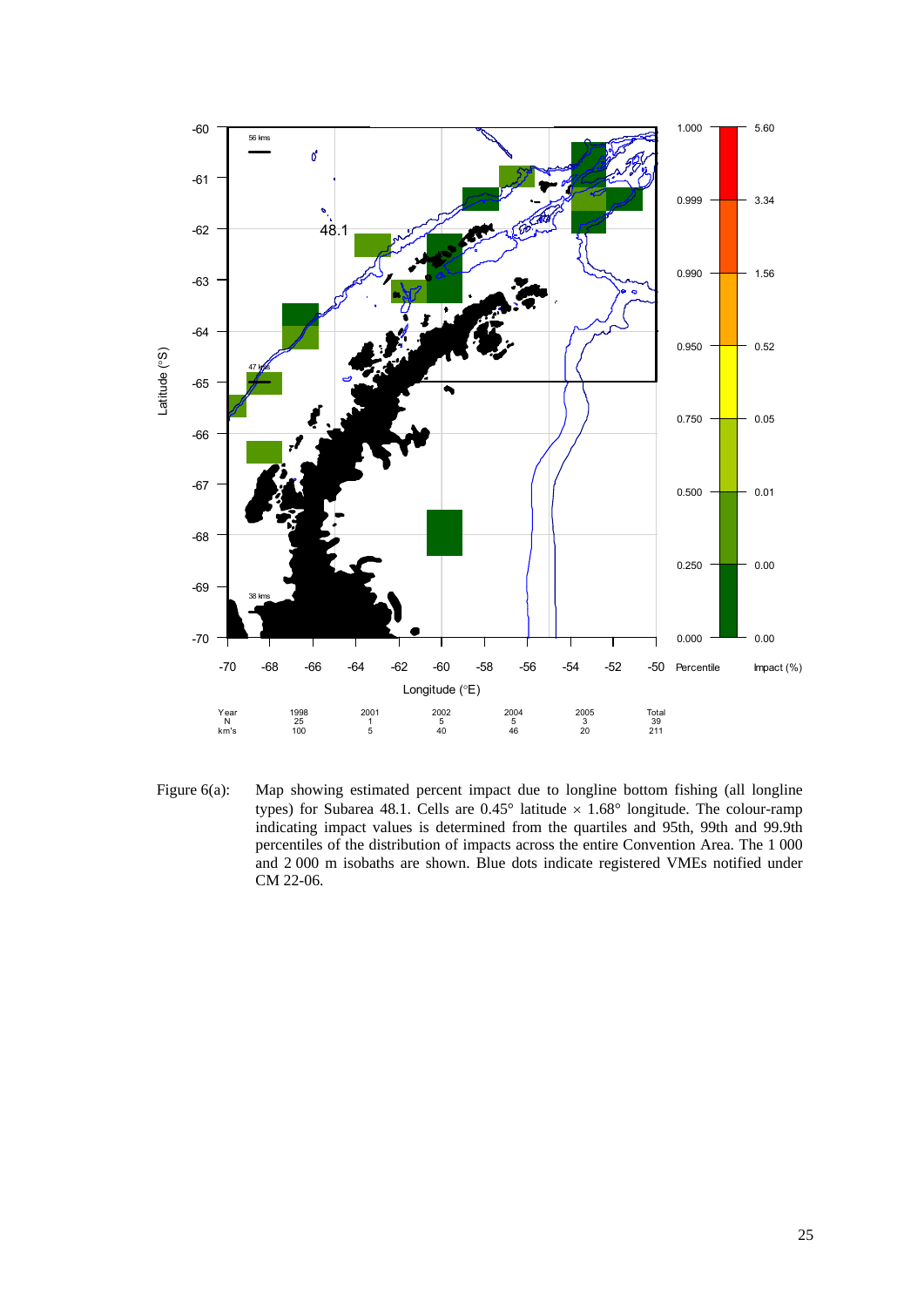

Figure 6(b): Map showing estimated percent impact due to longline bottom fishing (all longline types) for Subarea 48.2. Cells are  $0.45^{\circ}$  latitude  $\times 1.68^{\circ}$  longitude. The colour-ramp indicating impact values is determined from the quartiles and 95th, 99th and 99.9th percentiles of the distribution of impacts across the entire Convention Area. The 1 000 and 2 000 m isobaths are shown. Blue dots indicate registered VMEs notified under CM 22-06.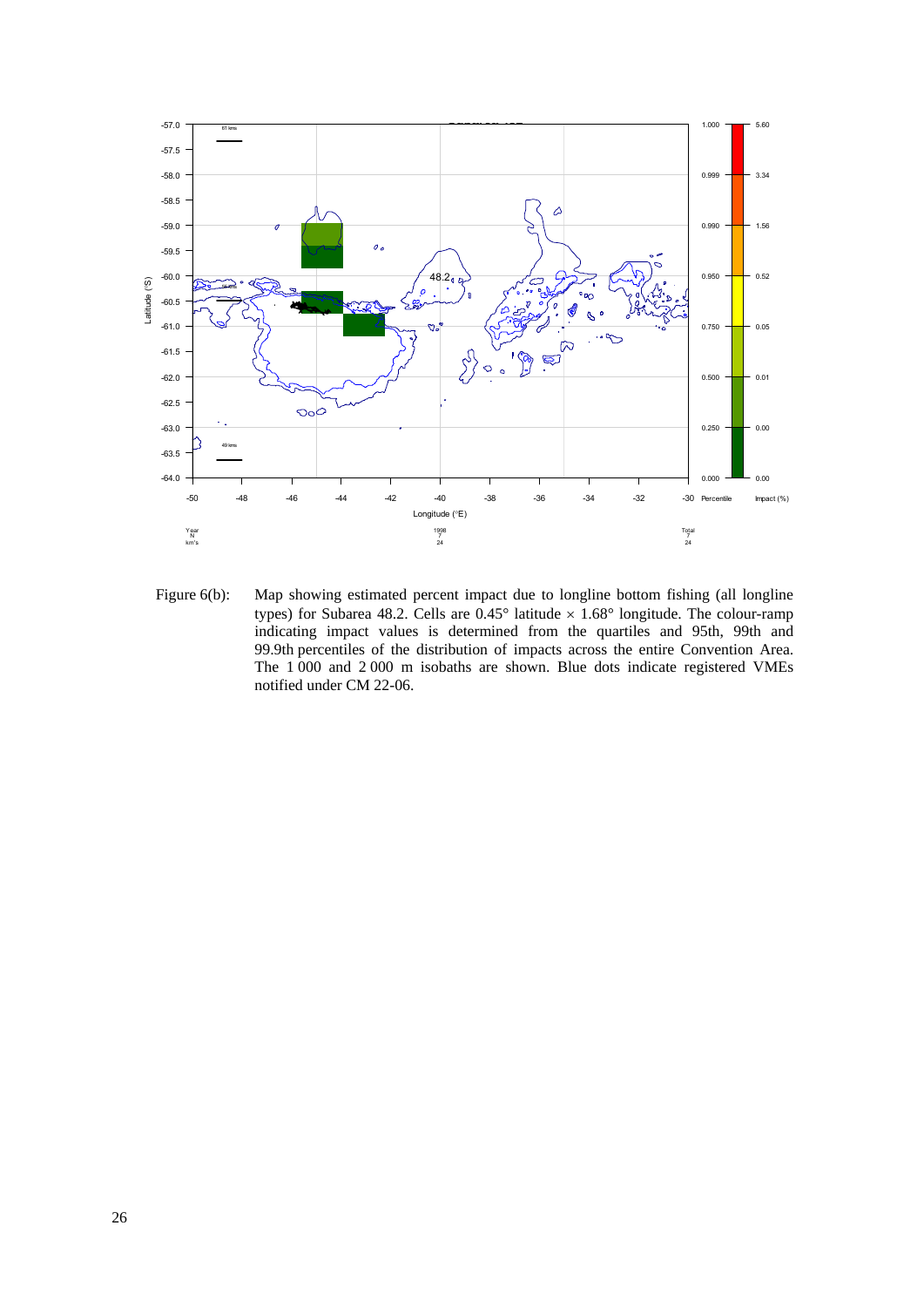

Figure 6(c): Map showing estimated percent impact due to longline bottom fishing (all longline types) for Subarea 48.6. Cells are  $0.45^{\circ}$  latitude  $\times$  1.68° longitude. The colour-ramp indicating impact values is determined from the quartiles and 95th, 99th and 99.9th percentiles of the distribution of impacts across the entire Convention Area. The 1 000 and 2 000 m isobaths are shown.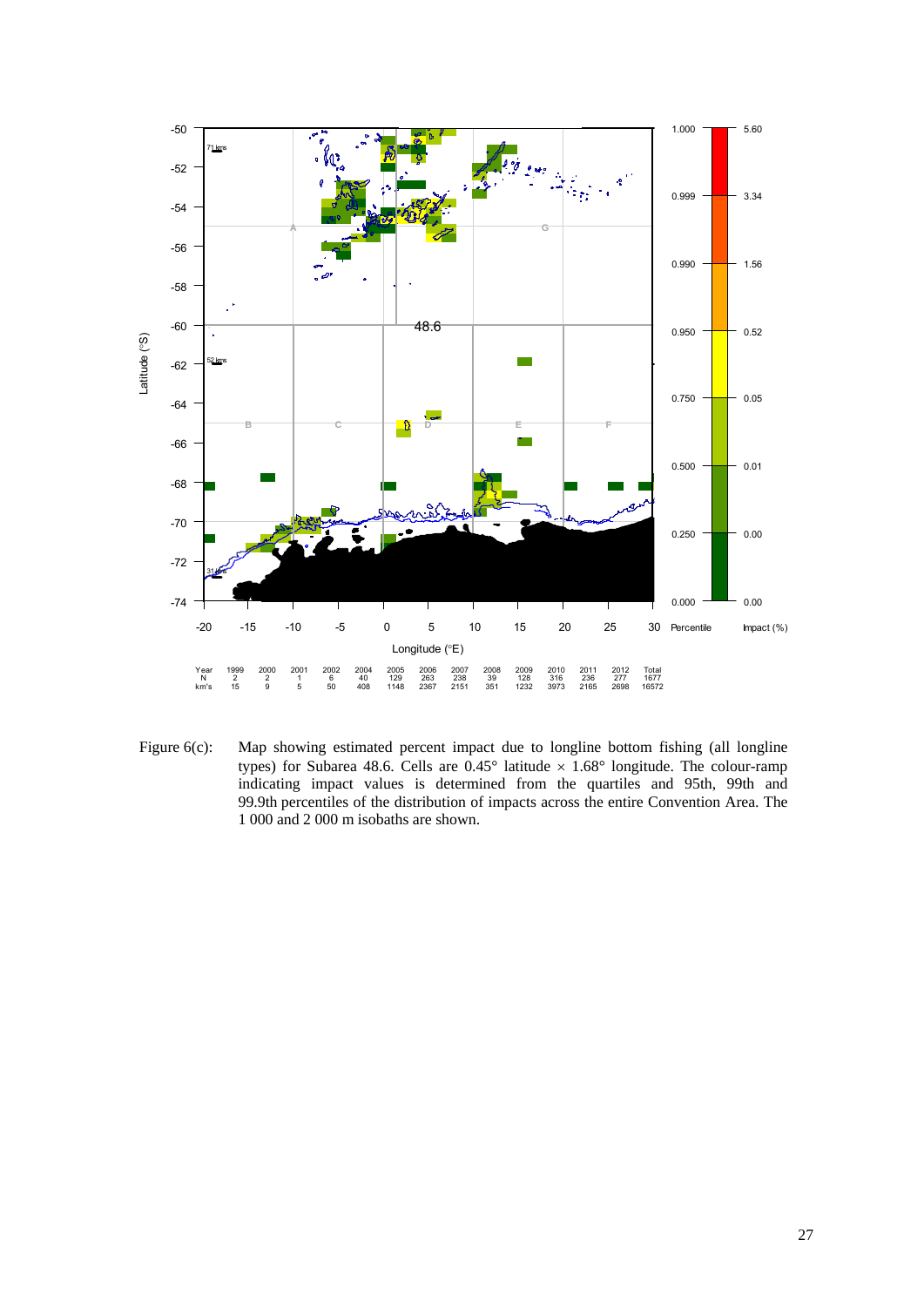

Figure 6(d): Map showing estimated percent impact due to longline bottom fishing (all longline types) for Division 58.4.1. Cells are 0.45° latitude  $\times$  1.68° longitude. The colour-ramp indicating impact values is determined from the quartiles and 95th, 99th and 99.9th percentiles of the distribution of impacts across the entire Convention Area. The 1 000 and 2 000 m isobaths are shown. Blue dots indicate registered VMEs notified under CM 22-06.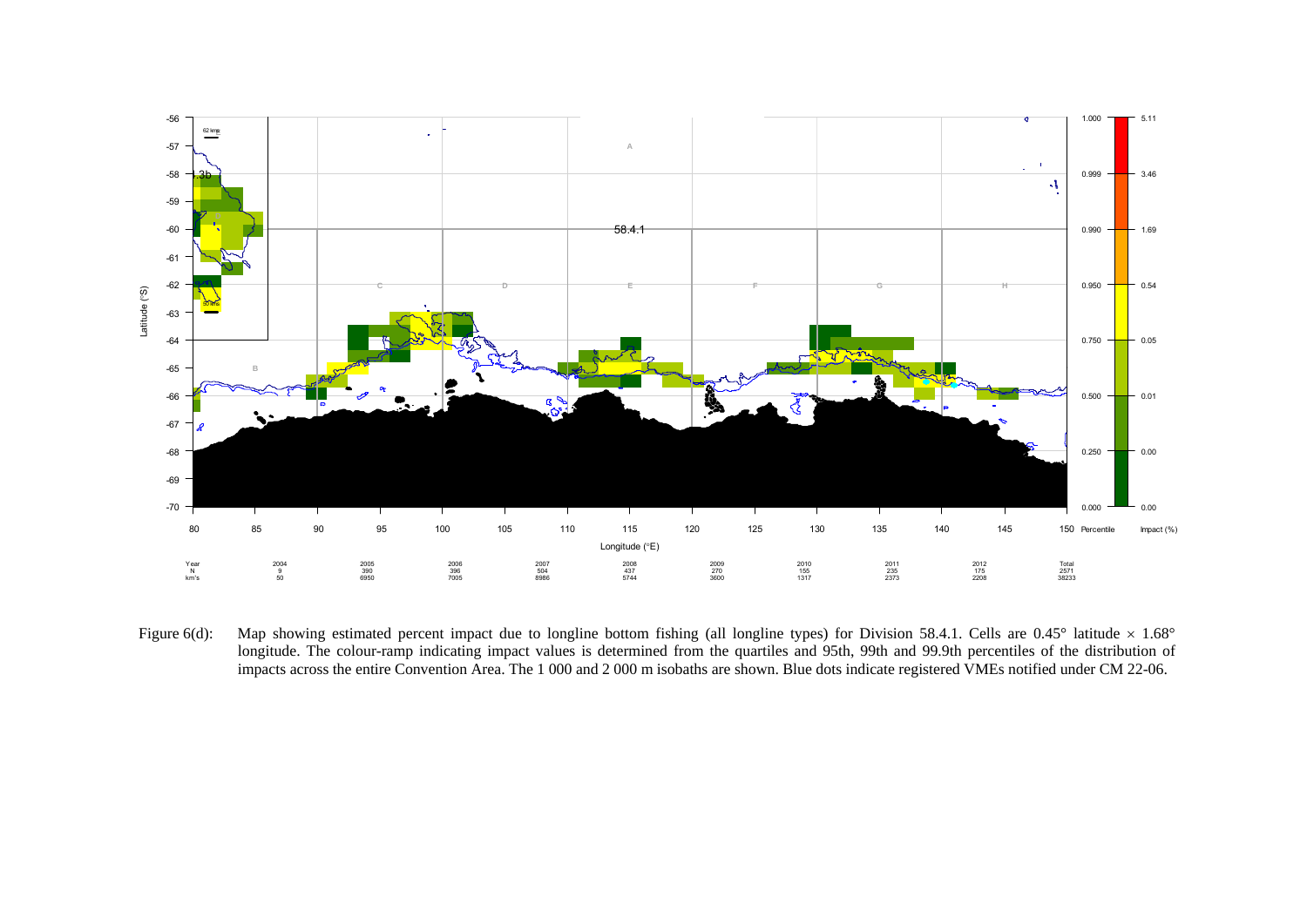

Figure 6(e): Map showing estimated percent impact due to longline bottom fishing (all longline types) for Division 58.4.2. Cells are  $0.45^{\circ}$  latitude  $\times$  1.68° longitude. The colour-ramp indicating impact values is determined from the quartiles and 95th, 99th and 99.9th percentiles of the distribution of impacts across the entire Convention Area. The 1 000 and 2 000 m isobaths are shown.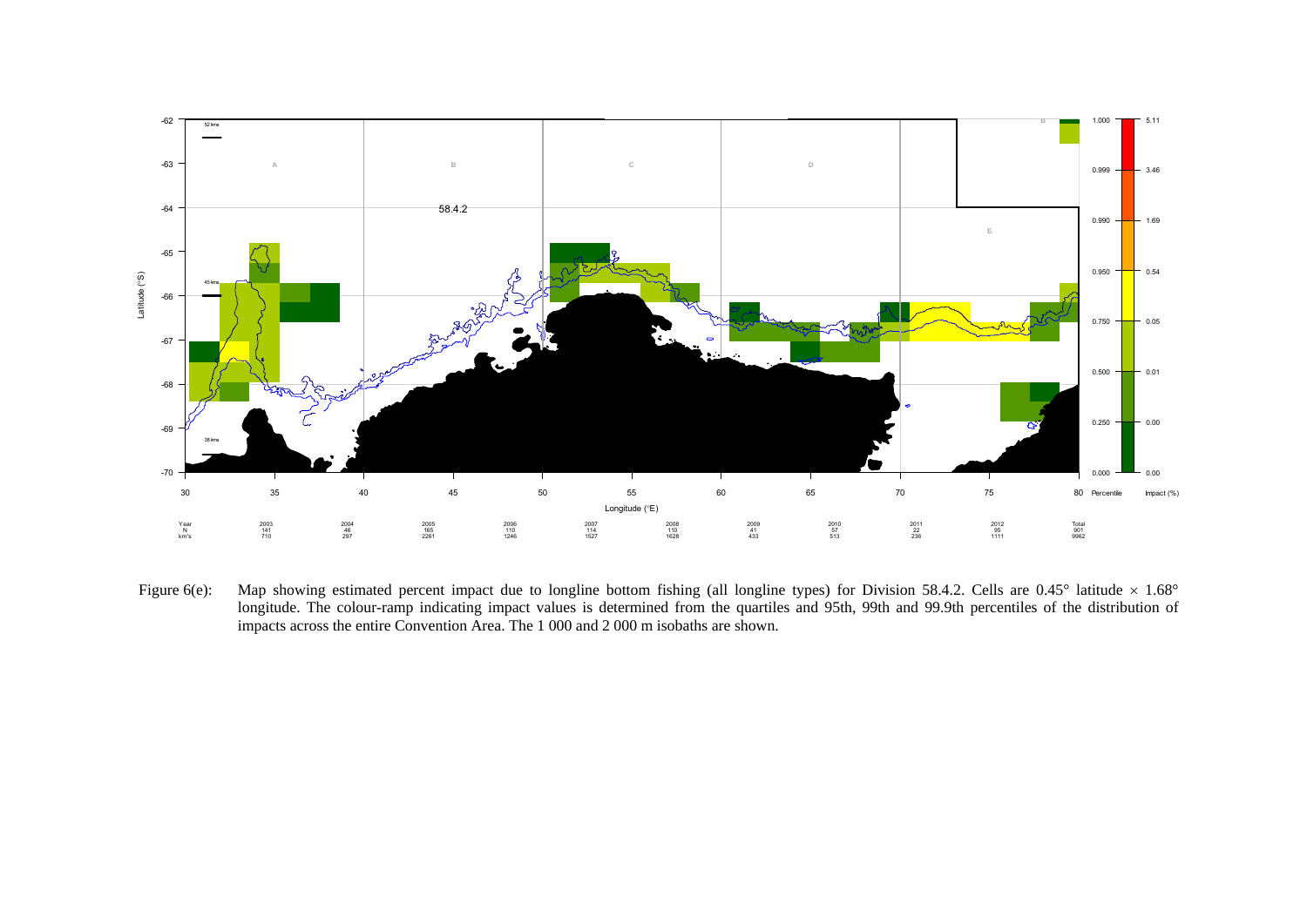![](_page_33_Figure_0.jpeg)

Figure 6(f): Map showing estimated percent impact due to longline bottom fishing (all longline types) for Division 58.4.3a. Cells are  $0.45^{\circ}$  latitude  $\times$  1.68° longitude. The colour-ramp indicating impact values is determined from the quartiles and 95th, 99th and 99.9th percentiles of the distribution of impacts across the entire Convention Area. The 1 000 and 2 000 m isobaths are shown.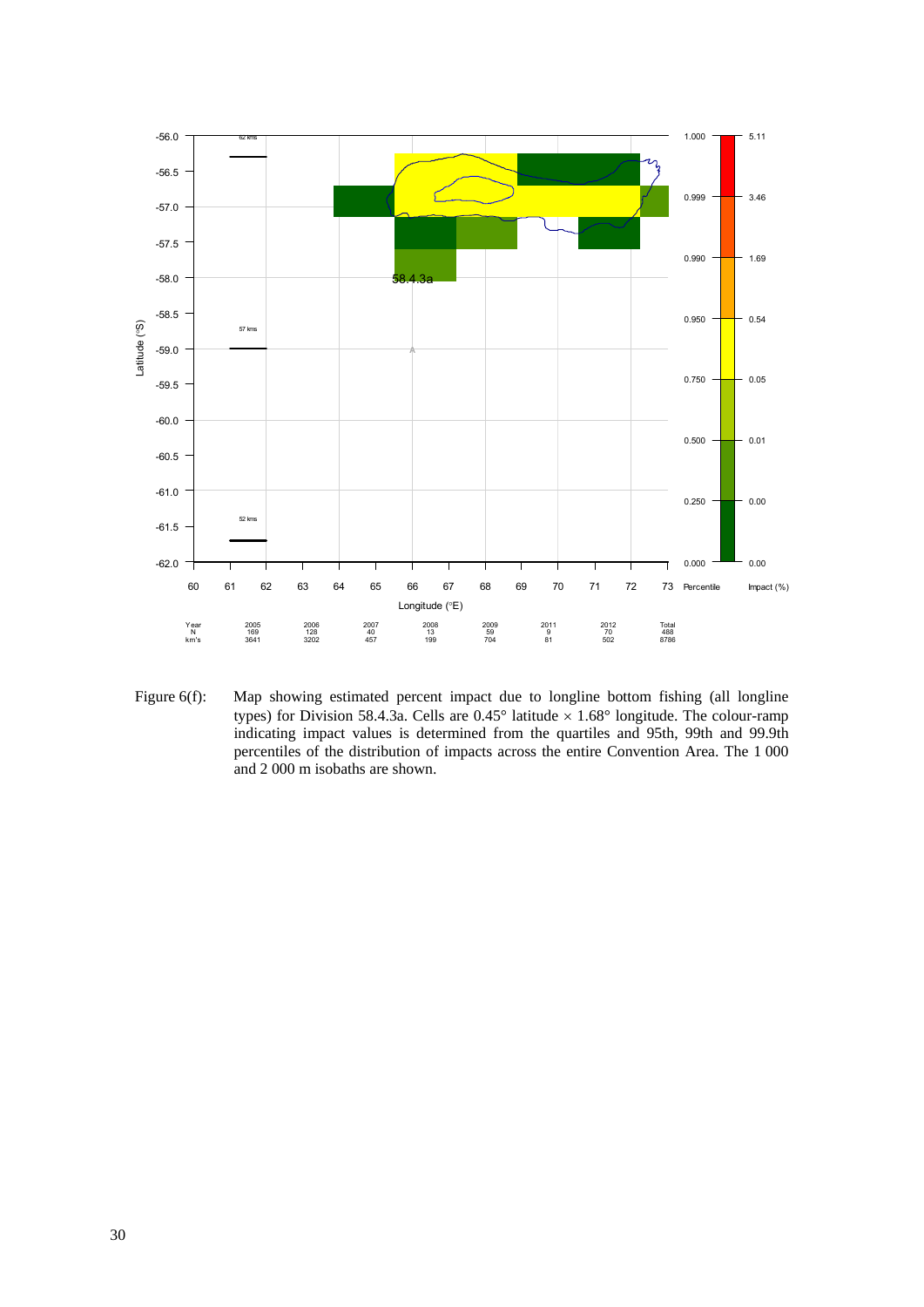![](_page_34_Figure_0.jpeg)

Figure 6(g): Map showing estimated percent impact due to longline bottom fishing (all longline types) for Statistical Division 58.4.3b. Cells are  $0.45^{\circ}$  latitude  $\times 1.68^{\circ}$  longitude. The colour-ramp indicating impact values is determined from the quartiles and 95th, 99th and 99.9th percentiles of the distribution of impacts across the entire Convention Area. The 1 000 and 2 000 m isobaths are shown.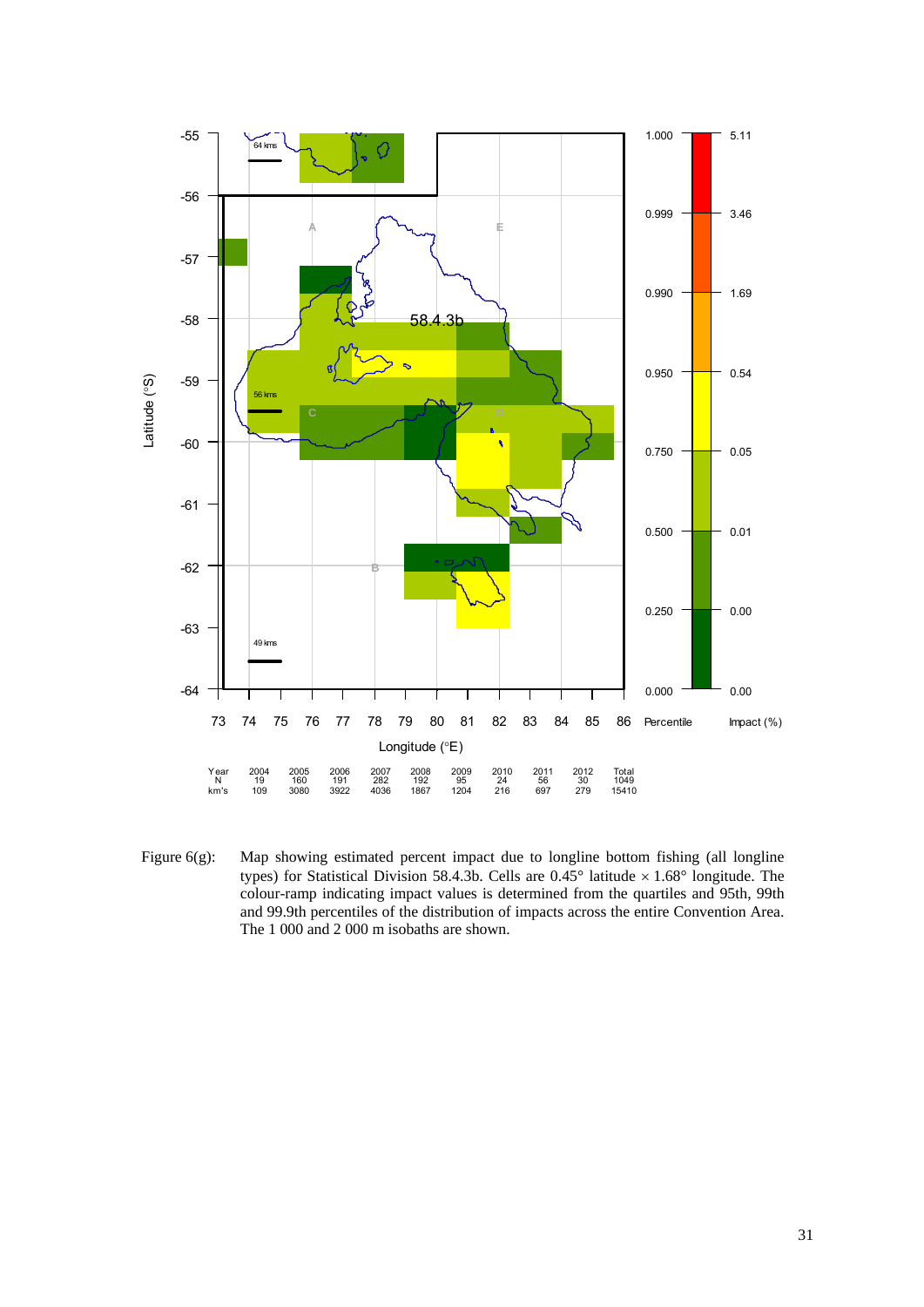![](_page_35_Figure_0.jpeg)

Figure 6(h): Map showing estimated percent impact due to longline bottom fishing (all longline types) for Division 58.4.4. Cells are  $0.45^{\circ}$  latitude  $\times 1.68^{\circ}$  longitude. The colour-ramp indicating impact values is determined from the quartiles and 95th, 99th and 99.9th percentiles of the distribution of impacts across the entire Convention Area. The 1 000 and 2 000 m isobaths are shown.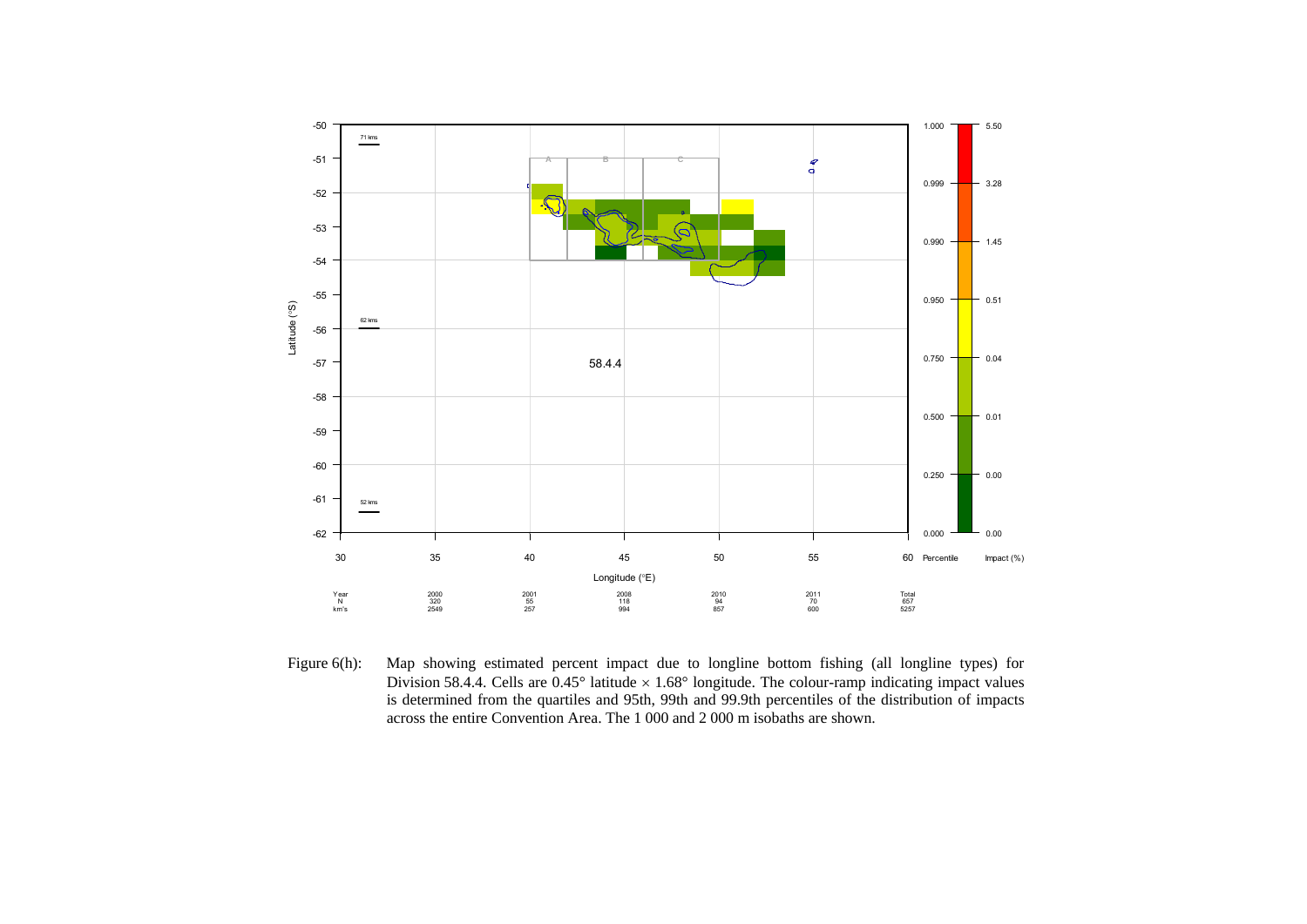![](_page_36_Figure_0.jpeg)

Figure 6(i): Map showing estimated percent impact due to longline bottom fishing (all longline types) for Subareas 88.1 (all) and 88.2 (SSRUs A and B only). Cells are  $0.45^{\circ}$  latitude  $\times$ 1.68° longitude. The colour-ramp indicating impact values is determined from the quartiles and 95th, 99th and 99.9th percentiles of the distribution of impacts across the entire Convention Area. The 1 000 and 2 000 m isobaths are shown. Blue dots indicate Risk Areas generated under CM 22-07. Cyan dots indicate the proposed locations of two registered VMEs (notified under CM 22-06) recommended in 2011.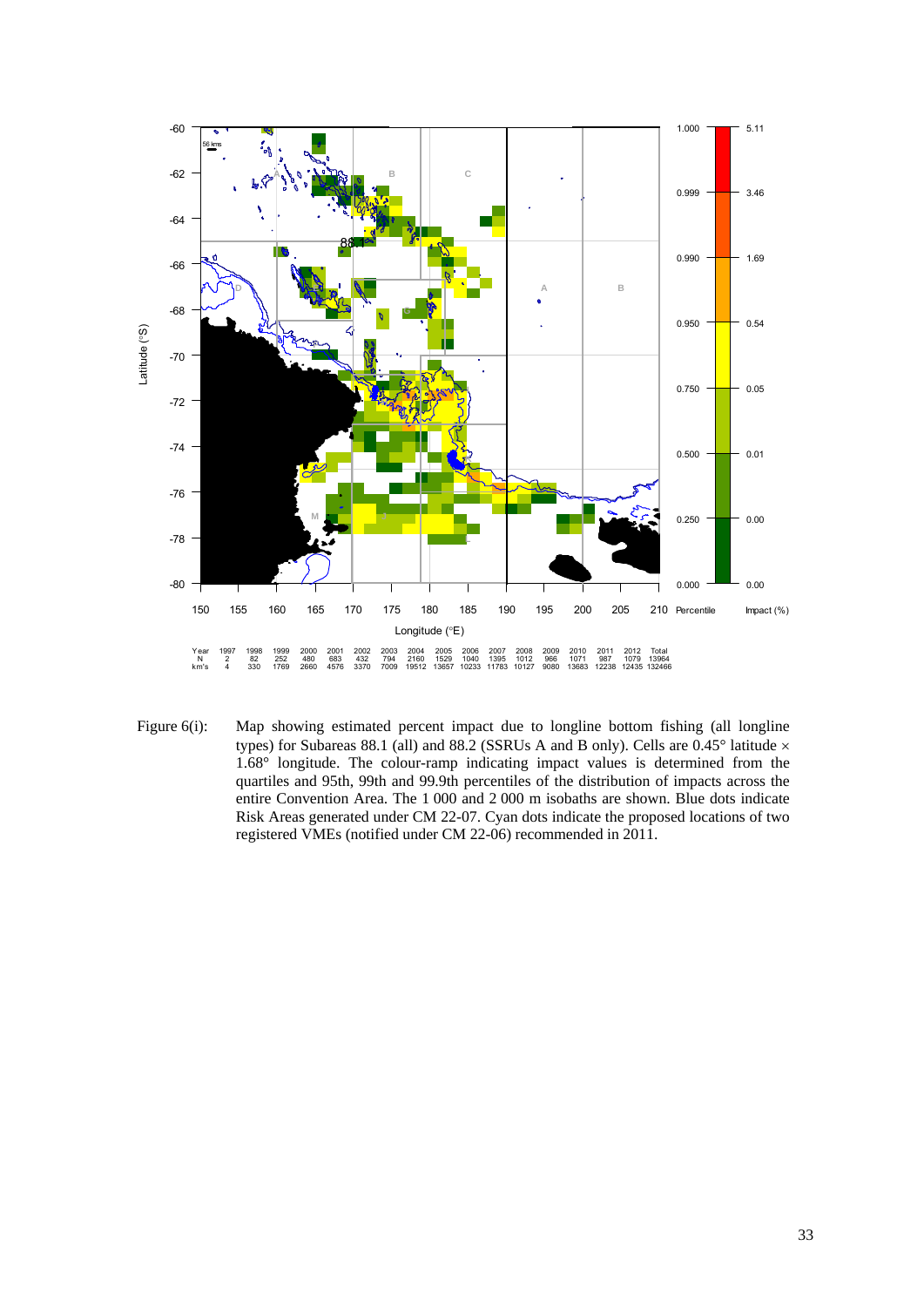![](_page_37_Figure_0.jpeg)

Figure 6(j): Map showing estimated percent impact due to longline bottom fishing (all longline types) for Subarea 88.2 (SSRUs C–G only). Cells are 0.45° latitude  $\times$  1.68° longitude. The colour-ramp indicating impact values is determined from the quartiles and 95th, 99th and 99.9th percentiles of the distribution of impacts across the entire Convention Area. The 1 000 and 2 000 m isobaths are shown.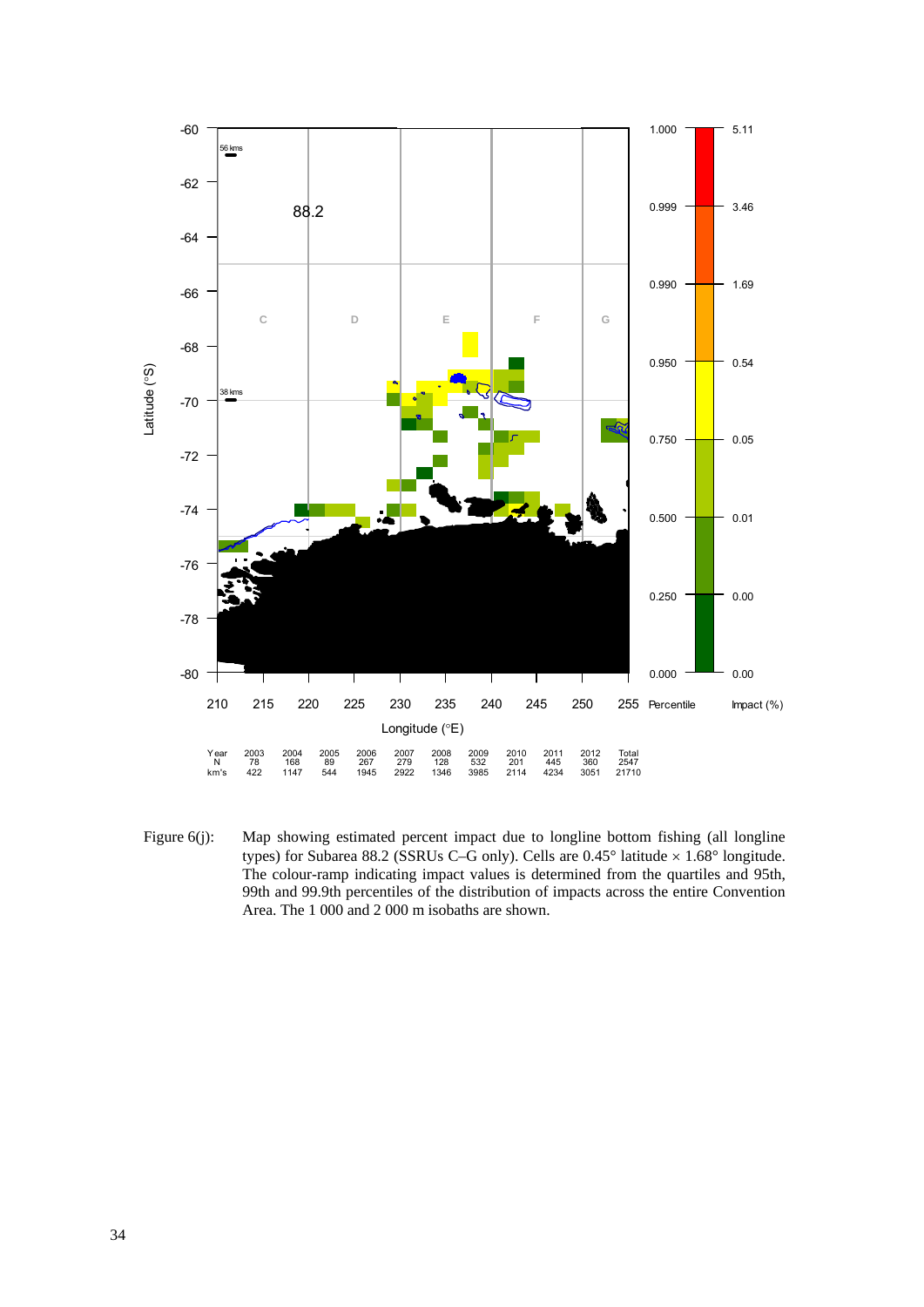![](_page_38_Figure_0.jpeg)

Figure 6(k): Map showing estimated percent impact due to longline bottom fishing (all longline types) for Subarea 88.3. Cells are  $0.45^{\circ}$  latitude  $\times$  1.68° longitude. The colour-ramp indicating impact values is determined from the quartiles and 95th, 99th and 99.9th percentiles of the distribution of impacts across the entire Convention Area. The 1 000 and 2 000 m isobaths are shown.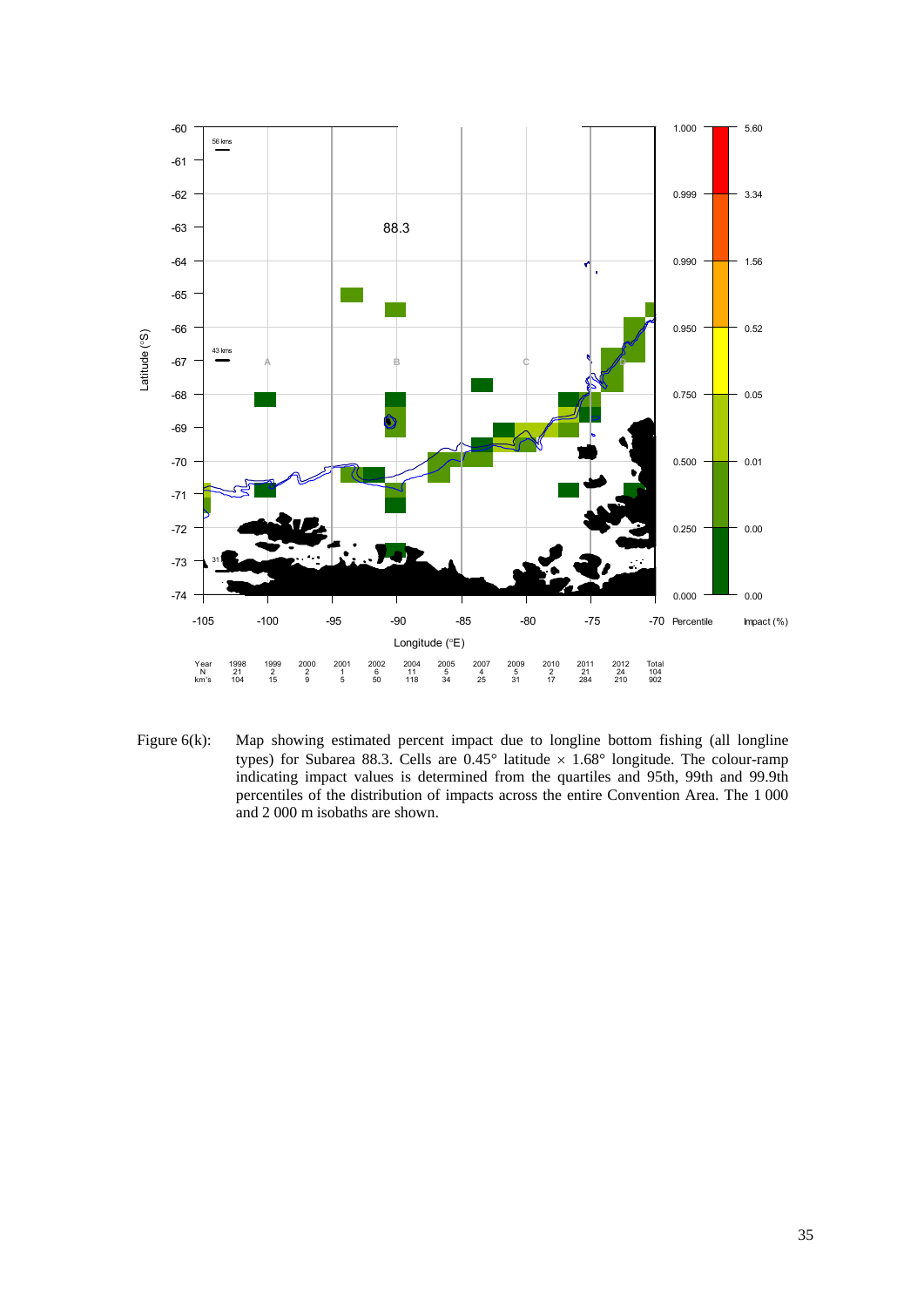![](_page_39_Figure_0.jpeg)

Figure 7(a): Map showing bottom trawl effort density for Subarea 48.1. Cells are 0.45° latitude  $\times$  1.68° longitude. The colour-ramp is determined from the quartiles and 95th, 99th and 99.9th percentile points of the distribution of trawl effort density across the entire Convention Area. The 1 000 and 2 000 m isobaths are shown.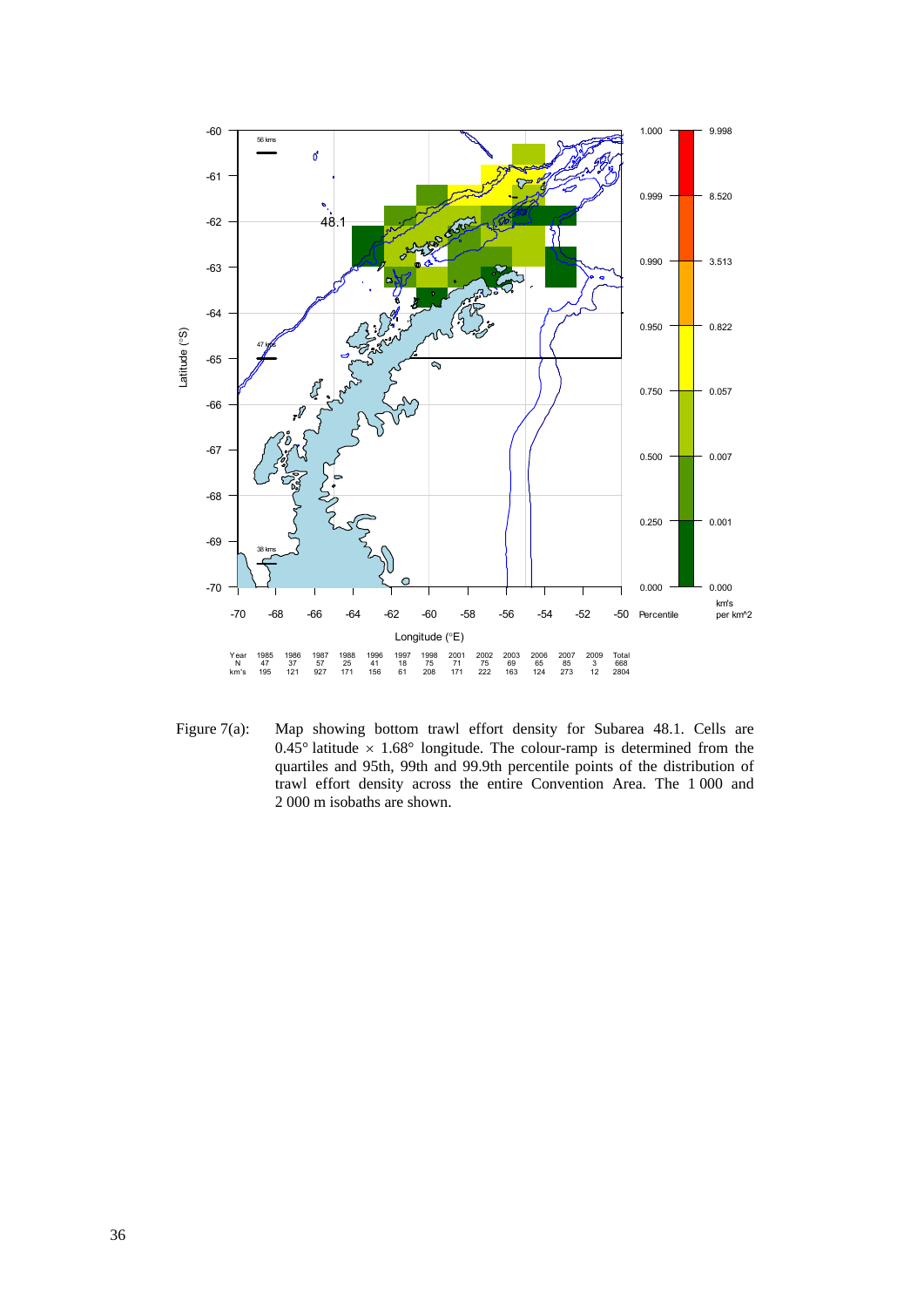![](_page_40_Figure_0.jpeg)

Figure 7(b): Map showing bottom trawl effort density for Subarea 48.2. Cells are  $0.45^{\circ}$  latitude  $\times$  1.68° longitude. The colour-ramp is determined from the quartiles and 95th, 99th and 99.9th percentile points of the distribution of trawl effort density across the entire Convention Area. The 1 000 and 2 000 m isobaths are shown.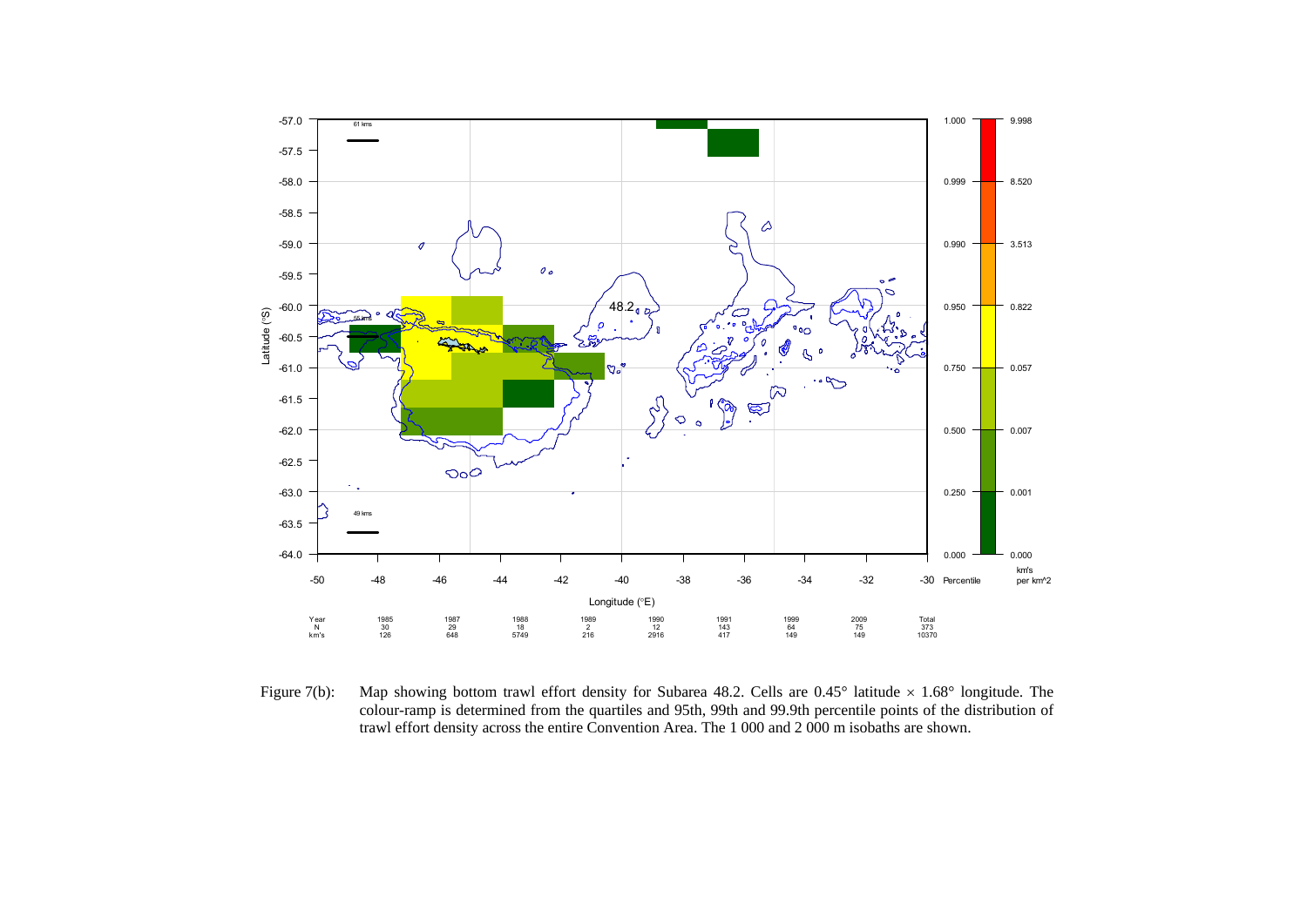![](_page_41_Figure_0.jpeg)

Figure 7(c): Map showing bottom trawl effort density for Subarea 48.5. Cells are 0.45° latitude  $\times$  1.68 $\textdegree$  longitude. The colour-ramp is determined from the quartiles and 95th, 99th and 99.9th percentile points of the distribution of trawl effort density across the entire Convention Area. The 1 000 and 2 000 m isobaths are shown.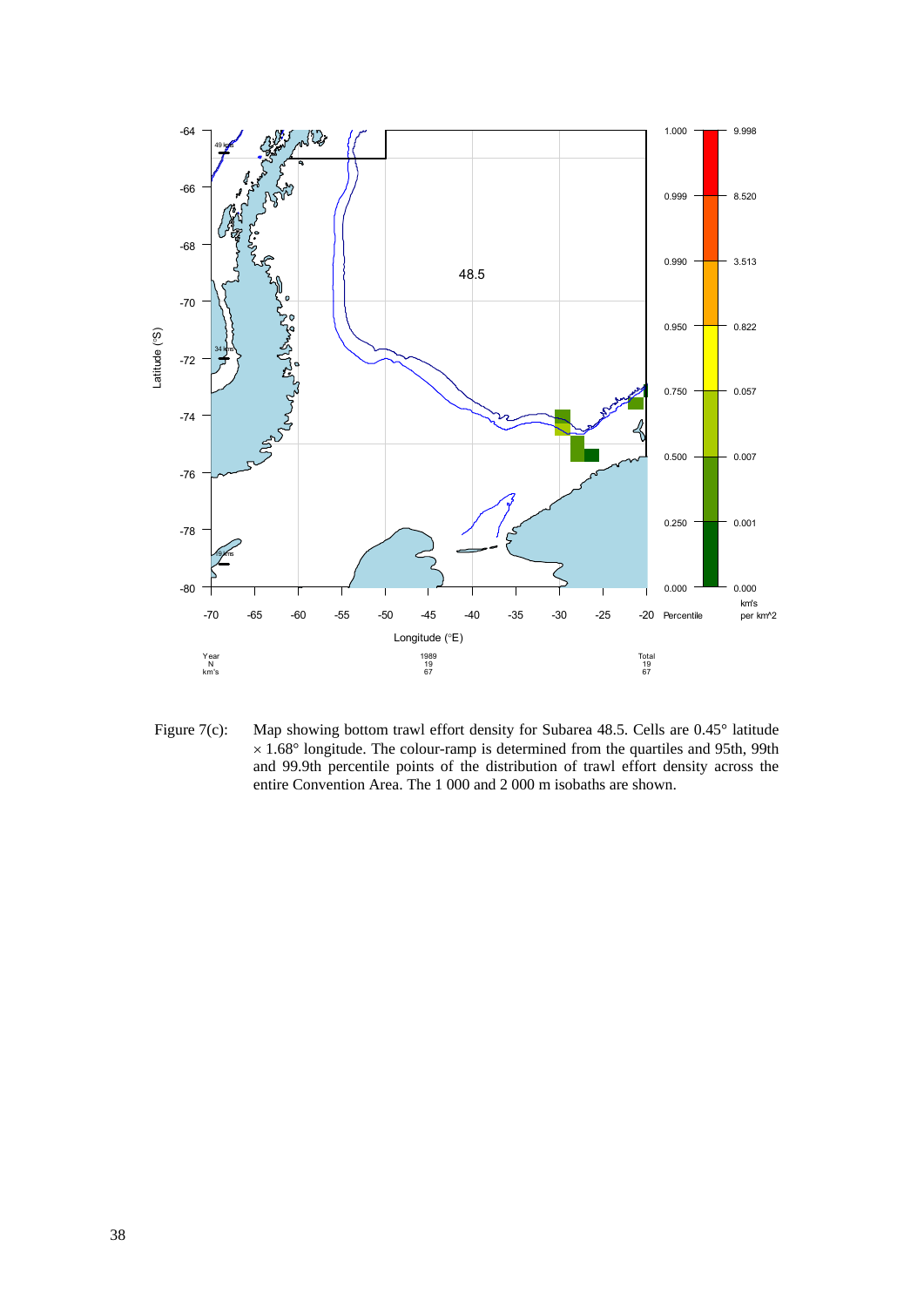![](_page_42_Figure_0.jpeg)

Figure 7(d): Map showing bottom trawl effort density for Subarea 48.6. Cells are  $0.45^{\circ}$  latitude  $\times$ 1.68° longitude. The colour-ramp is determined from the quartiles and 95th, 99th and 99.9th percentile points of the distribution of trawl effort density across the entire Convention Area. The 1 000 and 2 000 m isobaths are shown.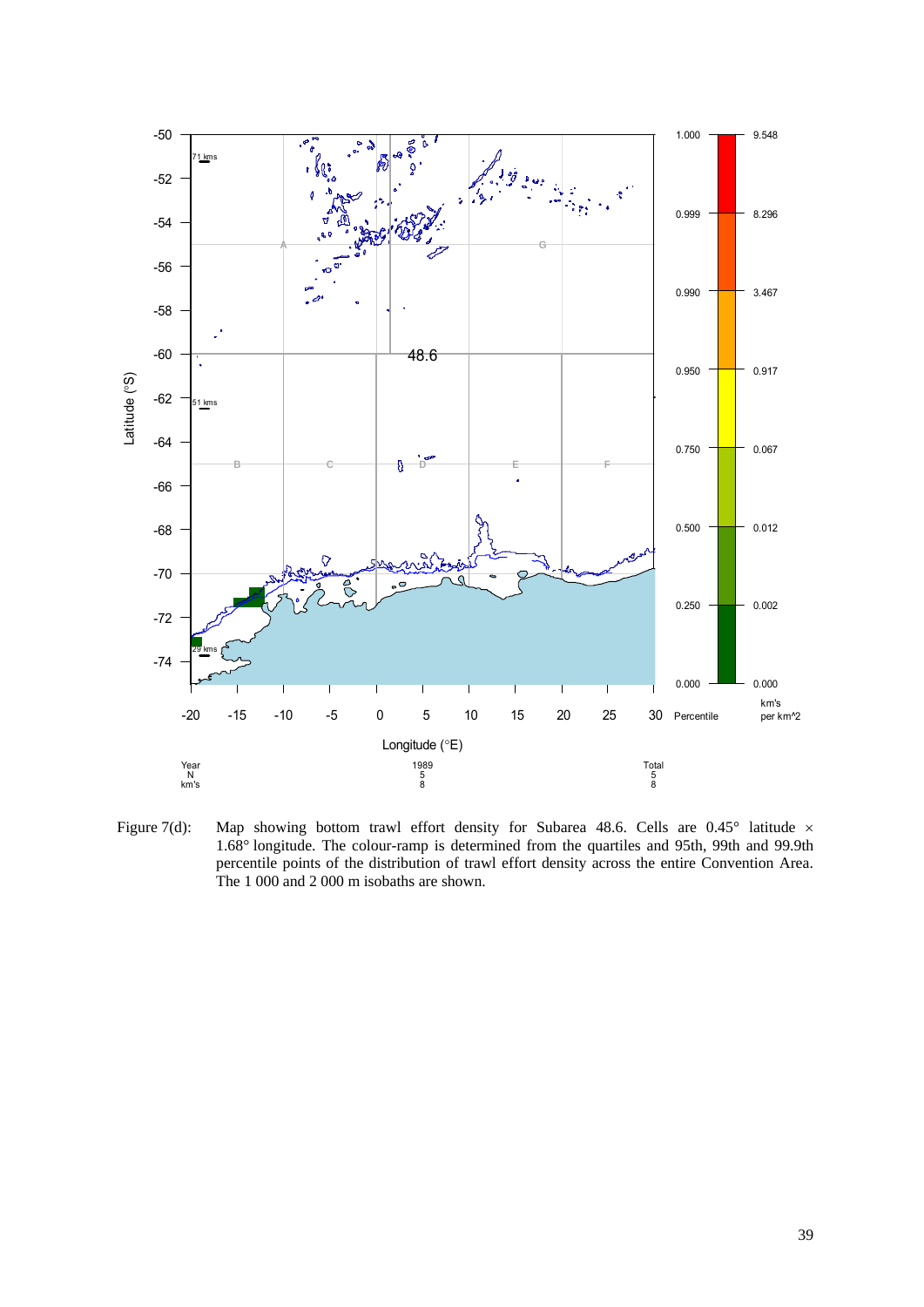![](_page_43_Figure_0.jpeg)

Figure 7(e): Map showing bottom trawl effort density for Division 58.4.2. Cells are  $0.45^{\circ}$  latitude  $\times$  1.68° longitude. The colour-ramp is determined from the quartiles and 95th, 99th and 99.9th percentile points of the distribution of trawl effort density across the entire Convention Area. The 1 000 and 2 000 m isobaths are shown.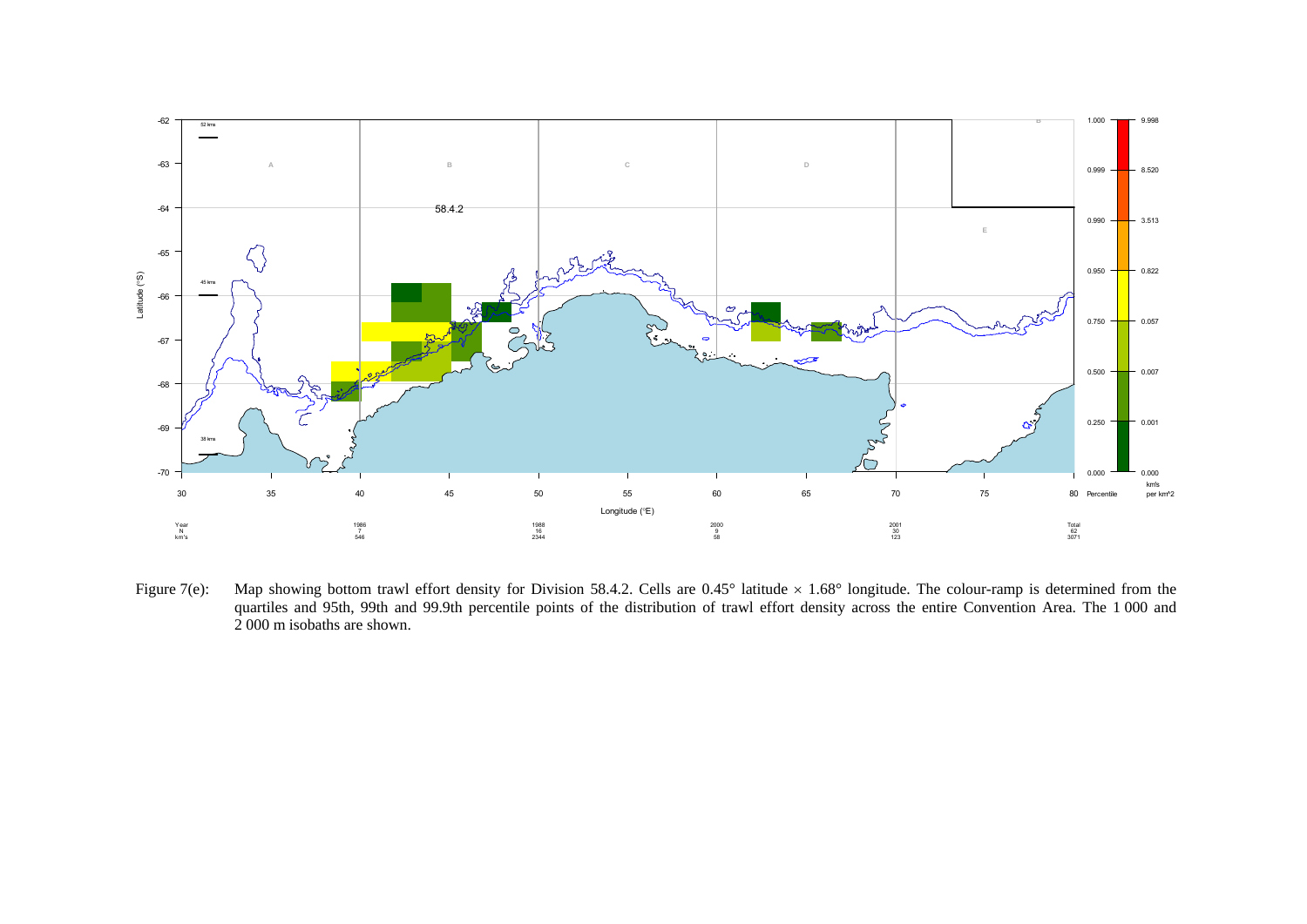![](_page_44_Figure_0.jpeg)

Figure 8: Map showing bottom trawl effort density for Subareas 88.1 (all) and 88.2 (SSRUs A and B only). Cells are  $0.45^{\circ}$  latitude  $\times$  1.68° longitude. The colour-ramp is determined from the quartiles and 95th, 99th and 99.9th percentile points of the distribution of effort density across the entire Convention Area. The 1 000 and 2 000 m isobaths are shown.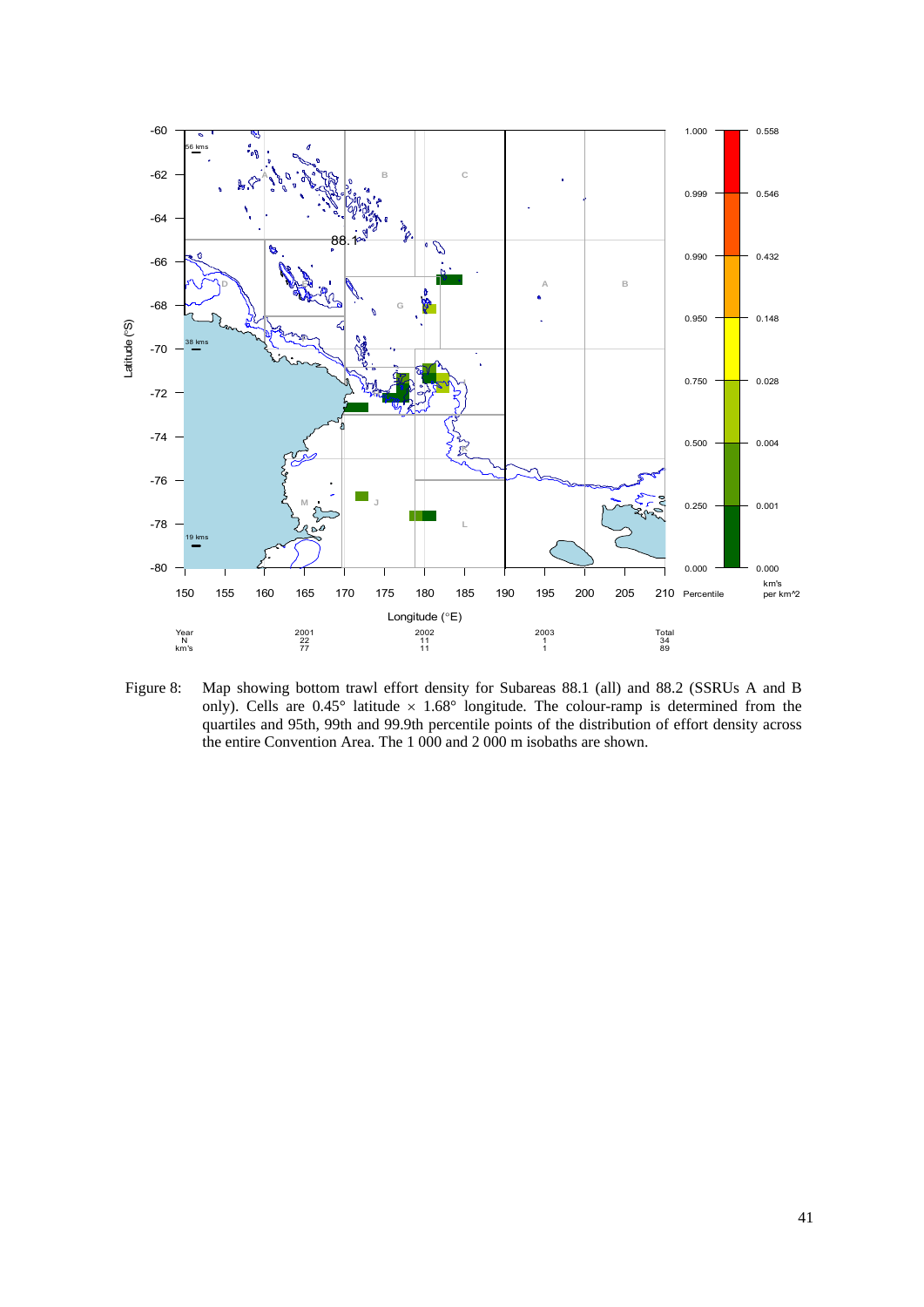![](_page_45_Figure_0.jpeg)

Figure 9: Cumulative effort as a proportion of fishable area in subareas/divisions affected by CM 22-06 for (a) trawls and (b) longline fisheries.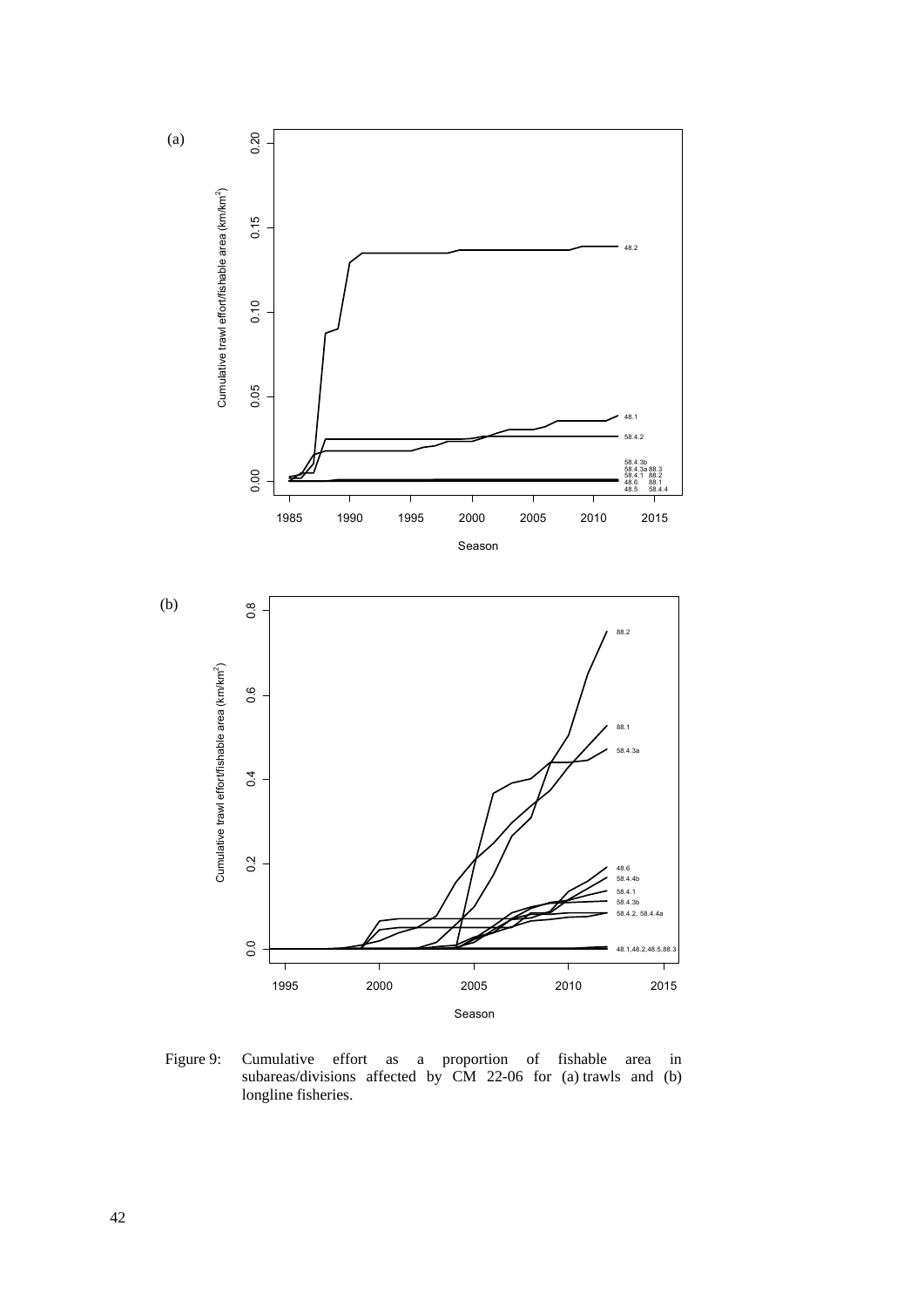![](_page_46_Figure_0.jpeg)

![](_page_46_Figure_1.jpeg)

![](_page_46_Figure_2.jpeg)

Figure 10: Proposed framework for managing flow and review of information resulting from implementation of Conservation Measures 22-06 and 22-07 (top panel) leading to the evaluation and advice on potential benthic interactions of fisheries and ecosystem effects (from SC-CAMLR-XXVI, Figure 1, bottom panel).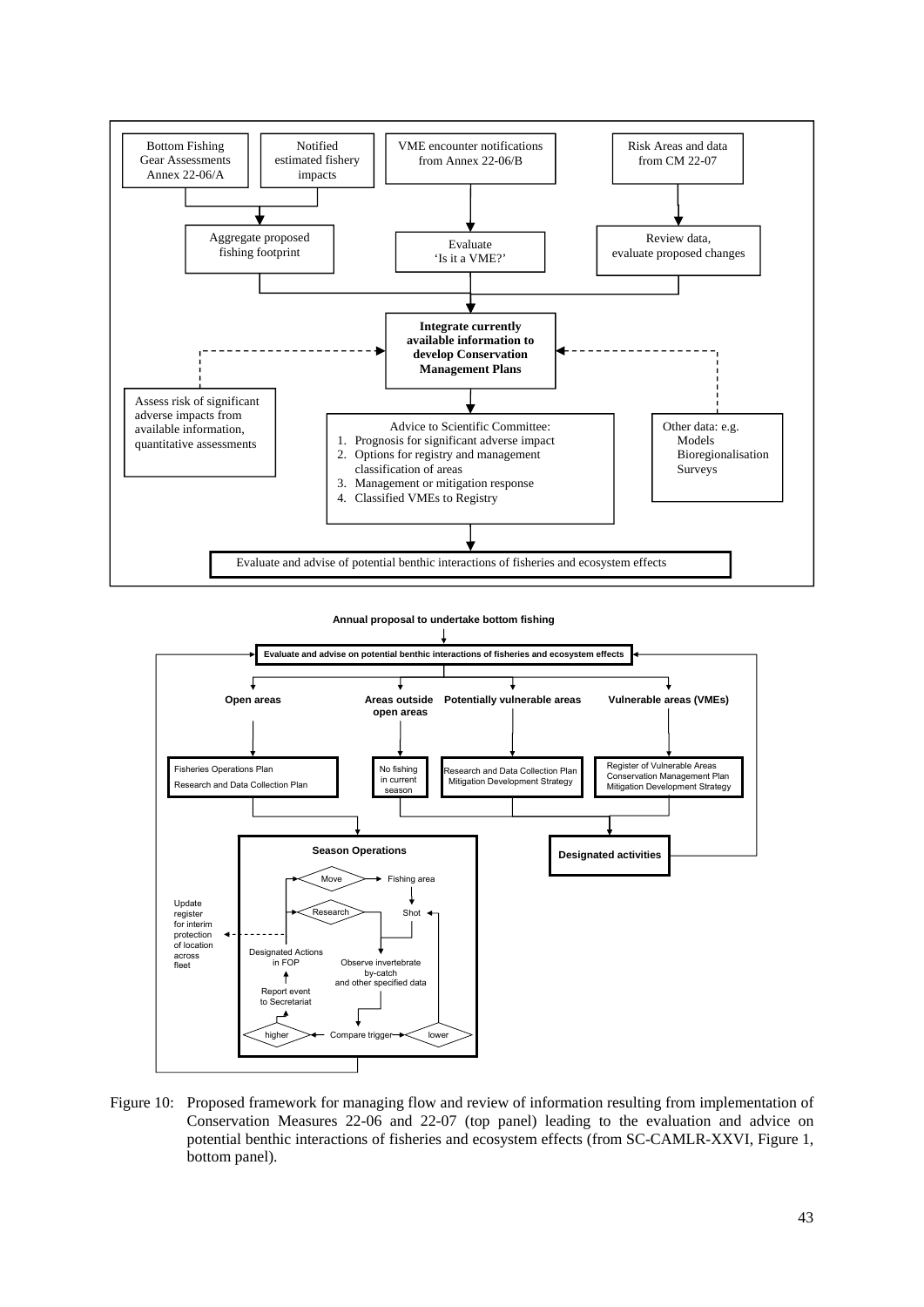## **GLOSSARY OF TERMS, DEFINITIONS AND CONCEPTS**

*Fragility* – The susceptibility of a taxon or habitat to impact (physical damage or mortality) arising from a particular interaction with a particular type of threat, e.g. bottom trawls or longlines. Fragility refers to an intrinsic physical property of the organism and the nature of the threat, without reference to the actual presence or intensity of the threat.

 Example: Tall, brittle organisms would be more fragile as a result of shearing forces exerted by lateral longline movement than low profile or flexible organisms.

- *Resilience* The ability of a species or habitat to recover from impact over time, incorporating longevity, productivity/growth rate, dispersal and colonisation, rarity, patch size and spatial distribution, and ecological succession.
- *Vulnerability* The susceptibility of a taxon or habitat to impact by a particular type of threat over time, without reference to the actual presence or intensity of the threat. Vulnerability incorporates fragility and resilience.

 Example: A species with high fragility but, as a population, also high resilience (i.e. rapid growth, reliable and abundant recruitment) would have lower vulnerability than a species with comparable fragility and slower growth, or with comparable fragility and infrequent or lagged recruitment.

- *Threat* An anthropogenic activity (e.g. bottom fishing) that may exert an impact on vulnerable organisms or habitats. The level of threat reflects factors extrinsic to the organism or habitat (e.g. intensity of fishing effort).
- *Instantaneous impact* Change in status to a particular taxon, habitat or other component of an ecosystem, arising from a threat over a period within which recovery is unlikely to occur. Conceptually, instantaneous impact is the product of fragility and threat.
- *Cumulative impact* The accumulated impact over time, including recovery.
- *Fishing footprint* The area of the seafloor within which fishing gear interacts with benthic organisms. Fishing footprint may be expressed per unit of fishing effort for a particular gear configuration (e.g. for longlines,  $km^2$  seabed contacted per km of longline deployed), or as a cumulative footprint when calculated and summed for all fishing gear deployments in a defined period and area. This areal measure does not incorporate the level of impact within the footprint.
- *Ecological consequence* The magnitude of ecological effects likely to arise from a particular level of cumulative impact. For example, impacts to VMEs may affect benthicpelagic coupling, the availability of three-dimensional structural habitat for associated species, reproductive output of benthic organisms, succession in the benthic assemblage or the viability of the affected population. Ecological consequence is a function of the level of cumulative impact and the ecological attributes of the benthic ecosystem.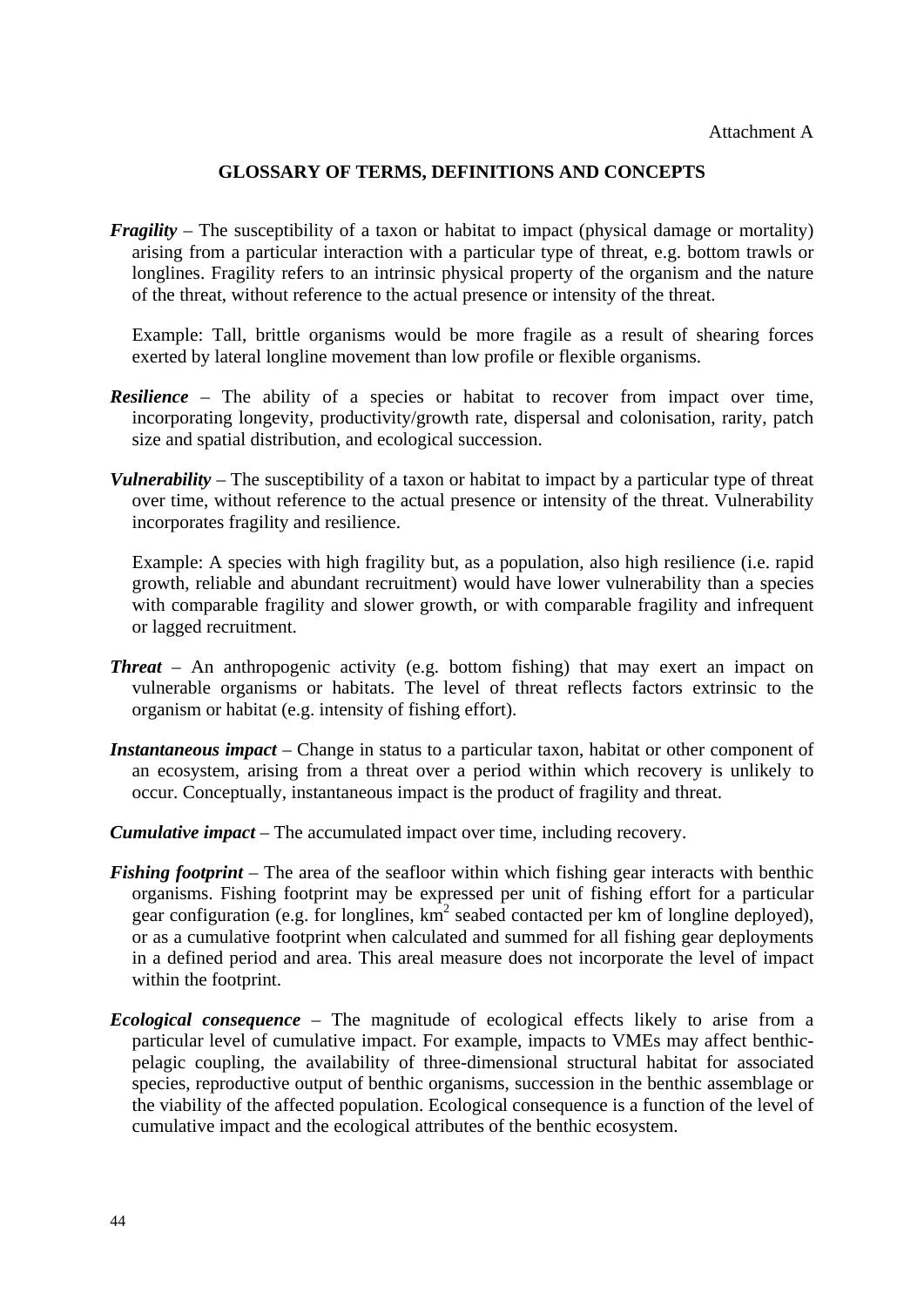*Risk* – The probability that an activity will have an unacceptable ecological consequence under a particular management strategy and in a specified timeframe, taking account of uncertainty. With specific reference to the management of bottom fishing impacts on VMEs, risk may be calculated as the probability that the ecological consequence associated with an impact will exceed the 'significant adverse ecological consequence' (SAEC) threshold as shown in Figure 1, consistent with the limits of acceptable impact expressed in the CAMLR Convention, Article II. Risk may be expressed with reference to activities to date, or in association with a future management strategy.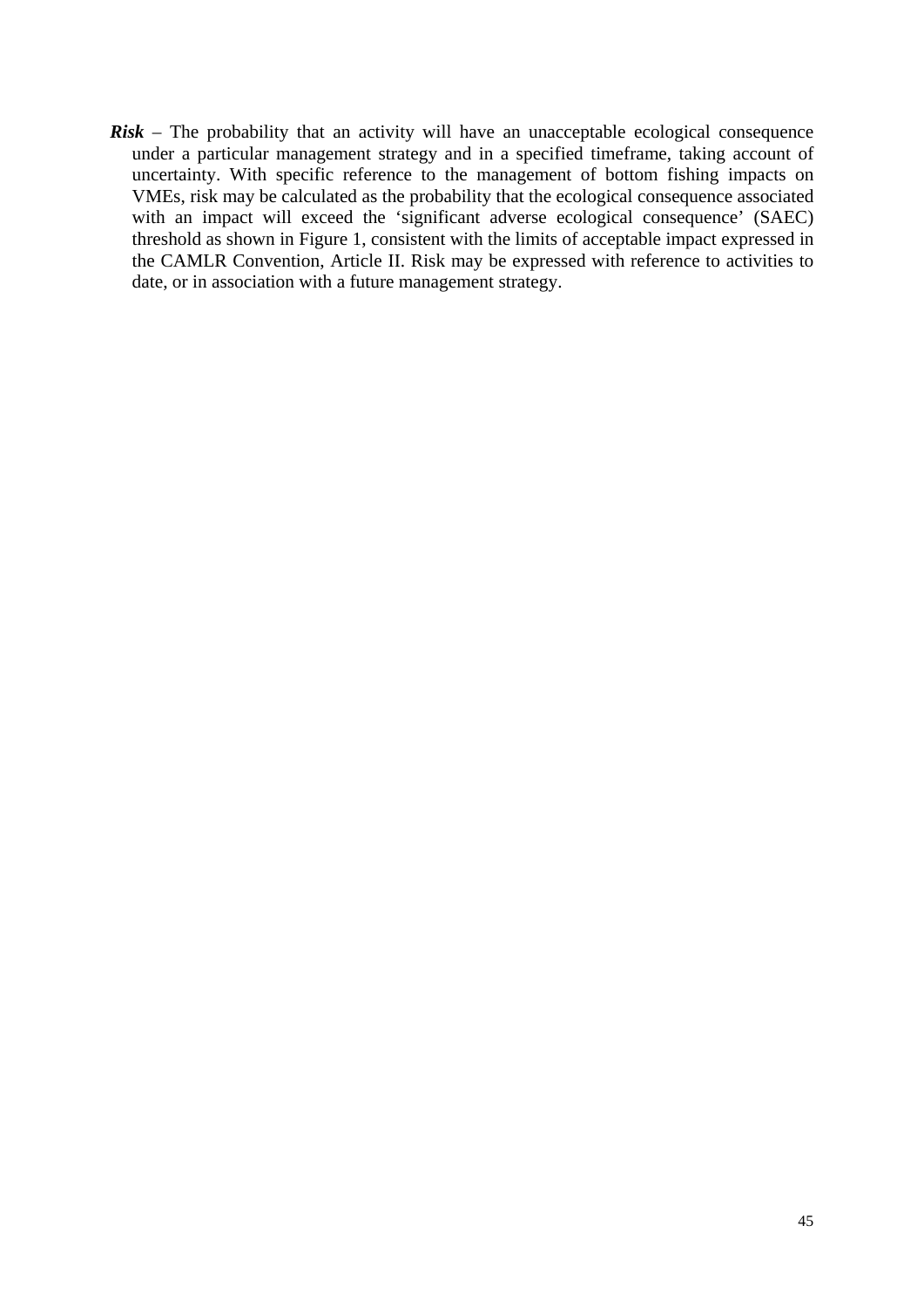## **VME REGISTER**

# Notifications of VME encounters made under CM 22-06.

| Subarea/ | Encounter    |            | Start position (dd mm.00) |                             | End position (dd mm.00) | Seafloor                 | Protection |
|----------|--------------|------------|---------------------------|-----------------------------|-------------------------|--------------------------|------------|
| division | date         | Latitude   | Longitude                 | Latitude                    | Longitude               | depth (m)                |            |
|          |              |            |                           |                             |                         |                          |            |
| 48.1     | 08-Mar-09    | 63°15.45'S | 59°03.60'W                | 63°14.25'S                  | 59°05.63'W              | 296-405                  | CM 32-02   |
|          | 05-Mar-09    | 62°37.17'S | 56°37.20'W                | 62°36.55'S                  | 56°35.09'W              | 226-228                  |            |
|          | 05-Mar-09    | 62°36.84'S | 55°27.13'W                | 62°36.35'S                  | 55°24.35'W              | $141 - 157$              |            |
|          | 05-Mar-09    | 63°00.95'S | 52°22.80'W                | 63°00.94'S                  | 52°25.76'W              | 633-642                  |            |
|          | 03-Mar-06    | 62°46.45'S | 56°51.95'W                | 62°45.35'S                  | 56°51.53'W              | $176 - 180$              |            |
|          | 22-Feb-06    | 63°03.00'S | 58°45.82'W                | 63°03.00'S                  | 58°48.07'W              | 210-226                  |            |
|          | 02-Mar-06    | 61°49.30'S | 53°59.97'W                | 61°48.35'S                  | 54°00.02'W              | 290-293                  |            |
|          | 08-Mar-06    | 62°43.99'S | 54°58.38'W                | 62°43.99'S                  | 54°57.32'W              | $160 - 161$              |            |
|          | 05-Mar-06    | 62°43.83'S | 55°31.81'W                | 62°43.87'S                  | 55°33.66'W              | 136-142                  |            |
|          | 03-Mar-06    | 62°47.57'S | 56°42.14'W                | 62°46.99'S                  | 56°43.83'W              | $150 - 178$              |            |
|          | 20-Feb-06    | 63°14.58'S | 59°46.79'W                | 63°13.56'S                  | 59°46.86'W              | $221 - 249$              |            |
|          | 21-Feb-06    | 63°04.98'S | 58°35.55'W                | 63°04.98'S                  | 58°37.84'W              | $126 - 135$              |            |
|          | 22-Feb-06    | 63°00.02'S | 58°03.91'W                | 63°00.02'S                  | 58°06.10'W              | 225                      |            |
|          | 19-Feb-06    | 63°27.40'S | 60°02.69'W                | 63°27.68'S                  | 60°04.77'W              | $103 - 121$              |            |
|          | 20-Feb-06    | 63°13.28'S | 59°53.12'W                | 63°12.27'S                  | 59°52.68'W              | 330-345                  |            |
|          | 15-Mar-06    | 62°49.66'S | 57°27.38'W                | 62°48.87'S                  | 57°26.33'W              | 132-137                  |            |
|          | 19-Feb-06    | 63°25.38'S | 59°41.73'W                | 63°25.36'S                  | 59°44.02'W              | $92 - 100$               |            |
|          | 14-Mar-03    | 61°14.34'S | 54°48.66'W                | 61°15.03' S                 | 54°35.50'W              |                          |            |
|          | 14-Mar-03    | 61°03.61'S | 54°34.00'W                | 61°04.01′ S                 | 54°35.15'W              |                          |            |
|          | 16-Mar-03    | 60°55.02'S | 55°43.21'W                | 60°52.95' S                 | 55°41.85'W              |                          |            |
|          | 20-Mar-03    | 61°27.08'S | 55°51.49'W                | 61°24.31′ S                 | 55°53.44'W              |                          |            |
|          | 18-Mar-12    | 61°20.00'S | 55°27.17'W                | $61^{\circ}20.50^{\circ}$ S | 55°33.63'W              |                          |            |
| 48.2     | 01-Mar-09    | 60°26.44'S | 46°31.35'W                | 60°25.49'S                  | 46°31.34'W              | 150-252                  | CM 32-02   |
|          | 02-Mar-09    | 60°46.02'S | 46°18.56'W                | 60°46.24'S                  | 46°15.85'W              | 158-230                  |            |
|          | 02-Mar-09    | 60°42.61'S | 46°38.58'W                | 60°41.44'S                  | 46°37.81'W              | $127 - 153$              |            |
|          | 02-Mar-09    | 60°42.82'S | 46°00.03'W                | 60°42.62'S                  | 46°02.02'W              | $96 - 102$               |            |
|          | 26-Feb-09    | 60°55.25'S | 46°15.59'W                | 60°55.24'S                  | 46°17.64'W              | $225 - 226$              |            |
|          | 12-Feb-09    | 60°36.08'S | 44°45.87'W                | 60°35.35'S                  | 44°45.44'W              | $105 - 137$              |            |
|          | 09-Feb-09    | 60°25.78'S | 46°25.11'W                | 60°25.77'S                  | 46°27.21'W              | $140 - 153$              |            |
|          | 13-Feb-09    | 60°36.52'S | 44°20.56'W                | 60°35.90'S                  | 44°18.77'W              | 190-233                  |            |
|          | 25-Feb-09    | 60°37.98'S | 46°31.43'W                | 60°37.98'S                  | 46°33.10'W              | $128 - 130$              |            |
|          | 17-Feb-09    | 60°49.27'S | 44°29.46'W                | 60°50.30'S                  | 44°29.84'W              | 169-174                  |            |
|          | 10-Feb-09    | 60°26.25'S | 46°17.77'W                | 60°25.75'S                  | 46°19.54'W              | 138-152                  |            |
|          | 11-Feb-09    | 60°29.37'S | 45°08.10'W                | 60°28.41'S                  | 45°07.28'W              | 350                      |            |
|          | 14-Feb-09    | 60°52.22'S | 43°11.78'W                | 60°53.00'S                  | 43°13.49'W              | 336                      |            |
| 58.4.1   | 06-Jan-08    | 65°49.67'S | 142°59.74'E               | 65°46.27'S                  | 142°59.11'E             | 523-837                  | CM 22-09   |
|          | $17$ -Jan-08 | 65°42.38'S | 140°35.61'E               | 65°36.84'S                  | 140°20.19'E             | 436-844                  |            |
| 88.1     | 13-Mar-08    | 66°56.04'S | 170°51.66'E               | 66°56.04' S                 | 170°51.66'E             | 578-578                  | CM 22-09   |
|          | 13-Mar-08    | 67°10.14'S | 171°10.26'E               | $67^{\circ}10.14$ ' S       | 171°10.26'E             | 602-788                  |            |
|          | *            | 74°42.14'S | 164°03.31'E               | 74°42.14' S                 | 164°03.31'E             | -                        |            |
|          | $\ast$       | 74°41.61'S | 164°05.47'E               | 74°41.61′S                  | 164°05.47'E             | $\overline{a}$           |            |
|          | $\ast$       | 74°41.79'S | 164°07.07'E               | 74°41.79' S                 | 164°07.07'E             |                          |            |
|          | *            | 74°41.97'S | 164°07.30'E               | 74°41.97' S                 | 164°07.30'E             |                          |            |
|          | *            | 74°46.23'S | 163°57.47'E               | 74°46.23' S                 | 163°57.47'E             |                          |            |
|          | $\ast$       | 74°46.24'S | 163°56.03'E               | 74°46.24′ S                 | 163°56.03'E             |                          |            |
|          | $\ast$       | 74°46.50'S | 163°57.37'E               | 74°46.50' S                 | 163°57.37'E             | $\overline{\phantom{m}}$ |            |
|          |              |            |                           |                             |                         |                          |            |

\* reported July 2012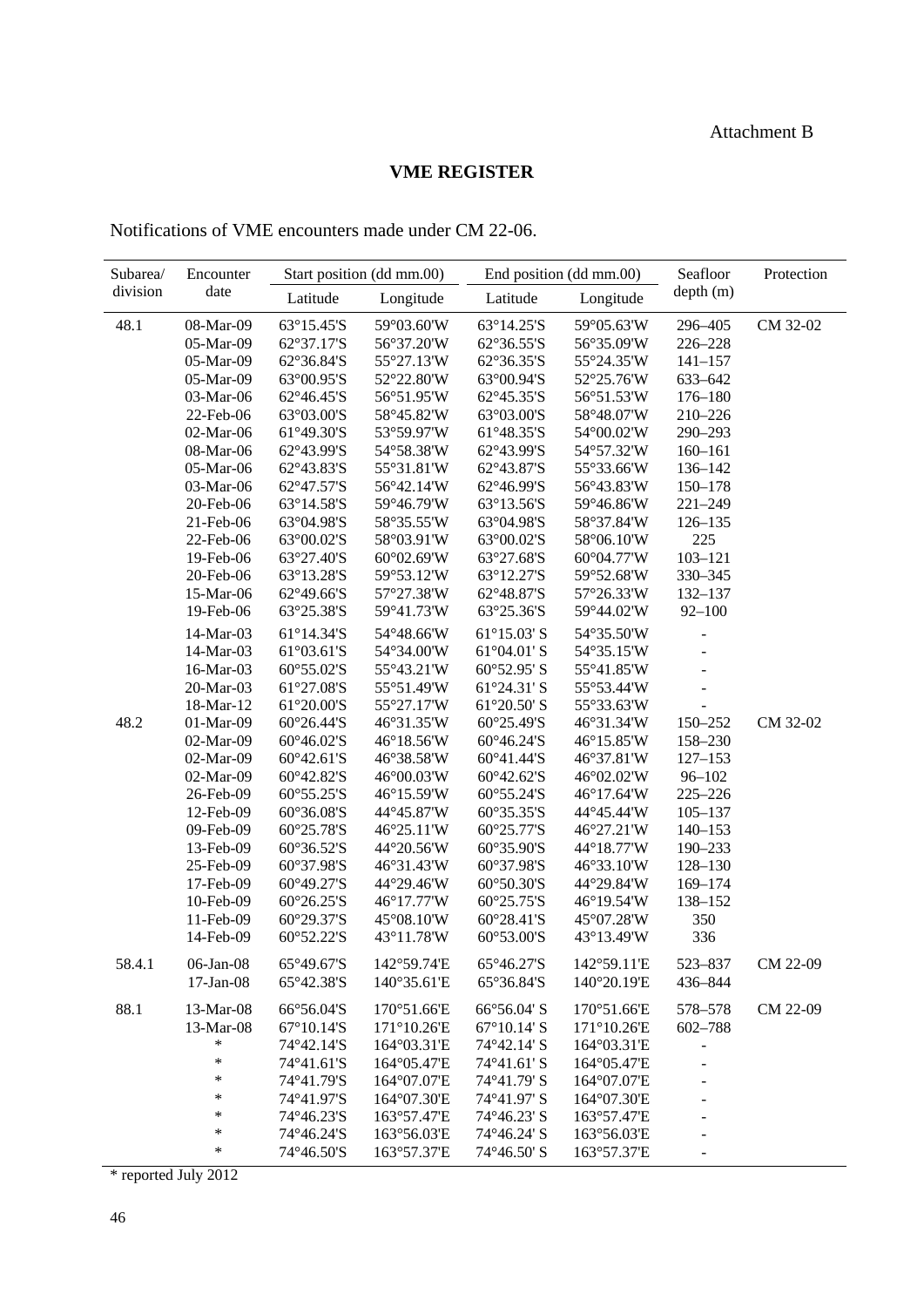## **REGISTER OF RISK AREAS**

VME Risk Areas based on notifications made under CM 22-07. The risk areas are 1 n mile radius closed areas centred on each position.

| Subarea/ | Notification    | Risk Area                            |                              |                      | <b>VME</b> indicator |  |
|----------|-----------------|--------------------------------------|------------------------------|----------------------|----------------------|--|
| division | date            | Latitude<br>(DD MM.mm)               | Longitude<br>(DDD MM.mm)     | Seafloor<br>depth(m) | units notified       |  |
| 88.1     | 07-Jan-09       | 75°08.52'S                           | 176°07.14'W                  | 1057-1298            | 69                   |  |
|          | 07-Jan-09       | 75°08.70'S                           | 176°04.98'W                  | 1057-1298            | 60                   |  |
|          | 07-Jan-09       | 75°12.10'S                           | 175°55.10'W                  | 1053-1209            | 25                   |  |
|          | 15-Jan-09       | 71°34.90'S                           | 172°11.40'E                  | 1307-1350            | 11                   |  |
|          | 15-Jan-09       | 71°40.60'S                           | 172°15.40'E                  | 1296-1296            | 13                   |  |
|          | $10$ -Jan- $10$ | 75°10.20'S                           | 176°01.70'W                  | 676-1216             | 18                   |  |
|          | $10$ -Jan- $10$ | $75^{\circ}10.60^{\prime}\mathrm{S}$ | 176°03.40'W                  | 676-1216             | 19                   |  |
|          | $10$ -Jan- $10$ | 75°11.10'S                           | 176°05.10'W                  | 676-1216             | 38                   |  |
|          | $10$ -Jan- $10$ | 75°11.20'S                           | 176°07.60'W                  | 676-1216             | 32                   |  |
|          | $10$ -Jan- $10$ | 75°11.20'S                           | 176°08.90'W                  | 676-1216             | 29                   |  |
|          | $15$ -Jan- $10$ | 71°54.63'S                           | 172°09.31'E                  | 1170-1194            | 12                   |  |
|          | 16-Dec-10       | 75°14.90'S                           | 175°42.70'W                  | 919-1087             | 12                   |  |
|          | 26-Dec-10       | 75°03.24'S                           | 176°29.77'W                  | 1054-1241            | 11                   |  |
|          | 26-Dec-10       | 75°04.39'S                           | 176°27.53'W                  | 1054-1241            | 35                   |  |
|          | 26-Dec-10       | 75°04.66'S                           | 176°27.04'W                  | 1054-1241            | 21                   |  |
|          | 26-Dec-10       | 75°05.81'S                           | 176°24.72'W                  | 760-1038             | 23                   |  |
|          | 26-Dec-10       | 75°07.01'S                           | 176°22.39'W                  | 760-1038             | 12                   |  |
|          | 27-Dec-10       | 75°02.50'S                           | 176°43.40'W                  | 707-913              | 19                   |  |
|          | 27-Dec-10       | 75°03.12'S                           | 176°42.43'W                  | 707-913              | 23                   |  |
|          | 27-Dec-10       | 75°03.70'S                           | 176°34.90'W                  | 771-1039             | 13                   |  |
|          | 27-Dec-10       | 75°04.28'S                           | 176°40.55'W                  | 707-913              | 20                   |  |
|          | 27-Dec-10       | 75°04.29'S                           | 176°34.04'W                  | 771-1039             | 17                   |  |
|          | 27-Dec-10       | 75°04.80'S                           | $176^{\circ}39.69^{\circ}W$  | 707-913              | $20\,$               |  |
|          | 27-Dec-10       | 75°04.88'S                           | 176°33.09'W                  | 771-1039             | 21                   |  |
|          | 27-Dec-10       | 75°05.50'S                           | 176°32.14'W                  | 771-1039             | 16                   |  |
|          | 27-Dec-10       | 75°06.18'S                           | 176°31.14'W                  | 771-1039             | 19                   |  |
|          | 28-Dec-10       | 74°55.20'S                           | 176°52.33'W                  | 869-1162             | 21                   |  |
|          | 28-Dec-10       | 74°55.79'S                           | 176°52.84'W                  | 869-1162             | 14                   |  |
|          | $28$ -Dec-10    | 74°56.42'S                           | 176°53.43'W                  | 869-1162             | 11                   |  |
|          | 28-Dec-10       | 74°57.02'S                           | 176°53.91'W                  | 869-1162             | 29                   |  |
|          | 28-Dec-10       | 74°57.63'S                           | 176°54.31'W                  | 869-1162             | 22                   |  |
|          | 30-Dec-10       | 74°45.48'S                           | 177°04.21'W                  | 642-920              | 13                   |  |
|          | 30-Dec-10       | 74°48.43'S                           | 176°56.33'W                  | 971-1130             | 12                   |  |
|          | 30-Dec-10       | 74°54.17'S                           | 177°00.46'W                  | 823-970              | 34                   |  |
|          | 30-Dec-10       | 74°58.58'S                           | 177°00.26'W                  | 823-970              | 15                   |  |
|          | $01$ -Jan- $11$ | 74°38.84'S                           | 176°46.92'W                  | 1147-1227            | 14                   |  |
|          | $01-Jan-11$     | 74°39.50'S                           | 176°46.46'W                  | 1147-1227            | 12                   |  |
|          | $01-Jan-11$     | 74°41.38'S                           | $176^{\circ}47.13^{\prime}W$ | 1147-1227            | 11                   |  |
|          | $01$ -Jan- $11$ | 74°42.17'S                           | 176°48.20'W                  | 1197-1201            | 14                   |  |
|          | $01$ -Jan- $11$ | 74°43.33'S                           | 176°49.55'W                  | 1197-1201            | 14                   |  |
|          | $01-Jan-11$     | 74°43.93'S                           | 176°50.51'W                  | 1197-1201            | 11                   |  |
|          | $01-Jan-11$     | 74°44.46'S                           | 176°51.24'W                  | 1197-1201            | 13                   |  |
|          | 30-Dec-11       | 71°57.36'S                           | 173°22.39'E                  | 1342-1571            | 14                   |  |

(continued)